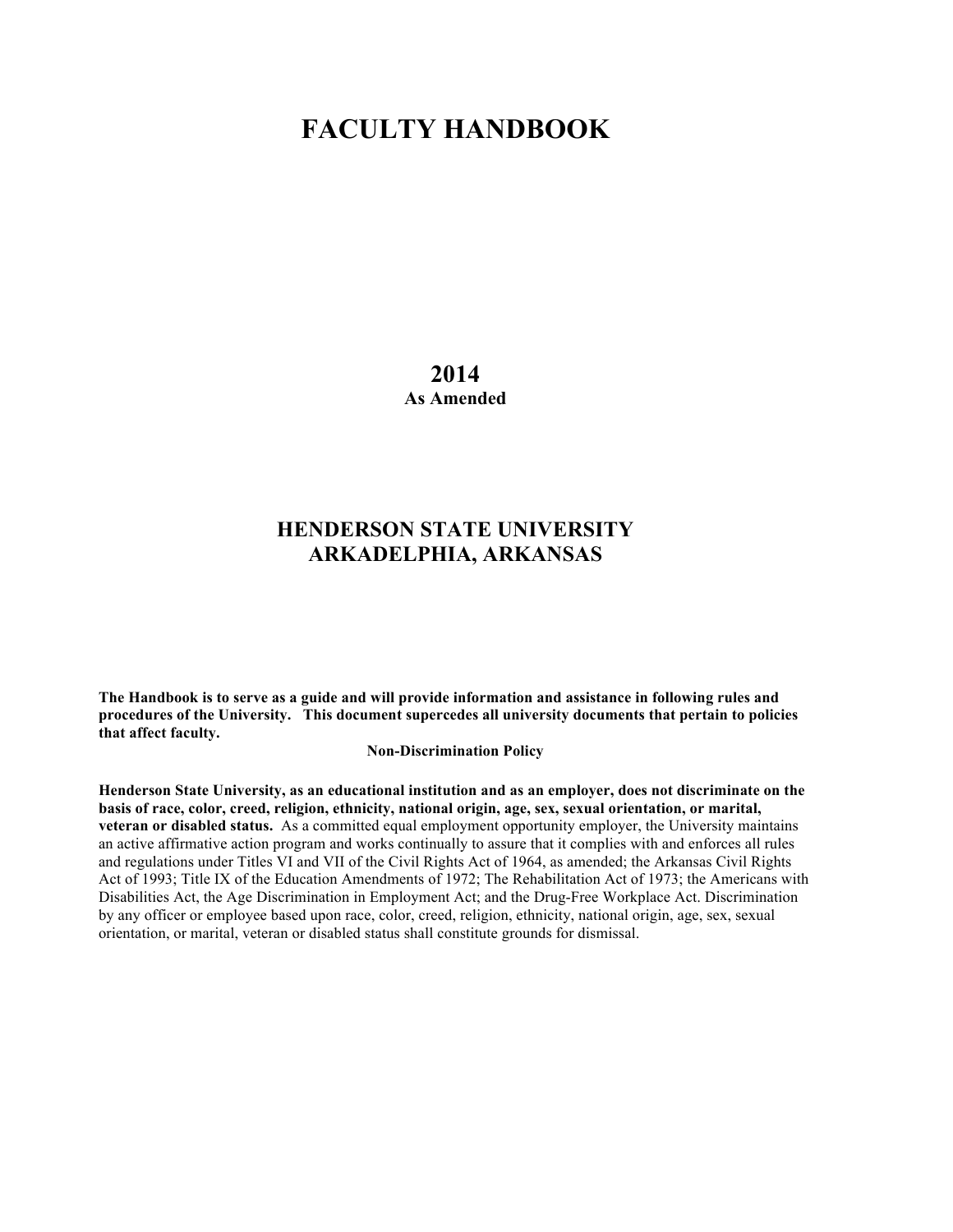# **Revisions to Faculty Handbook**

| <b>Date of Board Action</b> | <b>Section</b>                                                                                                                                                       |
|-----------------------------|----------------------------------------------------------------------------------------------------------------------------------------------------------------------|
| May 29, 2014                | III K1.c $(2)$ (Service to the community at Large)<br>II.C.3. (The Faculty Senate)                                                                                   |
| April 23, 2003              | $III.K.c(4)$ (MFA degree, Criteria for Tenure & Promotion)                                                                                                           |
| February 12, 2004           | V.B.2 (Faculty Remission of Fees)                                                                                                                                    |
| December 2, 2004            | III.L.2 (Department Level,<br>Procedures for Tenure & Promotion)                                                                                                     |
| December 9, 2005            | III.N (Excellence Awards)                                                                                                                                            |
| December 9, 2005            | III.L.6 (Tenure and Promotion, Salary Increases)                                                                                                                     |
| February 15, 2008           | III.N (Excellence Awards)                                                                                                                                            |
| April 25, 2008              | III.B.1.b (Categories of University Personnel)<br>III.D.3.a,b (Definition of Librarian Academic Appointments)<br>III.K.2.c. (5) (Promotion Practices for Librarians) |

The following revisions did not require Board action. The changes were made at the direction of the Faculty Senate and President Dunn on the following dates:

| March 5, 2005     | III.N. (Excellence Awards)                              |
|-------------------|---------------------------------------------------------|
| October $6, 2005$ | III.N. (Excellence Awards)                              |
| November 9, 2007  | IV.E. $(FERPA)$<br>(Addition directed by Legal Counsel) |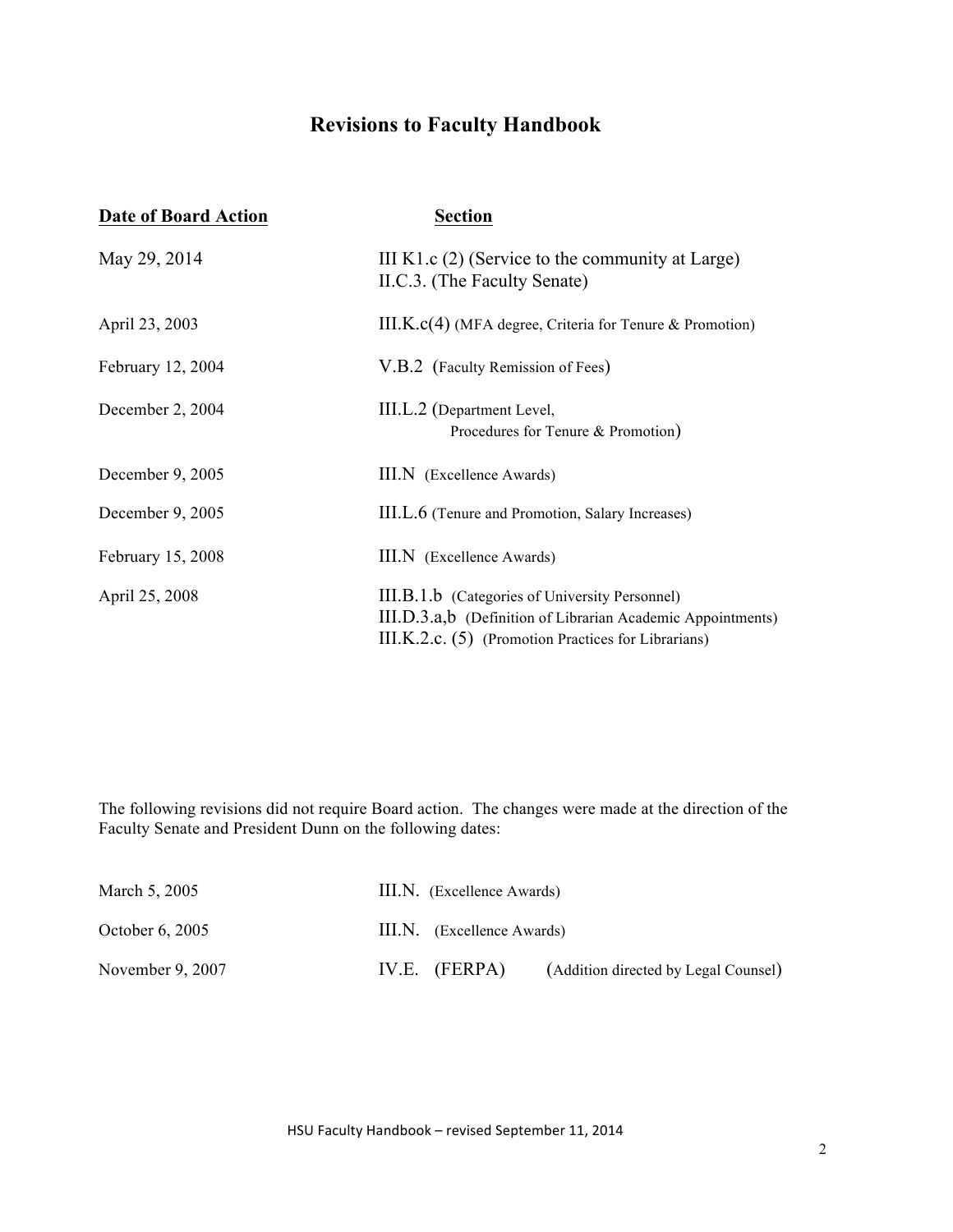## **Revisions to Faculty Handbook**

# **Approved by Board of Trustee on January 27, 2011**

Throughout the Faculty Handbook: All references to "Vice President for Academic Affairs" have been changed to refer to "Provost/Vice President for Academic Affairs."

III.D.2.a,b,c & d (Definition of Regular Academic Appointment- Amended to include specification that the required degree must be in faculty member's discipline or closely related field and from a regionally accredited college or university.)

III.G (Award of Tenure-Deleted word "rigorous" in description of pretenure review process. Modified who will initiate the pretenure review process to include "his/her immediate supervisor" in addition to the Department Chair. Deleted statement that the President will notify the applicants of the award of tenure.)

III.K.3 (Application of Criteria in Tenure Decisions-Added procedure for Instructors with ten year of service to apply for promotion to assistant professor, non-tenure track.)

III.L.2 (Procedures for Tenure and Promotion, Department Level-Specification that tenured faculty members may submit an individual or a group recommendation.)

III.L.3.a (Procedures for Tenure and Promotion, The School/College Level, The School/College Tenure/Promotion Committee-Clarification that applicant for tenure is ineligible to serve on school/college tenure and promotion committee. Clarification that applicant for promotion may not be elected or serve on school/college tenure and promotion committee during the year he or she is applying.

III.L.3.b (Procedures for Tenure and Promotion, The School/College Dean-Inserted "departmental faculty" into the list of recommendations to be received by school/college dean.

III.N.1 (Excellence Awards-Statement regarding eligibility for awards moved from  $6<sup>th</sup>$  paragraph of subsection 2. to create new subsection 1.)

III.N.3 (Outstanding New Faculty Member Award-Amended to increase in amount of award.)

III.O.2 (Salaries for Administrative, Managerial and Professional Positions-Amended to add statement that salaries for those categories of employees is subject to the subsection III.O.1.e.)

III.P.6.b (Evaluation Services-Deleted position of Ombudsman.)

III.P.7 (Review of the Faculty Evaluation Program-Deleted.)

IV.F.3 (Other Responsibilities-Deleted "and Outside Employment" from title of section. Clarification that the faculty member will take steps to note sponsorship of university if his or her professional activities are "under the auspices of the university". Added statement that faculty must adhere to the University's Human Subject and Animal Subjects guidelines for research.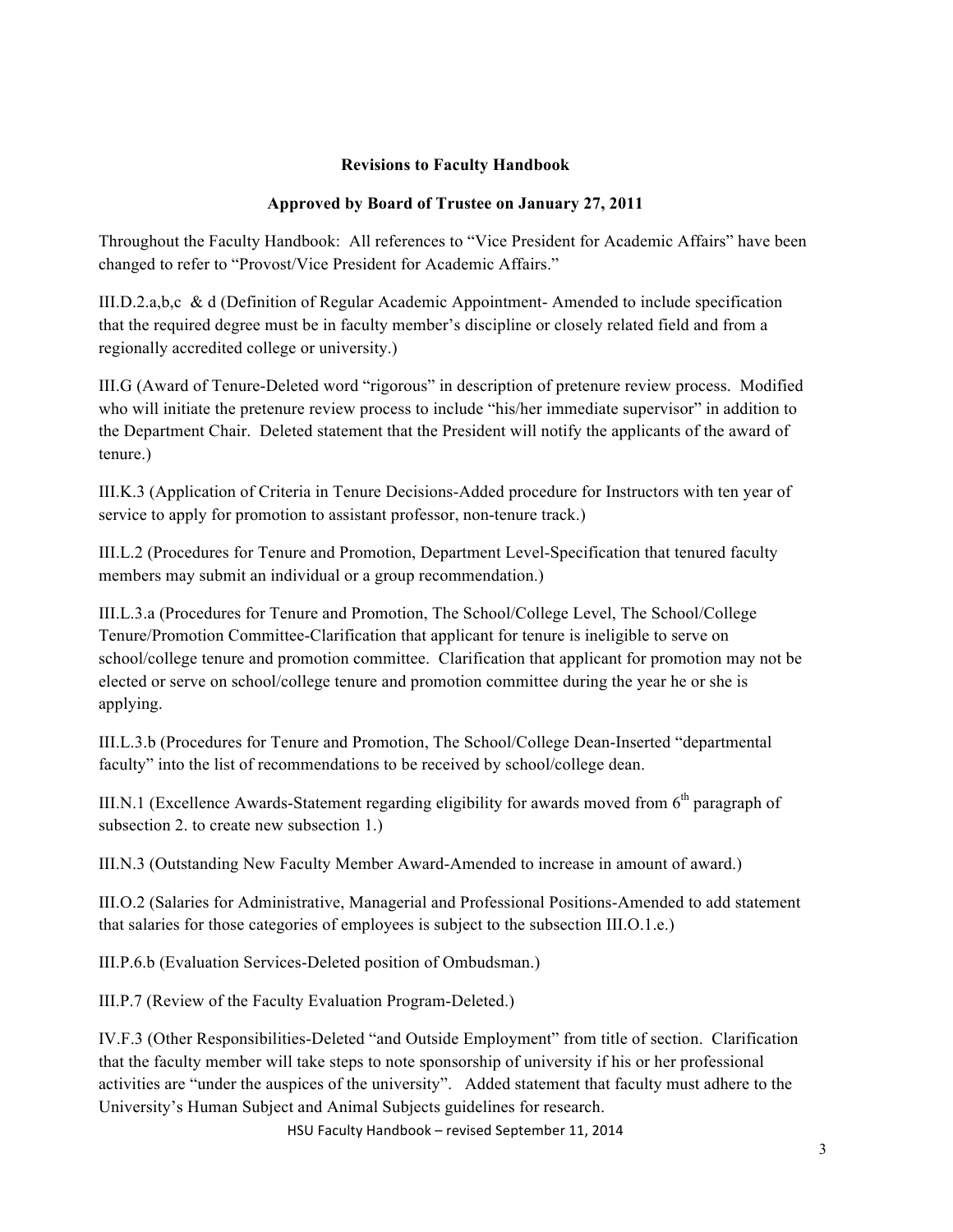IV.F.4 (Grants-Replaced "University grants office" with "provost" as point of notification in the event that disposal of equipment acquired with grant fund is contemplated.)

IV. F.6 (Office Hours-Revised.)

IV.F.8 (Faculty Meetings-Clarified that faculty members are expected to attend meetings as called by his or her dean or chairperson.)

IV.F.9 (University Commencements and Convocations-Revised title of section to include "Commencements." Replaced "convocations" with "commencements" in title for degree-granting ceremonies in fall and spring. Added "Founders' Day." Clarified that faculty members are expected to attend events in full academic regalia unless told otherwise.)

IV.F.13. Replaced section titled "Tobacco Policy" with policy titled "Use of Tobacco Products and Electronic Cigarettes Prohibited" that adds provisions that address all types of tobacco and electronic cigarette products, prohibits the marketing of those products, sets out the penalties for violations of this policy and clarifies the locations to which the policy applies.

IV.F. 15 (Grading Policy-Revised to refer to deadlines published each semester. Inserted "WF is given when a course is dropped after the said deadline if the grade at that time is an F;".)

IV.F.16 (Registration-Revised.)

IV.F.17 (Attendance and Classroom Discipline-Revised title of section to include "and Classroom Discipline". Clarified that faculty members may drop students for excessive absences "provided a statement to that effect is included in the syllabus for the course." Revised to require that Office of Student Service be notified if a student is permanently excluded from a class.)

IV.F.19a (Privacy Rights of Students-Inserted "university's" before policies in and deleted the reference to the "Privacy Committee.")

IV. F.23 (Conflict of Interest-Inserted statement regarding statutory restrictions on classroom use of materials or texts for which the faculty member receives compensation.)

V.B.1.a (Sabbatical Leave-Addition of associate librarian to the list of faculty who may apply and inserted "to apply" to the phrase "will be eligible for sabbatical leave" )

V.B.1.c (Application for Sabbatical Leave-Addition of the phrase "During the fall semester of the seventh year (or the fall semester of a subsequent year beyond the seventh year)," to the second sentence.)

V.B.3 (Post-Retirement Benefits-Deleted "housing and" and added statement that retired faculty may retain their University computer network accounts and email addresses.)

V.B.6 (Early Retirement-Inserted "University computer network account and email" into the list of benefits.)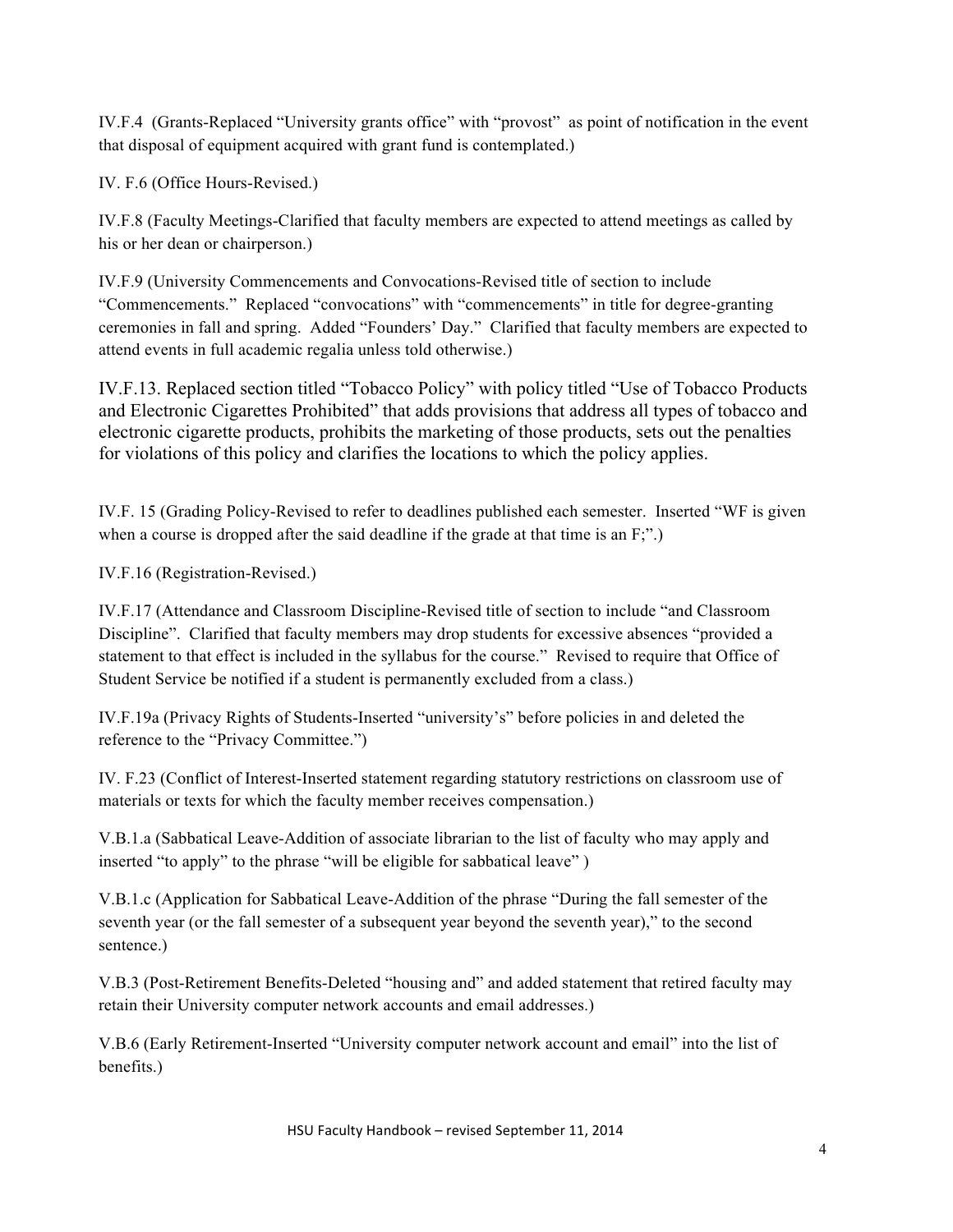VI.A.5 (Building Services-Deleted "must be obtained through the Business Office" and inserted "can be filled out on the administrative computer network" to reflect current procedure.)

VI.A.7 (Academic and Career Services Center-Deleted)

VI.A.12 (Duplicating Services-Deleted)

VI.A.14 (Health Services-Deleted existing text and inserted statement that reflects current services availble to faculty.)

VI.A.24 (Recreation-Revised first sentence of second paragraph to delete "students", insert "alumni" and to state that access to the Garrison Center requires a valid ID card. Revised second sentence of second paragraph to reflect amenities currently available to faculty. Deleted last sentence of second paragraph. Added statement that Charles D. Dunn Student Recreation Center is available for use by faculty for a fee. Deleted last sentence of the last paragraph regarding the number of tennis courts.

VI.A.26 (Public Relations-Deleted the title of Henderson's weekly newsletter.)

# **Revisions Approved by Board of Trustees on June 10, 2011**

III.B.3.b. (Adjunct Faculty) Deleted sentence stating, "If the adjunct faculty member is employed in another position covered by Arkansas Teacher Retirement System or TIAA-CREF, HSU is required to withhold and/or make matching contributions also."

V.A.2 (Arkansas Teacher Retirement System) Revised to reflect discontinuation of Arkansas Teacher Retirement System (ATRS) as a retirement option for new employees (with the provision to grandfather in individuals employed by the University and already enrolled in ATRS as of June 30, 2011).

V.A.3. (Membership Eligibility) Revised the list of retirement options to reflect discontinuation of ATRS as an option for new employees (with the provision to grandfather in individuals employed by the University and enrolled in ATRS as of June 30, 2011).

V.A.4 (Retirement Benefits) Revised the list of retirement options to reflect that ATRS remains an option only for employees who were already employed by the university and enrolled in ATRS as of June 30, 2011.

# **Revisions Approved by Board of Trustees on February 8, 2013**

III.G. (Award of Tenure) Information about pre-tenure review was deleted from this section and moved to III.L.1.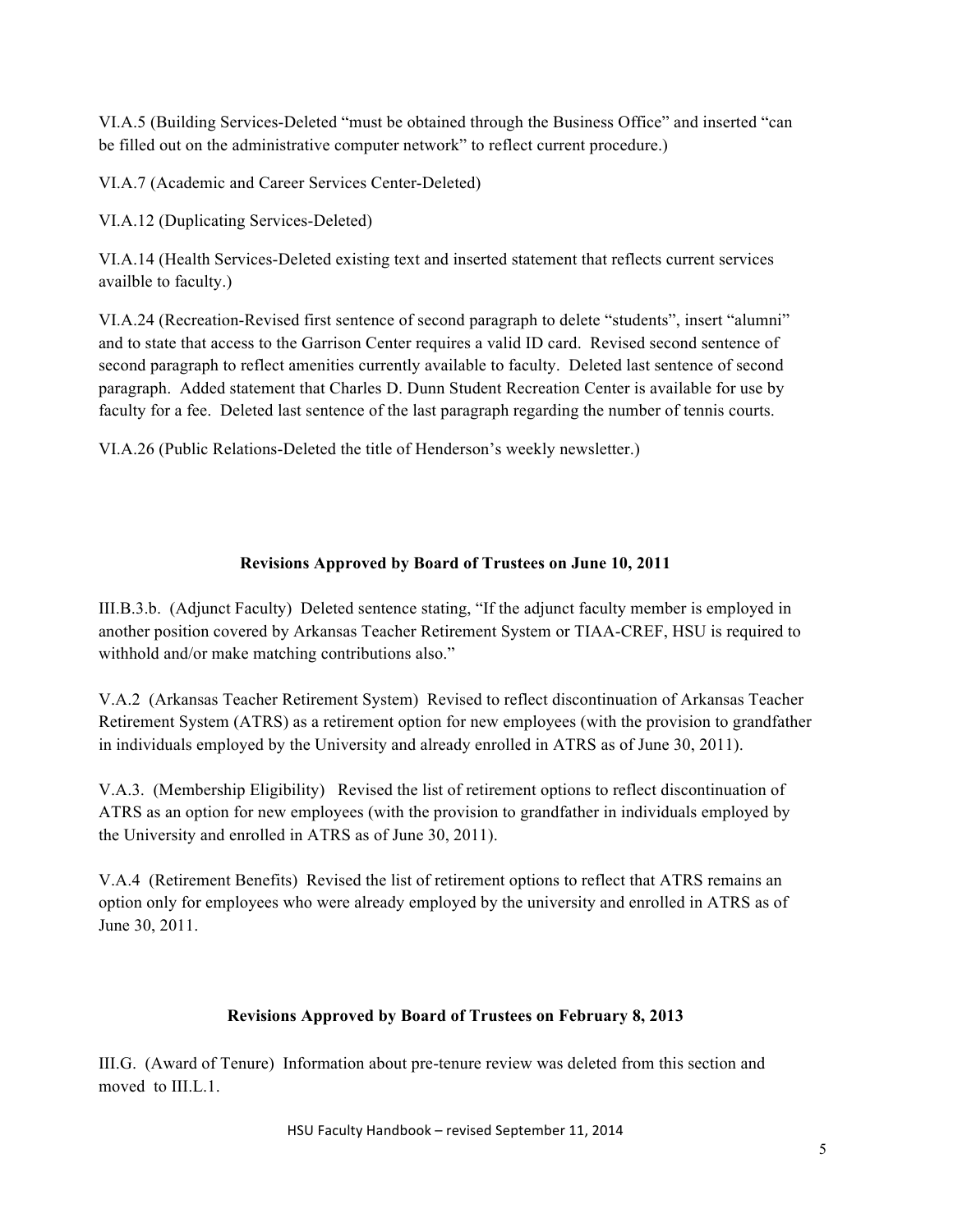III.H. (Terms of Tenure Appointment) Deleted sentence stating, "(2) tenure consideration is deferred (this option is available only when application is made before the end of the fifth year)"

III.K. d. Revised title of section from "Service to the Academic Community" to "Service to the Community at Large". Added paragraph about service to the larger community.

III.K.2.c. (2) Inserted paragraphs concerning applications for promotion by nine-month instructors, moving the information from III.K.3. This move was made in order to get the information in the correct section of the Handbook.

III.K.2.c.(3),(4),(5),(6) Revised requirement for promotion from year five to year six so that one applies for both promotion to associate and for tenure at the same time . As a result, the promotion from associate to full professor requires six years' experience at the associate level. Added statement in (4) that the change shall be effective for all tenure-track faculty who begin their employment on July 1, 2013 or thereafter.

III.K.3.Deleted last five paragraphs and moved them to III.K.2.c.(2).

III.L.1. (The Pre-Tenure Review) Inserted information moved from III.G.

# **Revisions Approved by Board of Trustees on May 10, 2013**

III.B.1.a. (Faculty Personnel) Added the rank of "Lecturer".

III.D.2.a. (Definitions of Regular Academic Appointment) Added a description of "Lecturer" rank.

III.D.2.b. (Definition of Instructor) Added the sentence, "The normal teaching load is 15 hours."

III.D.2.d. (Definition of Associate Professor) Added the phrase "in the appropriate field of study or a closely related field" to the statement regarding completion of a second master's degree.

III.K. Added the phrase "and Award of Emeritus Status" to the heading "Criteria for Tenure and Promotion".

III.K.1.c. Deleted the phrase "to Henderson State University" from the previous title "Service to Henderson State University".

III.K.2.c.(1) Deleted five paragraphs appearing after the sentence "To hold the rank of instructor, a person must have a master's degree" and moved the provision to a more appropriate section  $(III.K.2.c.(2)).$ 

III.K.2.c.(2) Combined the five paragraphs deleted from III.K.2.c.(1) and inserted them as one paragraph under "To be promoted from instructor to assistant professor…."

III.K.5. Added a section that includes the criterion for emeritus status.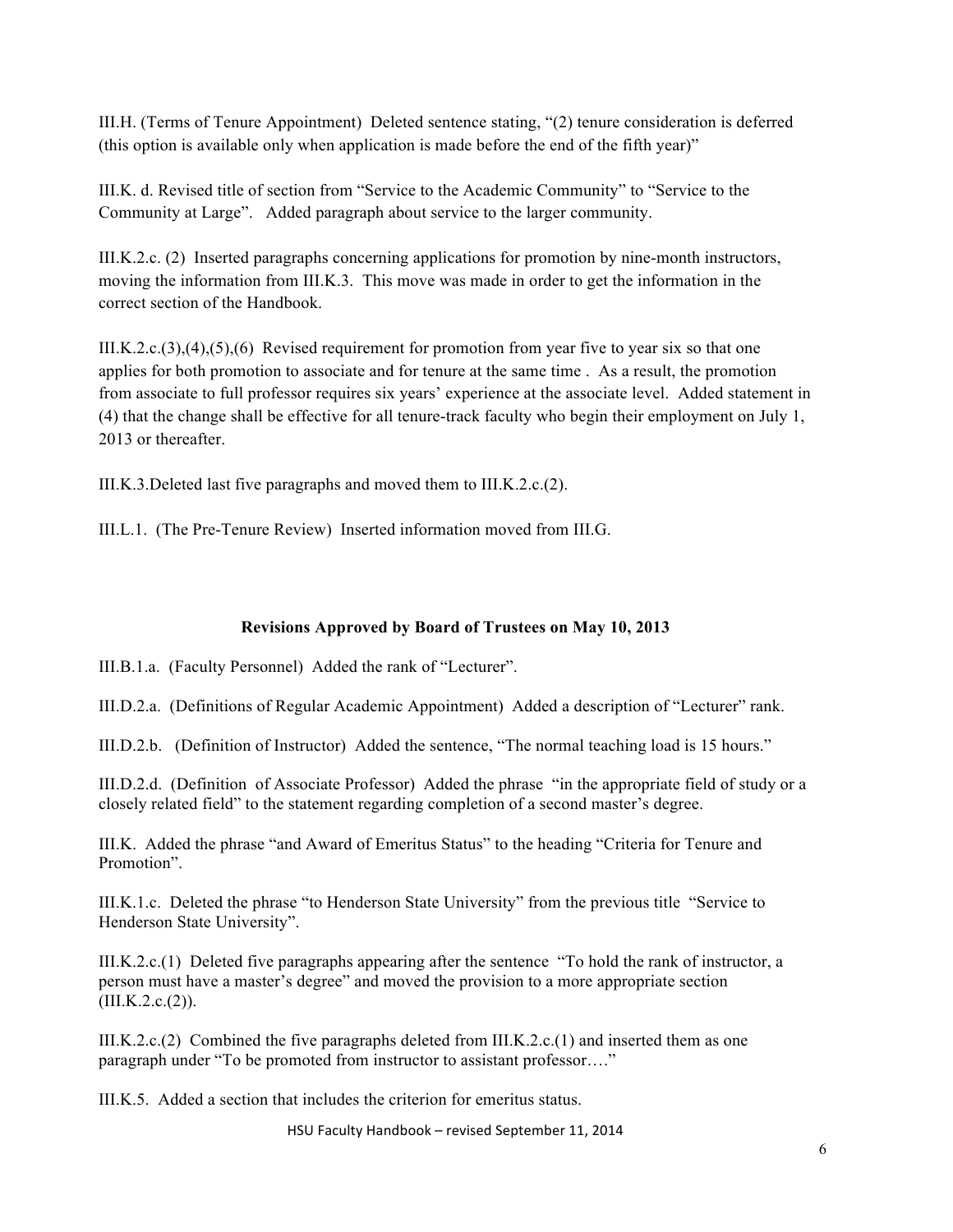V.B.3 (Post-Retirement Benefits) Removed the word "emeritus" from this section because all retired faculty are provided the same benefits regardless of emeritus status.

## **Revision Approved by Board of Trustees on September 11, 2014**

IV.F.13. Replaced section titled "Tobacco Policy" with policy titled "Use of Tobacco Products and Electronic Cigarettes Prohibited" that adds provisions that address all types of tobacco and electronic cigarette products, prohibits the marketing of those products, sets out the penalties for violations of this policy and clarifies the locations to which the policy applies.

# **Table of Contents**

### **I. Introduction - the University**

- A. History of the University
- B. Purpose
- C. Symbols of the University
	- 1. Seal
		- 2. Colors
- D. Institutional Accreditations and Professional Memberships
- E. University Calendar
- F. Bulletins
- G. University Police

# **II. Organization and Governance of the University**

- A. State Higher Education System
- B. Organization of the University
- C. Governance of the University
	- 1. President
	- 2. Vice Presidents and Deans
	- 3. The Faculty Senate
	- 4. Faculty Committees
	- 5. Faculty Hearing Committee
	- 6. Miscellaneous Federal Legislation Affecting Faculty and Staff

### **III. Appointment, Promotion, Tenure, Excellence Awards, Termination, and Annual Evaluation**

- A. Appointments
- B. Categories of University Faculty Personnel
	- 1. Faculty Personnel -- Regular Full-Time, Tenure-Track
	- 2. Faculty Personnel -- Non-Tenure Track
	- 3. Adjunct Faculty
- C. Recruiting Policies
- D. Types of Academic Appointments
	- 1. Term Appointments and Tenured Appointments
	- 2. Definitions of Regular Academic Appointment
		- a. Lecturer
		- b. Instructor
		- c. Assistant Professor
		- d. Associate Professor
		- e. Professor
		- f. Distinguished Professor
	- 3. Definitions of Librarian Academic Appointments
		- a. Assistant Librarian
		- b. Associate Librarian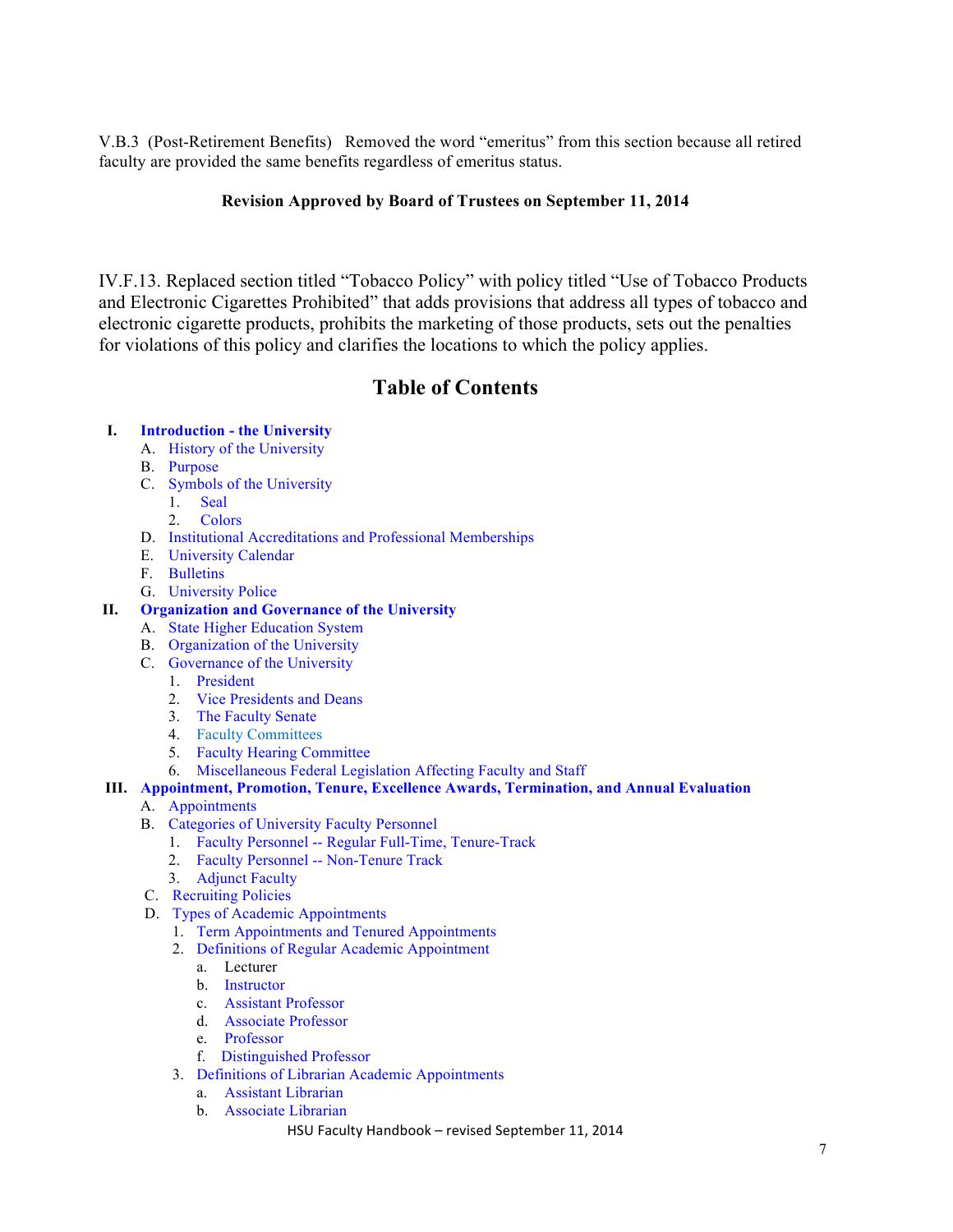- 4. Criteria and Notice of Standards
- E. Expiration of Term Appointment
- F. Academic Tenure: Purposes and Obligations
	- 1. Purposes
	- 2. Obligations and Responsibilities
- G. Award of Tenure
- H. Terms of Tenure Appointment
- I. Expiration of Tenure
- J. Relinquishment of Tenure
- K. Criteria for Tenure and Promotion and Award of Emeritus Status
- 1. Performance areas
	- a. Effectiveness in Teaching
	- b. Scholarship and Professional Growth
	- c. Service
	- 2. Requirements specified in the definition of regular academic appointments
		- a. Teaching power
		- b. Additional criteria
		- c. Practices in promotion
			- (1) To hold the rank of instructor
			- (2) To be promoted from instructor to assistant professor
			- (3) To be promoted from assistant professor to associate professor
			- (4) To be promoted from associate professor to professor
			- (5) To be promoted from assistant librarian to associate librarian
	- 3. Application of Criteria in Tenure Decisions
	- 4. Criteria for Distinguished Professor
	- 5. Emeritus Status
- L. Procedures for Tenure and Promotion
	- 1. Pre-Tenure Review
	- 2. The Applicant
	- 3. The Department Level
	- 4. The School/College Level
		- a. The School/College Tenure/Promotion Committee
		- The School/College Dean
	- 5. The University Level
		- a. The Provost/Vice President for Academic Affairs
		- b. The President and the Board of Trustees
	- 6. Process for Awarding the Title of Distinguished Professor
	- 7. Salary Increases
- M. Tenure and Promotion Appeals to Faculty Hearing Committee
- N. Excellence Awards
	- 1. Eligibility
	- 2. College/Division Awards
	- 3. Outstanding New Faculty Member Award
- O. Salaries
	- 1. Teaching Faculty
	- 2. Salaries for Administrative, Managerial, and Professional Positions
	- 3. Teaching Faculty Leaves
	- 4. Pay for Off-Campus Teaching
	- 5. Pre-session institutes, retreats, or faculty orientation
- P. Faculty Evaluation Program
	- 1. Purpose
		- 2. Policies
			- a. Areas of Evaluation
			- b. Data for Evaluation
				- (1) File Contents
				- (2) Security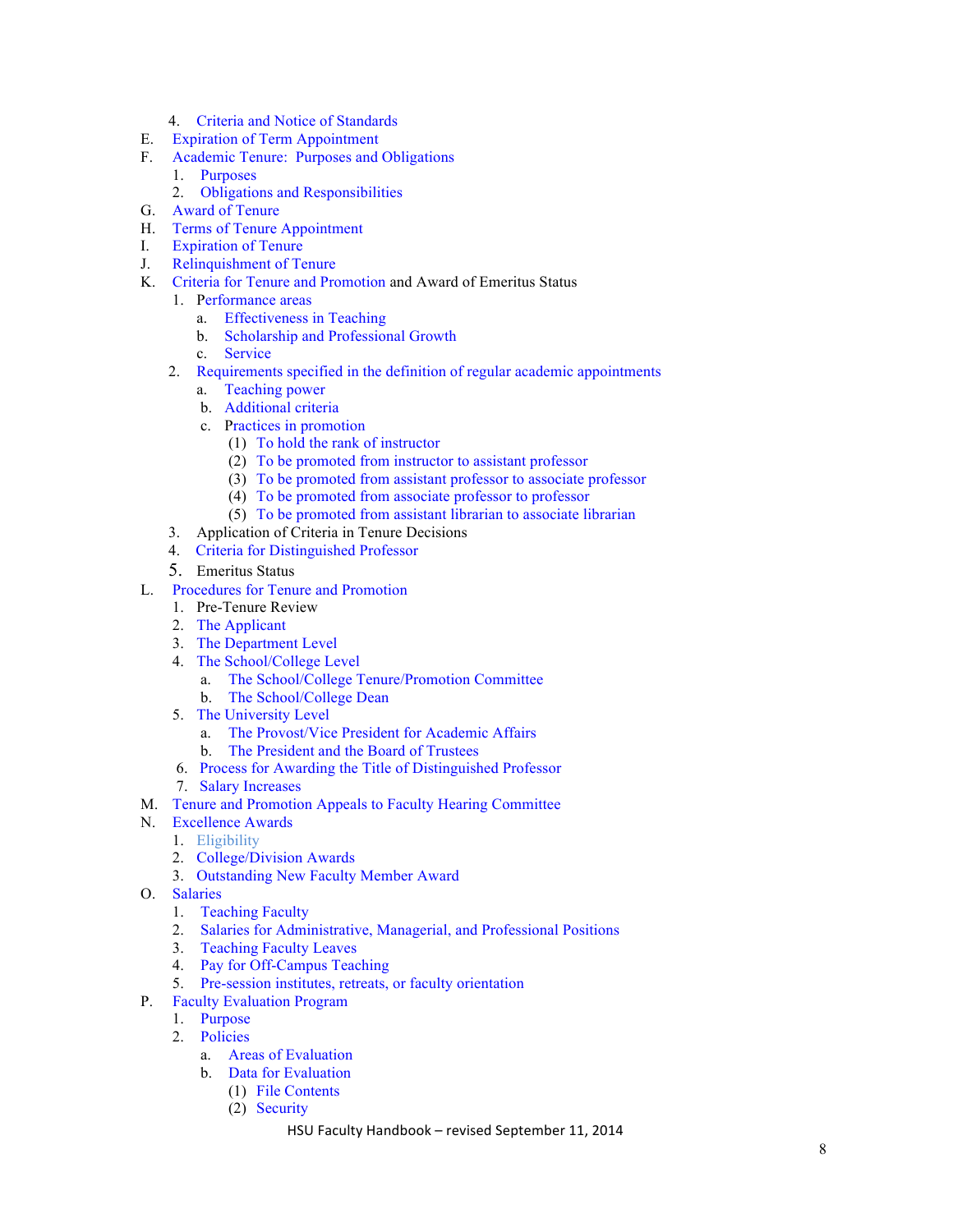- (3) Faculty Rights
- (4) Supervisor Responsibilities
- c. Personnel Decisions
- d. Academic Freedom and Responsibility
- e. Professional Status of Faculty
- f. Interpreting the Data
- g. Evaluation Instruments
- 3. Components of the Program
	- a. Current Vita
	- b. Faculty Member's Annual Goals and Objectives
	- c. Peer Review
	- d. Student Rating of Faculty (For text of evaluation form, see Addendum 1)
- 4. Review by Immediate Supervisor
- 5. Department Chair and Associate Dean Evaluations
- 6. Evaluation Services
- Q. Termination
	- 1. a. Termination of faculty employment due to Financial Exigency
		- b. Termination of faculty employment due to Elimination or Reduction of a Program
		- c. Identification of Faculty whose employment is to be Terminated
			- (1) Procedure
			- (2) Criteria
				- (a) Tenure
				- (b) Length of Demonstrated Professional Excellence
				- (c) Rank
		- d. Procedure for Termination
		- e. Notification and Personal Conference
		- f. Obligations of University to Faculty Members Terminated
		- g. Right to Hearing
	- 2. Termination of Employment of Tenured Faculty for Cause
		- a. Initiation and Notice
		- b. Causes for Dismissal or Non-reappointment
		- c. Personal Conference
		- d. Right to Hearing
		- e. Responsibilities and Obligations to Tenured Faculty Terminated for Cause
	- 3. Faculty Hearing Committee: Membership and Procedures
	- 4. Hearing Rights
	- 5. Procedures for Imposing Sanctions Other than Dismissal

### **IV. Faculty Responsibilities**

- A. Sexual Harassment: Policy and Procedure
	- 1. Purpose
	- 2. Policy
	- 3. Definition
	- 4. Procedures
		- (1) Formal Complaint
		- (2) Sanctions
- B. Section 504 of the Rehabilitation Act of 1973 and the Americans with Disabilities Act of 1990
- C. Drug-Free School and Workplace Policy
	- 1. Standards of Conduct
	- 2. Health Risks
	- 3. Counseling and Treatment
	- 4. Sanctions
- D. HIV Policy
	- 1. Access
	- 2. Prevention/Education
	- 3. Support Services
	- 4. The Henderson State University Health Committee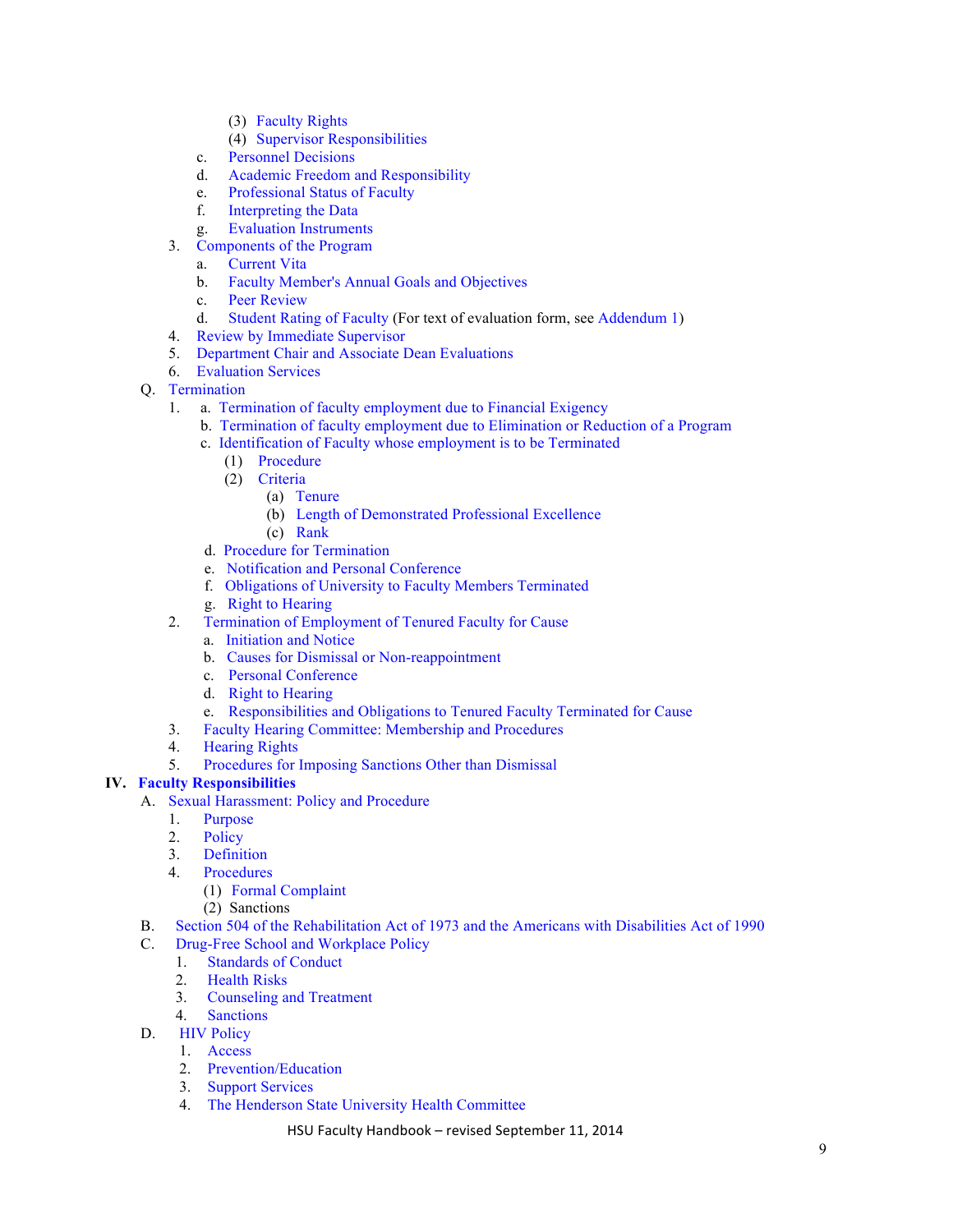#### E. FERPA

- F. Other Responsibilities
	- 1. Resignations
	- 2. Faculty Work Loads
	- 3. Research, Consultation and Patents
	- 4. Grants
	- 5. Faculty Absence
	- 6. Office Hours
	- 7. Academic Advising of Students
	- 8. Faculty Meetings
	- 9. University Commencements and Convocations
	- 10. Summer Teaching
- 11. Pre -Session Institutes
	- 12. Class Scheduling
	- 13. Tobacco Policy
	- 14. Alcoholic Beverages and Controlled Substances
	- 15. Grading Policy
	- 16. Registration
	- 17. Attendance and Classroom Discipline
	- 18. Examinations
	- 19a. Privacy Rights of Students
	- 19b. Privacy Rights of Faculty
	- 20. Faculty/Student Participation in Campus Life/Activities
	- 21. Faculty Loyalty
	- 22. Political Activity
	- 23. Conflict of Interest
	- 24. Academic Freedom and Responsibility
	- 25. Financial Procedures
	- 26. Building Coordinators
	- 27. Surveys
	- 28. Telephone

### **V. Faculty Benefits**

- A. Insurance and Retirement
	- 1. Retirement Plan (TIAA -CREF)
	- 2. Arkansas Teacher Retirement System
	- 3. Membership Eligibility
	- 4. Retirement Benefits
		- a. Arkansas Teacher Retirement System
		- b. Retirement Plan (TIAA -CREF)
	- 5. Emeritus Faculty
	- 6. Disability Insurance
	- 7. Group Life Insurance
	- 8. Health Insurance
	- 9. Liability Insurance
	- 10. Unemployment Insurance
	- 11. Social Security, Including Medicare
	- 12. Worker's Compensation
	- 13. Cafeteria Plan
- B. Other Benefits
	- 1. Sabbatical Leave
		- a. Eligibility
		- b. Institutional Support
		- c. Application for Sabbatical Leave
		- d. Replacement of Faculty on Sabbatical Leave
		- e. Number of Faculty on Sabbatical Leave
		- f. Loss of Eligibility
			- HSU Faculty Handbook revised September 11, 2014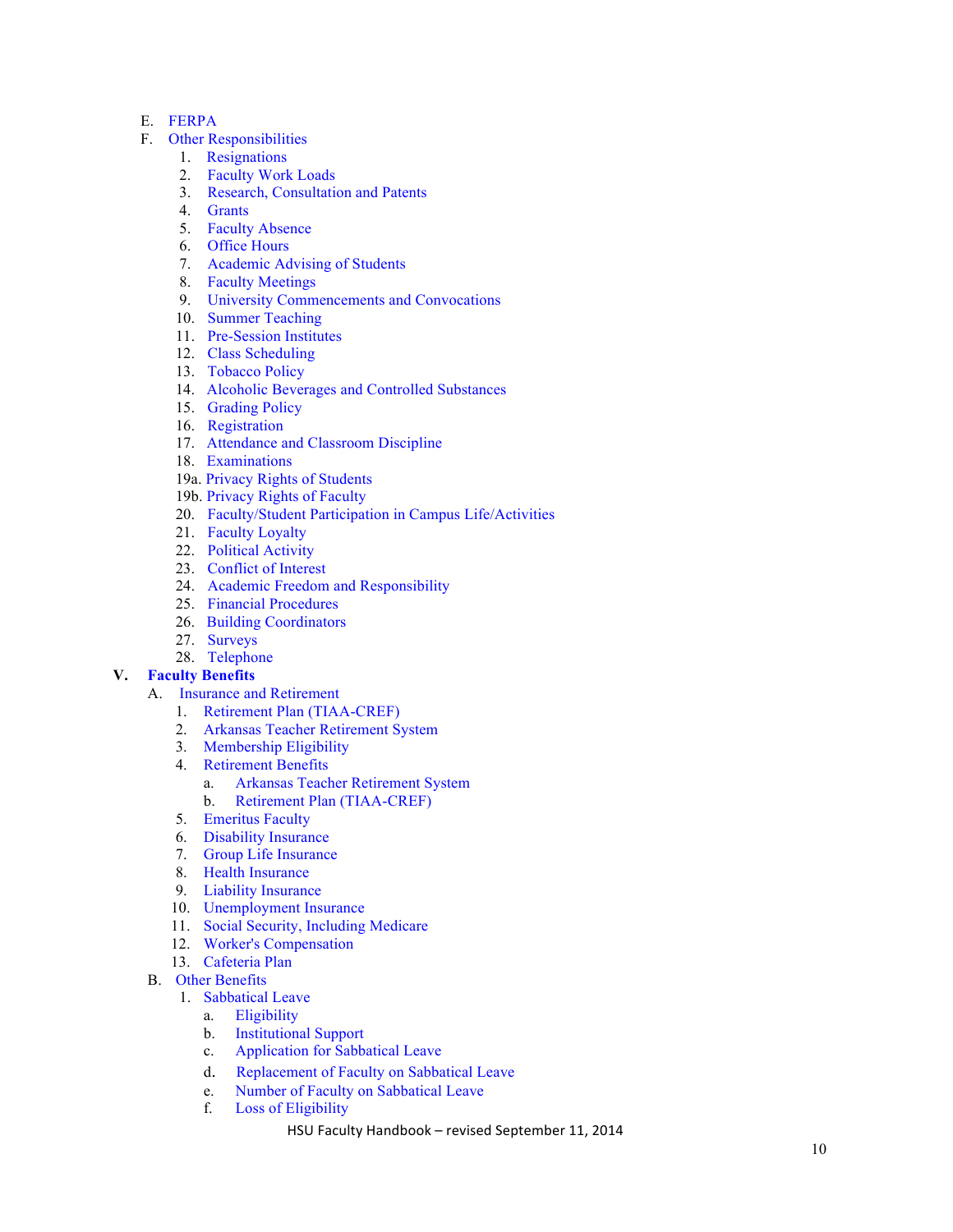- 2. Faculty Remission of Fees
- 3. Post-Retirement Benefits
- 4. Leaves of Absence
- 5. Annual Leave Policy for Twelve-Month Non-Classified Employees
- 6. Retirement Early Retirement Age (ERA)
- 7. Sick Leave
- 8 . The Family and Medical Leave Act of 1993
- 9. Faculty Awards

### **VI. Faculty Services**

- A. Services to Employees
	- 1. Alumni Association
	- 2. Archives
	- 3. Athletic Events
	- 4. Bookstore
	- 5. Building Services
	- 6. Bulletin Boards
	- 7. Check Cashing
	- 8. Computer and Communication Services
	- 9. Counseling Center
	- 10. Credit Union
	- 11. Faculty and Staff Directory
	- 12. Health Services
	- 13. Huie Library
	- 14. Inclement Weather Policy
	- 15. Lost and Found Service
	- 16. Media Services
	- 17. Meeting Rooms
	- 18. Notaries
	- 19. Parking and Motor Vehicle Registration
	- 20. Department of Human Resources
	- 21. Radio Station KSWH
	- 22. Recreation
	- 23. Theatre
	- 24. Public Relations
- B. Use of Henderson State University Facilities by Non-University-Affiliated Groups
- **VII. Computer Privacy Statement**

#### **Addendum 1 - Henderson State University Student Rating of Faculty and Courses**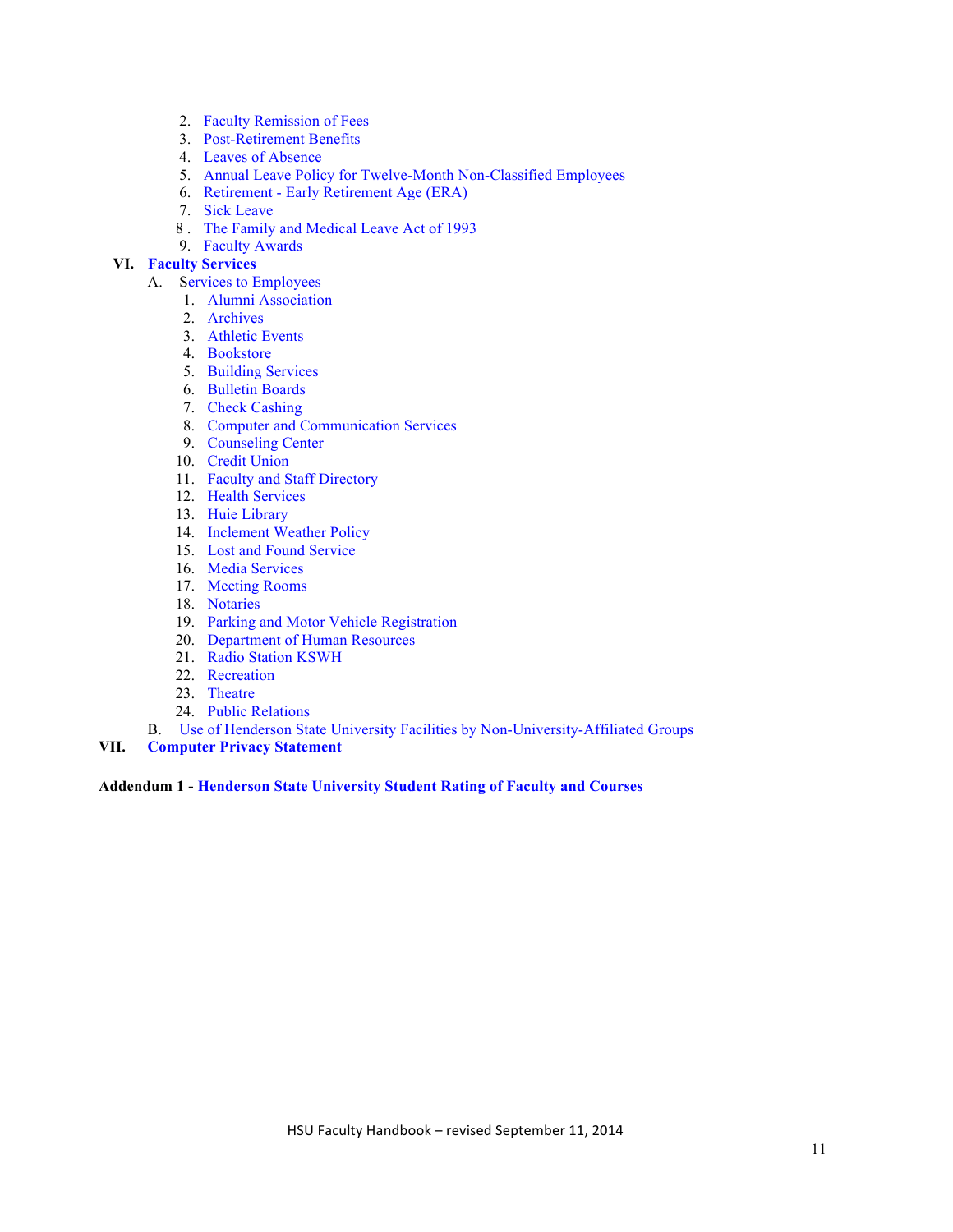# **FACULTY HANDBOOK**

#### **I. Introduction - the University**

#### A. History of the University

Henderson State University, heir to the property, traditions, and spirit of a liberal arts school, opened in Arkadelphia in 1890 under the auspices of the Methodist Episcopal Church, South. It has a unique past for Arkansas, being the only institution of higher learning controlled by both church and state; and it is the only public institution of higher education to bear the name of an individual.

Founded by a local Methodist congregation and accepted by Arkansas Methodism, it is located in one of the state's oldest continuous communities. In 1929, the Arkadelphia properties were transferred to the state. The University continued without interruption as a state school dedicated to the function of teacher education.

The University has operated under six names: Arkadelphia Methodist College, 1890-1904; Henderson College, 1904-1911; Henderson-Brown College, 1911-1929; Henderson State Teachers College, 1929-1967; Henderson State College, 1967-1975; and Henderson State University. The changes since 1967 occurred by legislative enactment to reflect the school's growing, multi-faceted role in Arkansas education.

B. Purpose

The University is committed to a policy of free inquiry and to the maintenance of conditions which enhance optimum moral and intellectual growth in the academic community. This is central to the promotion of an environment wherein awareness and understanding of culture, responsibilities of citizenship, and emotional maturity mold a life philosophy for the institution, its faculty, and its students.

Academic freedom, in the traditional sense, does hold a correlative obligation on the part of the faculty - to observe a code of conduct which proffers respect of the rights and opinions of others, to maintain a professional demeanor within one's field of specialization, and the recognition among faculty that when they do speak or write in the performance of duty, they do so on their own authority and reputation and not for the University.

While the University's influence rightly extends beyond the bounds of Arkansas, it is a state institution and has a responsibility to the state and, particularly, to the citizens of southwest Arkansas.

- C. Symbols of the University
	- 1. Seal

The official seal of the University is adopted from the Great Seal of Arkansas with the words "Henderson State University" replacing the word "Arkansas" in the design.

2. Colors

The University colors, prominently displayed in sports activities, are red and gray. The motto is "The School With a Heart," although Hendersonians recognize the popular sobriquet "Reddies."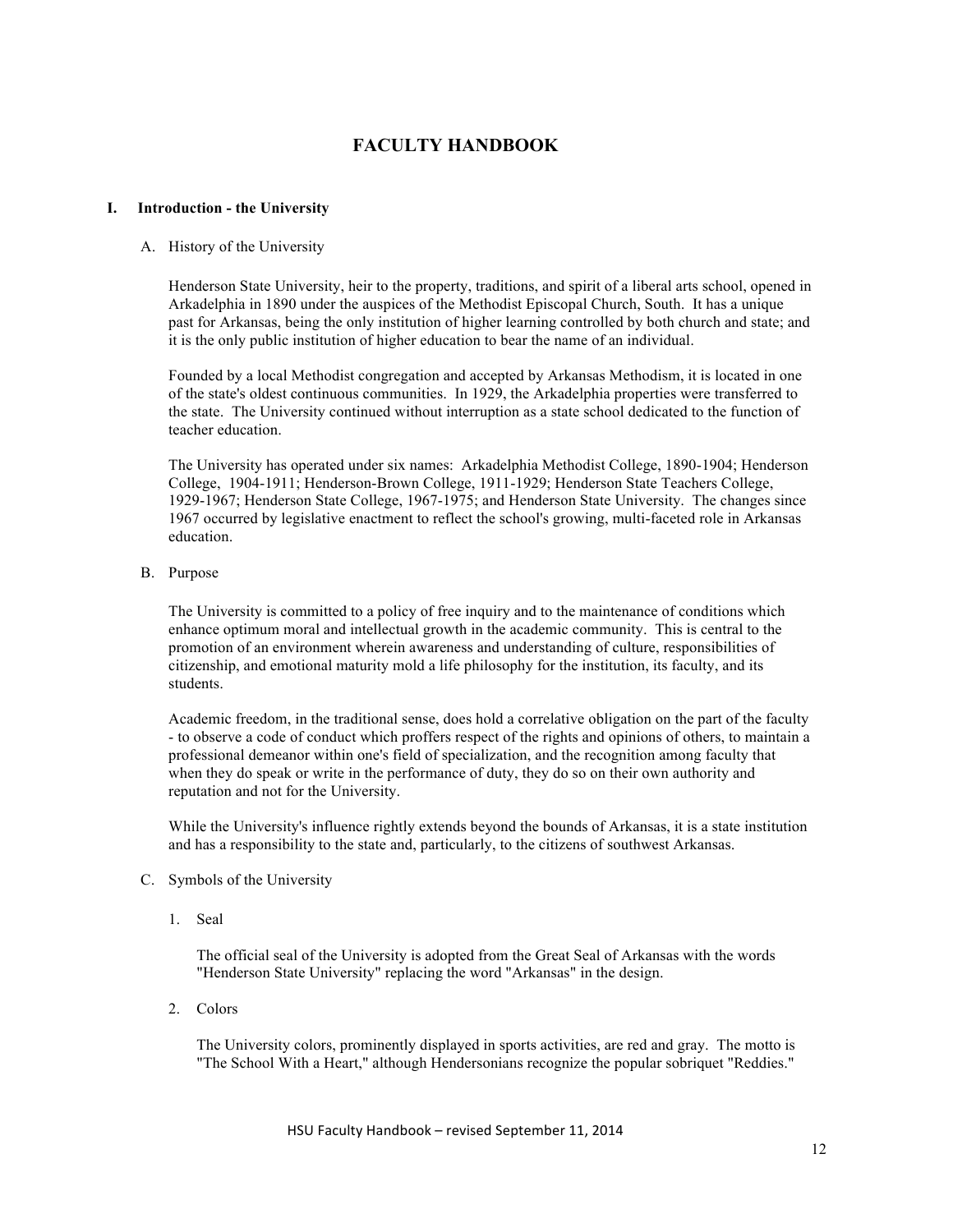D. Institutional Accreditations and Professional Memberships

Institutional Accreditations North Central Association of Colleges and Schools National Council for the Accreditation of Teacher Education National League for Nursing National Association of Schools of Music American Assembly of Collegiate Schools of Business

Professional and Institutional Memberships North Central Association of Colleges and Secondary Schools National Council for Accreditation of Teacher Education American Association for Colleges for Teacher Education National Association of Schools of Music American Council on Education Conference of Southern Graduate Schools American Association of State Colleges and Universities National Collegiate Athletic Association College Placement Council National Business Education Association National League for Nursing University Aviation Association Council of Public Liberal Arts Colleges American Association of Colleges and Universities

E. University Calendar

The University Calendar, published biennially in the University Catalog, specifies clearly all days on which classes are to be held. In order to safeguard the regularity of University exercises, no deviations from the published Calendar, other than by direct presidential fiat, shall be made by the faculty.

University holidays include Thanksgiving, Christmas, New Year's Day, and the Spring Break at mid-term of the spring semester. University offices are closed each year for eleven official holidays.

Commencement is held two times a year to coincide with the end of the spring and fall sessions.

F. Bulletins

The University publishes an Undergraduate Catalog and a Graduate Catalog biennially and a Schedule of Courses.

G. University Police

The University maintains a University Police Department that should be called in all emergencies. The telephone number is 230-5098. University Police have the responsibility to enforce all university parking regulations on campus and to protect lives and property.

#### **II. Organization and Governance of the University**

A. State Higher Education System

HSU Faculty Handbook - revised September 11, 2014 Arkansas institutions of higher learning are responsive to the Governor and the Legislature. Their interest for the most part is fiscal. In addition, in 1969, the state created the Department of Higher Education which serves, along broad lines, to coordinate and recommend guidelines and budgets for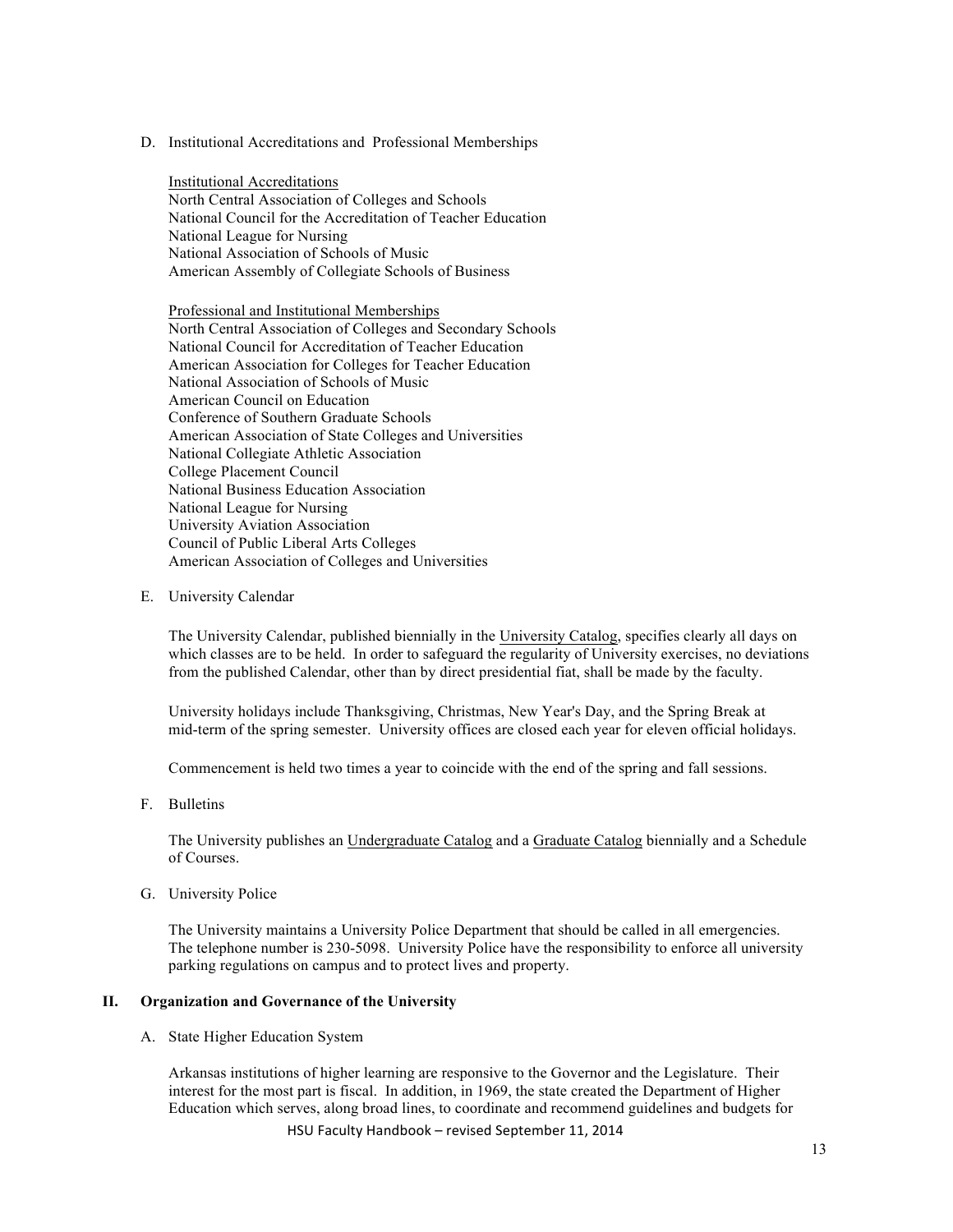all institutions.

B. Organization of the University

The Board of Trustees of Henderson State University is the governing authority of the institution. Its seven members are appointed by the Governor of the state of Arkansas, with the approval of the Arkansas State Senate.

Henderson is organized on a school/college system. Organizational charts can be found in the current Administrative Handbook/Guide and on the university web site.

- C. Governance of the University
	- 1. President

The chief administrative officer of the University is the President, who is elected by the Board of Trustees and is responsible to that body. The President exercises authority delegated to him by the Board and makes recommendations to the Board on matters requiring their approval. The Trustees have delegated to the President authority to make all appointments within the University, subject to their approval. The University Academic Council is the chief advisory body to the President for academic policy.

2. Vice Presidents and Deans

Under the President and answerable to him are the vice presidents. Deans represent the faculty of their school/college to the administration and are authorized to implement all university policies within their respective schools.

3. The Faculty Senate

The Faculty Senate grew out of recommendations by faculty and administration in l969. It operates under a 1970 Constitution, subsequently amended, which is approved by the faculty, the President, and the Board of Trustees. It meets regularly once each month except May, June, July, and August. It provides to the faculty a broad forum on all matters pertinent to the University; but, in particular, those concerned with academic policy. Its recommendations go to the President of the University. For additional information regarding the Faculty Senate, see the current versions of the Faculty Senate Constitution and By-laws. The Faculty Senate constitution and Bylaws can be accessed from the Faculty Senate webpages.

4. Faculty Committees

The faculty of HSU contribute a significant portion to the governance of the University through committees. These committees have various origins and methods of selection. Some are appointed by the Faculty Senate President and are directly responsible to the Senate. Others are school committees elected by the faculties of the schools/college and function independently. Still others are administrative in nature and are appointed by the President of the University. Standing committee assignments are made annually at the beginning of each fall term.

5. Faculty Hearing Committee

A Faculty Hearing Committee shall be established and continuously maintained. It shall be constituted by electing three full-time faculty members from the School of Business, three full-time faculty members from Teachers College, Henderson, and nine full-time faculty members from the Ellis College of Arts and Sciences (three from each of the traditional areas: Fine Arts, Liberal Arts, and Mathematics and Sciences) with those members being elected by their respective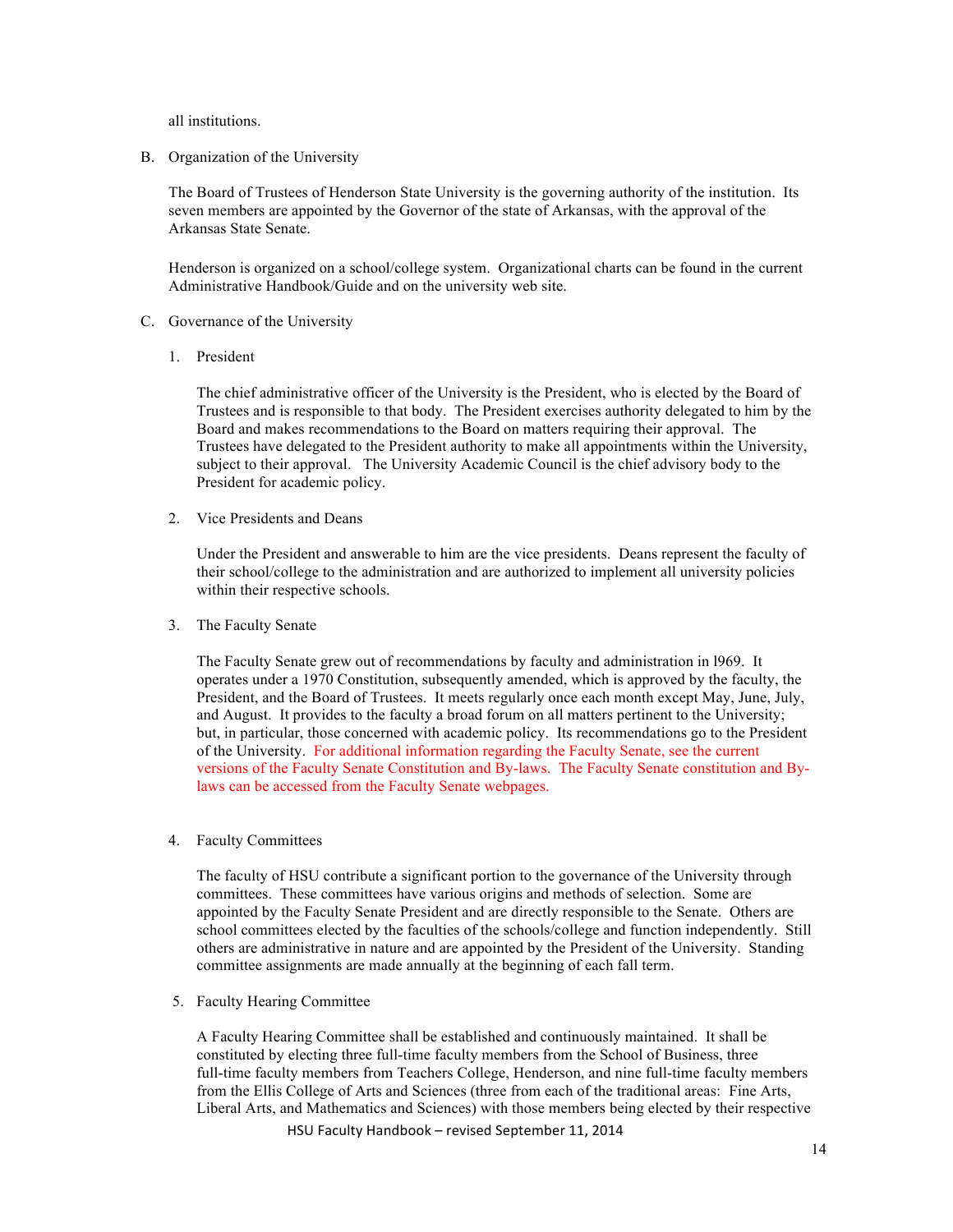areas. The Procedures Committee of the Faculty Senate is responsible for conducting the election and reporting the membership annually to the President of the Faculty Senate, the Provost/Vice President for Academic Affairs and to the Chair of the University Committee on Committees by April 15.

The members of the committee shall serve three-year terms, with one member from each of the aforementioned areas being elected annually. The committee shall be authorized to hear the types of cases specified herein as well as any grievance initiated by either the administration or by a faculty member unspecified as belonging to the domain of other procedures outlined in the Faculty Handbook. The committee shall be empowered to hear the grievance, including all relevant documentation and testimony advanced, with recommendation forthcoming to the President. The committee may include, as part of a given recommendation, the desire that such committee opinions or portions thereof, with cogent documentation, be communicated to the Board of Trustees. The findings of the committee will be held in highest regard by the president and/or the Board of Trustees.

The President and the Board of Trustees shall communicate decisions to the committee bearing on the committee's previous consideration of the case. The committee shall in turn inform the faculty member of the administration's decision. The committee shall, as a matter of philosophy and practice, serve as a redress review organ for all personnel matters not otherwise specified in these statements, and shall serve as a liaison between the faculty and administration. Explicit in "redress" is the requirement that the faculty make a wholehearted effort to follow normal channels before bringing grievances to the committee.

6. Miscellaneous Federal Legislation Affecting Faculty and Staff

Equal Employment Opportunity: Title VII of the Civil Rights Act of 1964 Sex Discrimination Race Discrimination Religious Discrimination National Origin Discrimination Equal Pay Act of 1963 Disability Discrimination Americans with Disabilities Act of 1990 Rehabilitation Act of 1973, Section 504 Age Discrimination in Employment Act of 1967 Civil Rights Act of 1991 Privacy of Student Records: Family Educational Rights and Privacy Act of 1974

 Consumerism: Student Right-To-Know Act of 1990 Education Amendments of 1976 Family and Medical Leave Act of 1993

 Campus Crime Reporting: Campus Security Act of 1990

> Drug Use by Employees and Students: Drug-Free Schools and Communities Act of 1989 Drug-Free Workplace Act of 1988

Questions concerning any of the above statutes should be directed to the General Counsel.

#### HSU Faculty Handbook - revised September 11, 2014 **III. Appointment, Promotion, Tenure, Excellence Awards, Termination, and Annual Evaluation**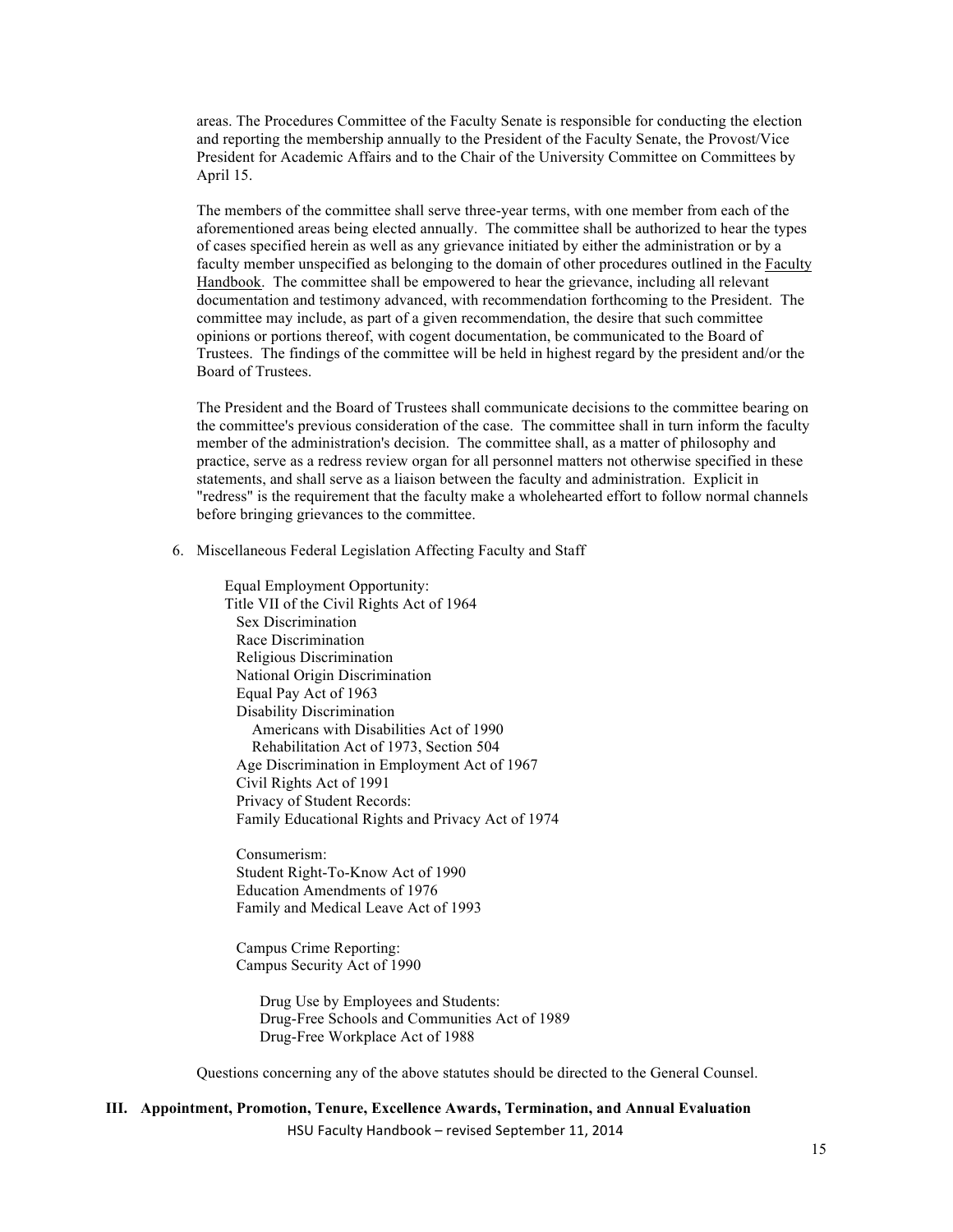#### A. Appointments

- 1. Appointments and promotions will be made upon the recommendation of the President with consultation and cooperation of the appropriate administrative personnel, based upon the recommendations of faculty in the appropriate departments or academic units.
- 2. Teaching faculty members will be used during the summer terms as they are needed.
- B. Categories of University Faculty Personnel
	- 1. Faculty Personnel -- Regular Full-Time, Tenure-Track
		- a. Regular full-time faculty are those employees (1) who hold full-time positions; (2) who hold appointment in the ranks of Lecturer, Instructor, Assistant Professor, Associate Professor, and Professor; and (3) who are subject to all general requirements as stated in the approved departmental, college, school, and University policies and specific requirements as stated in letters of appointment, including all requisite promotion and tenure criteria.
		- b. Tenurial academic ranks are those of Assistant Professor, Associate Professor, and Professor, Assistant Librarian, and Associate Librarian. The rank of Instructor is a non-tenured rank; however, in certain cases of institutional, programmatic, or departmental need and exceptional individual merit, the Provost/Vice President for Academic Affairs may, at his/her discretion, approve special consideration of an Instructor for tenured status. All faculty holding tenured or tenure-track appointments shall be so notified in their letters of appointment. (The ranks of Assistant and Associate Librarian were added by Board approval on April 25, 2008.)
		- c. Regular full-time faculty are eligible for all privileges extended by the University to regular professional personnel, including such programs as retirement and other fringe benefits, leaves of absence, professional travel, and other privileges outlined in this Handbook.
		- d. Regular full-time faculty are eligible for full participation in the affairs of the University, its component institutions, and its departments and administrative units in accordance with University policy.
	- 2. Faculty Personnel -- Non-Tenure Track
		- a. Faculty personnel selected to serve in specified non-tenure-track assignments may be appointed on either a semester or academic year basis. The appointment may be either for part-time or full-time work.
		- b. The University recognizes that from time to time it may have to employ a part- or full-time visiting faculty member. Such faculty are selected by the department in consultation with the appropriate dean and the Provost/Vice President for Academic Affairs. The title "Visiting Professor" is assigned to individuals who hold or have held professional rank (Assistant Professor, Associate Professor, or Professor) at another institution of higher education or have accomplishments that are considered equivalent (e.g., outstanding performance in the creative arts or in the business or medical community), and who are appointed to teach and/or pursue other duties at Henderson only for a limited period of time.
		- c. Non-tenure-track faculty personnel are eligible to receive, but are not entitled to expect, renewal of their appointment or further assignments following expiration of their current appointments.
		- d. The appointments of non-tenure-track faculty personnel may be terminated by the University prior to the expiration of the contract period for cause. In such case, as in case of non-renewal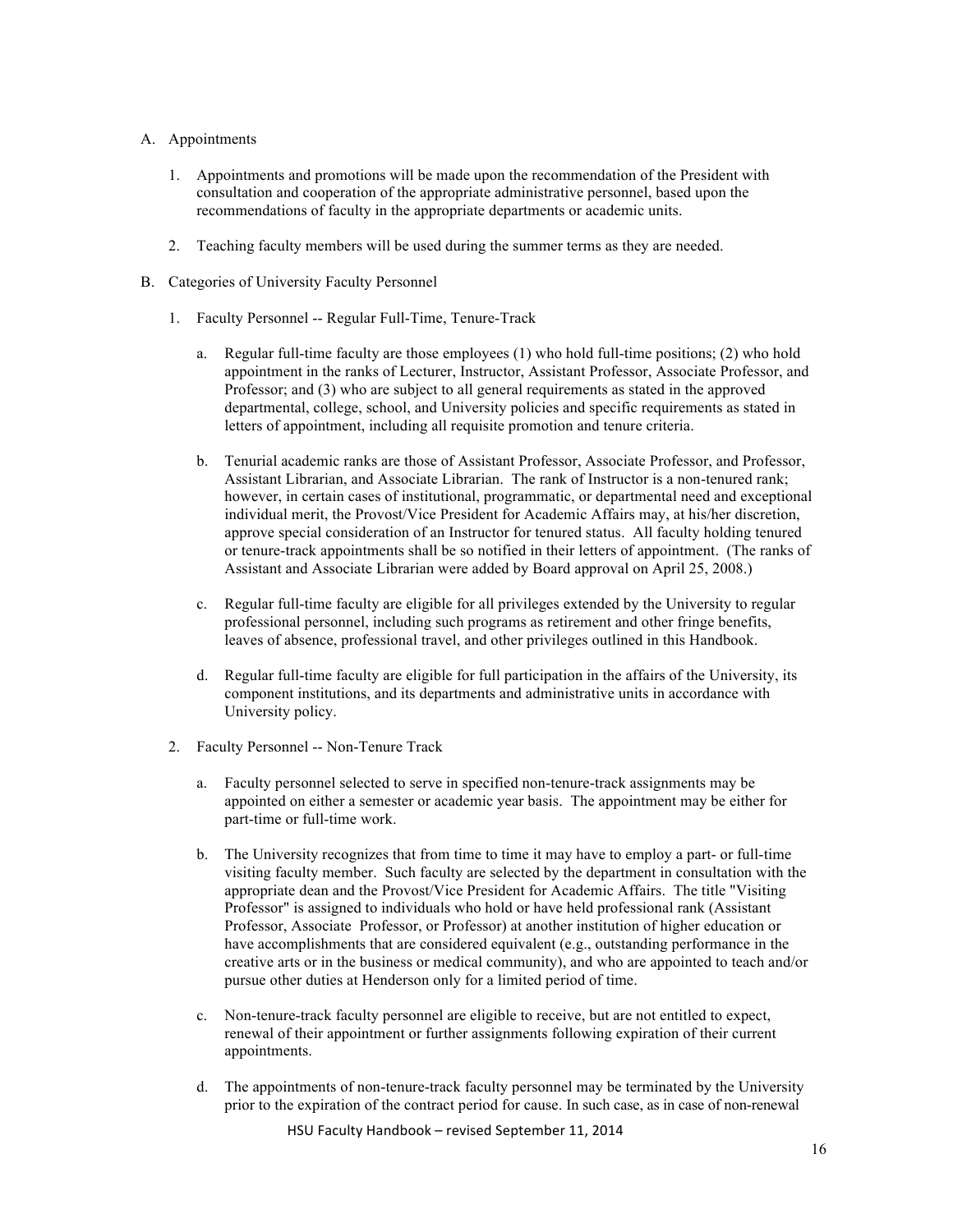involving alleged discrimination or alleged considerations violative of academic freedom, fulltime faculty members shall, upon request, be afforded a hearing by the Faculty Hearing Committee; such hearing to determine whether or not the conditions for the faculty member's further employment by the University have been adversely affected by unfounded or unwarranted judgments. Part-time faculty removed for cause during term of contract shall be afforded the same rights of hearing.

- e. Full-time non-tenure-track faculty personnel are eligible for participation in the affairs of the University and of its component institutions, and of its departments and administrative units in accordance with University policy, except for instances where provision for participation specifically excludes non-tenure-track faculty involvement.
- f. Non-tenure-track faculty personnel may subsequently be appointed to regular full-time faculty rank, in accordance with the needs of the University, and in conformity with departmental, college and university policies, including search and selection procedures and Equal Opportunity/Affirmative Action policies. Non-tenure-track full-time appointment may, at the discretion of the University, be considered as part of the probationary period for those who are subsequently placed on full-time tenure-track faculty appointment, but only if such service is recognized in the initial letter of appointment to tenure-track faculty rank.
- g. The University recognizes that continuous employment on a full-time non-tenure-track status is inappropriate as a long term commitment to faculty members, except to meet special needs in specific departments, with departmental approval.
- 3. Adjunct Faculty
	- a. Part-time faculty hired to teach a specific course in order to meet a temporary institutional need are designated adjunct faculty. All adjunct faculty appointments are subject to sufficient enrollment to justify economical operation of the class. This is normally determined at the time of registration. Prior approval of the Arkansas Department of Finance and Administration is required of persons employed concurrently by Henderson State University and another state agency.
	- b. Adjunct faculty employed on less than a nine-month appointment will receive only those benefits required by state or federal law unless a contractual agreement specifically indicates that fringe benefits are included. Appointments that are normally excluded from fringe benefits are adjunct appointments, semester appointments, or other arrangements of a temporary nature. Fringe benefits will be included in such cases where the individual is employed at the beginning of the spring semester which is considered the initial employment of a permanent position.
	- c. Travel reimbursement may be allowed at the current university reimbursement rate for parttime, off-campus faculty employed on a per-course basis. Travel must be approved in advance on a Travel Authorization form and requires that travel be undertaken from the home station to class location, if they differ. TR-1 forms showing actual travel are completed at the end of each month and submitted by the faculty member to the appropriate administrative office.
- C. Recruiting Policies

All recruiting for faculty positions will conform to the procedures prescribed in the packet entitled "Henderson State University Non-Classified Recruitment Process," revised July, 1997, which conforms to the Affirmative Action/Desegregation standards.

D. Types of Academic Appointments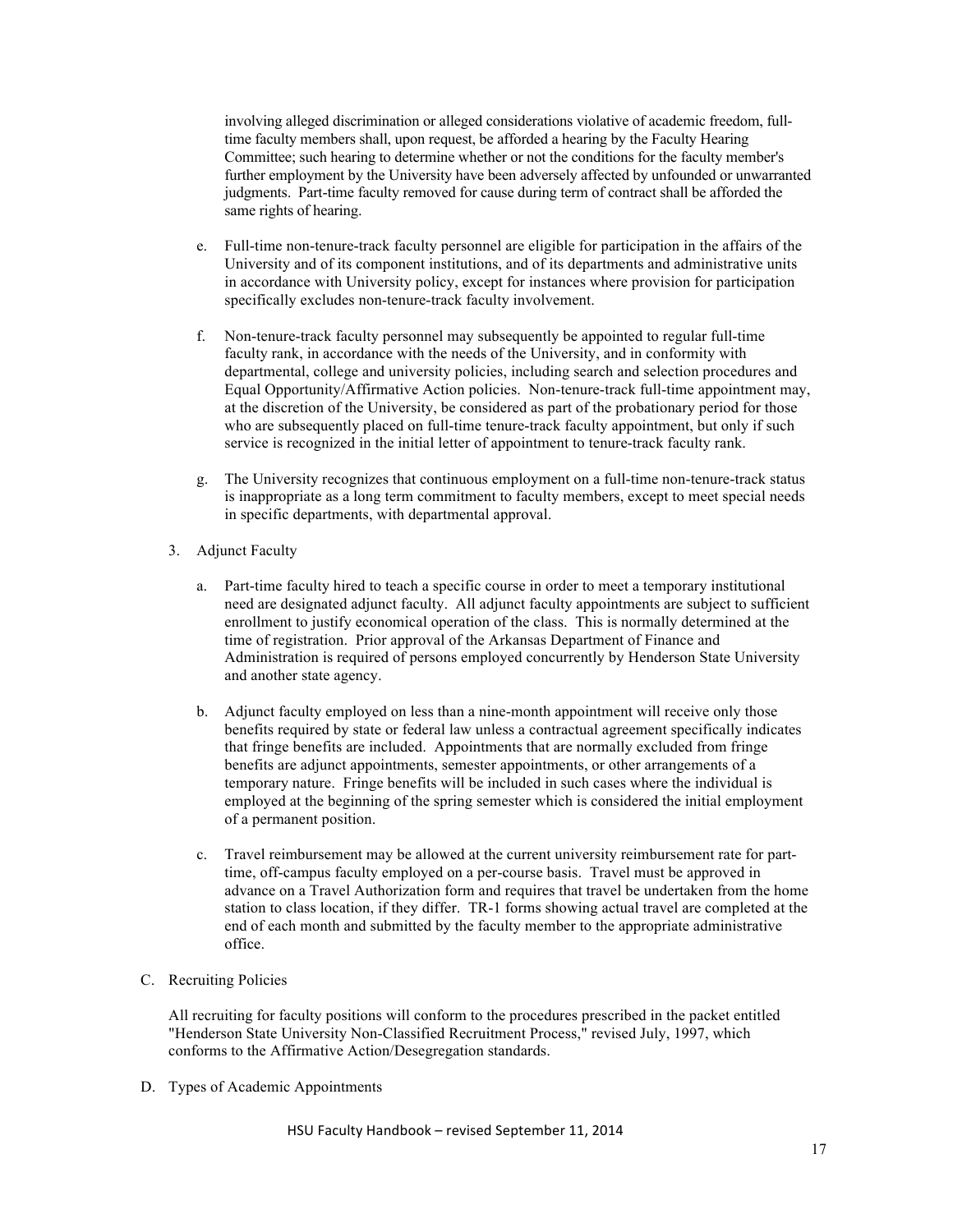An academic appointment covers full-time and part-time members of the faculty, and administrators directly engaged full-time in the administration of academic programs and/or teaching.

1. Term Appointments and Tenured Appointments

Faculty members may receive a term (non-tenure-track), term (tenure-track), or a tenured appointment. One of these designations shall be stated as a part of all faculty contracts. A term appointment applies for a specified term of time as defined in the letter of appointment. Full-time, tenure-track faculty members have probationary status of employment and receive term appointments. All faculty appointed to a tenure-track position shall serve a pre-tenure probationary period of six years. The probationary period does not begin until the faculty member takes the rank of Assistant Professor, Associate Professor, or Professor. Non-tenure-track fulltime appointment may, at the discretion of the University, be considered as part of the probationary period for those who are subsequently placed on full-time-tenure-track faculty appointment, but only if such service is recognized in the initial letter of appointment to tenuretrack-faculty rank.

A tenured appointment means a commitment by the University to a sequence of annual appointments, such sequence being terminable only by a resignation, retirement, removal for cause, financial exigency, or discontinuance of program (see "Termination" below). The principle of tenure shall be observed as an act of good faith on the part of the University. Academic employees may be tenured only with respect to their academic ranks and not with respect to administrative titles or assignments.

2. Definitions of Regular Academic Appointment

References to degrees in this Handbook refer to earned degrees from regionally accredited institutions.

- a. Lecturer. This rank should be given to persons with advanced training who have demonstrated scholarly or creative ability. A lecturer must have knowledge of the particular course materials and a requisite degree of intellectual vision. In some technical fields, professional experience may bear considerable weight; in other areas, teaching experience is essential. A lecturer must hold the master's degree in his/her discipline or in a closely related field and from a regionally accredited college or university. The position of lecturer is a oneyear position, which will not be renewed for more than two additional years, and it holds no consideration for promotion or tenure. If, after three years, there is a continuing departmental need, the person may be reappointed as an instructor, upon recommendation from his/her department. The normal teaching load of a lecturer is 15 hours. Lecturers are not eligible for membership in the faculty senate and will have no university of college committee assignments.
- b. Instructor. This rank should be given to persons with advanced training who have demonstrated scholarly or creative ability. An instructor must have knowledge of the particular course materials and a requisite degree of intellectual vision. In some technical fields, professional experience may bear considerable weight; in other areas, teaching experience is essential. Reappointment depends on maintaining competence in the course(s) or field(s) taught, together with a demonstrated interest in increasing competence through professional opportunities. An instructor must hold the master's degree in his/her discipline or in a closely related field and from a regionally accredited college or university. The normal teaching load is 15 hours.
- c. Assistant Professor. An assistant professor should show evidence of demonstrated teaching ability, substantial experience in advanced study and research, or professional experience of a kind which would permit a comparable academic contribution. He or she should exhibit promise of originality and excellence in some field connected with teaching, writing,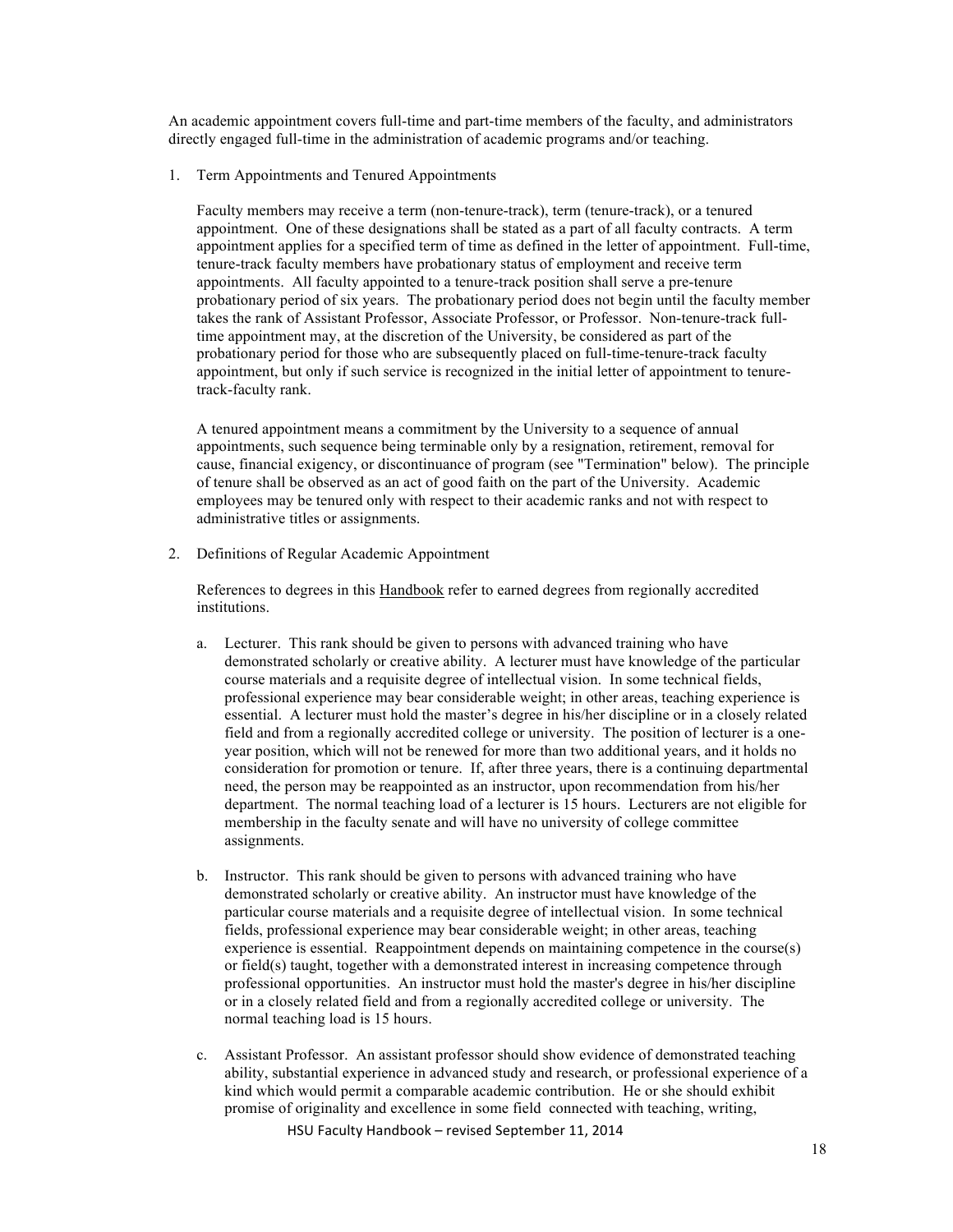research, or the creative arts. An assistant professor is expected to have a thorough command of the subject matter of some segment of the general field of the discipline, in addition to a comprehension of the whole. An assistant professor must hold an earned doctorate, or be ABD, or hold a sixty semester hour MFA degree with a creative thesis or have a master's degree with twenty-four hours credit above the master's level with four years experience at the instructor level. Degrees held must be in his/her discipline or in a closely related field and from a regionally accredited college or university.

- d. Associate Professor. An associate professor must hold an earned doctorate, a sixty semester hour MFA degree with a creative thesis appropriate to the field of teaching and professional responsibility, or the MLS degree plus an additional discipline-specific masters degree, and have five years experience as assistant professor. Degrees held must be in his/her discipline or in a closely related field and from a regionally accredited college or university. Upon the recommendation of the Provost/Vice President for Academic Affairs, persons with forty-five hours above the master's degree and five years experience may be considered for promotion to associate professor. A second master's degree in the appropriate field of study or a closely related field might be an appropriate qualification for a faculty member if approved or requested by the University. In such cases, the hours earned in attaining that second degree may be applied toward the forty-five hour requirement.
- e. Professor. A professor, through teaching, creative activity, and service, should have demonstrated substantial command of the whole field, sound scholarship, and a mature view of the discipline. A professor must hold an earned doctorate or a sixty-semester-hour MFA degree with a creative thesis appropriate to the field of teaching and professional responsibility and have five years experience as an associate professor. Degrees held must be in his/her discipline or in a closely related field and from a regionally accredited college or university.
- f. Distinguished Professor

Nomination to the title of Distinguished Professor is a rare honor which is accorded only to that small fraction of the faculty who, by virtue of their outstanding contributions to the university and the academic community, have shown themselves worthy of this, the university's highest honor. Such appointment must not be made merely as a reward for long service, however devoted.

- 3. Definitions of Librarian Academic Appointments
	- a. Assistant Librarian. An assistant librarian holds a minimum of a Master's degree in library science from an American Library Association-accredited institution and performs technical processes and/or public service library work requiring full professional training in library science. An assistant librarian holding this rank shall have an academic record and/or experience that indicate(s) a potential for successful performance as an academic librarian. An assistant librarian is eligible for tenure.
	- b. Associate Librarian. An associate librarian holds a minimum of a Master's degree in library science from an American Library Association-accredited institution and performs technical processes and/or public service library work requiring full professional training in library science. Years of experience shall be only one of the criteria for classification as an associate librarian. A librarian holding this rank shall have made substantial contributions to library professional organizations and/or to the institution or library where employed, and achieved a high level of competence in bibliographical activities, in research, or in other professional endeavors. An associate librarian should have a documented record of effective performance which shows an increasing responsibility and continuing growth. The associate librarian will have five years experience as assistant librarian. An associate librarian is eligible for tenure.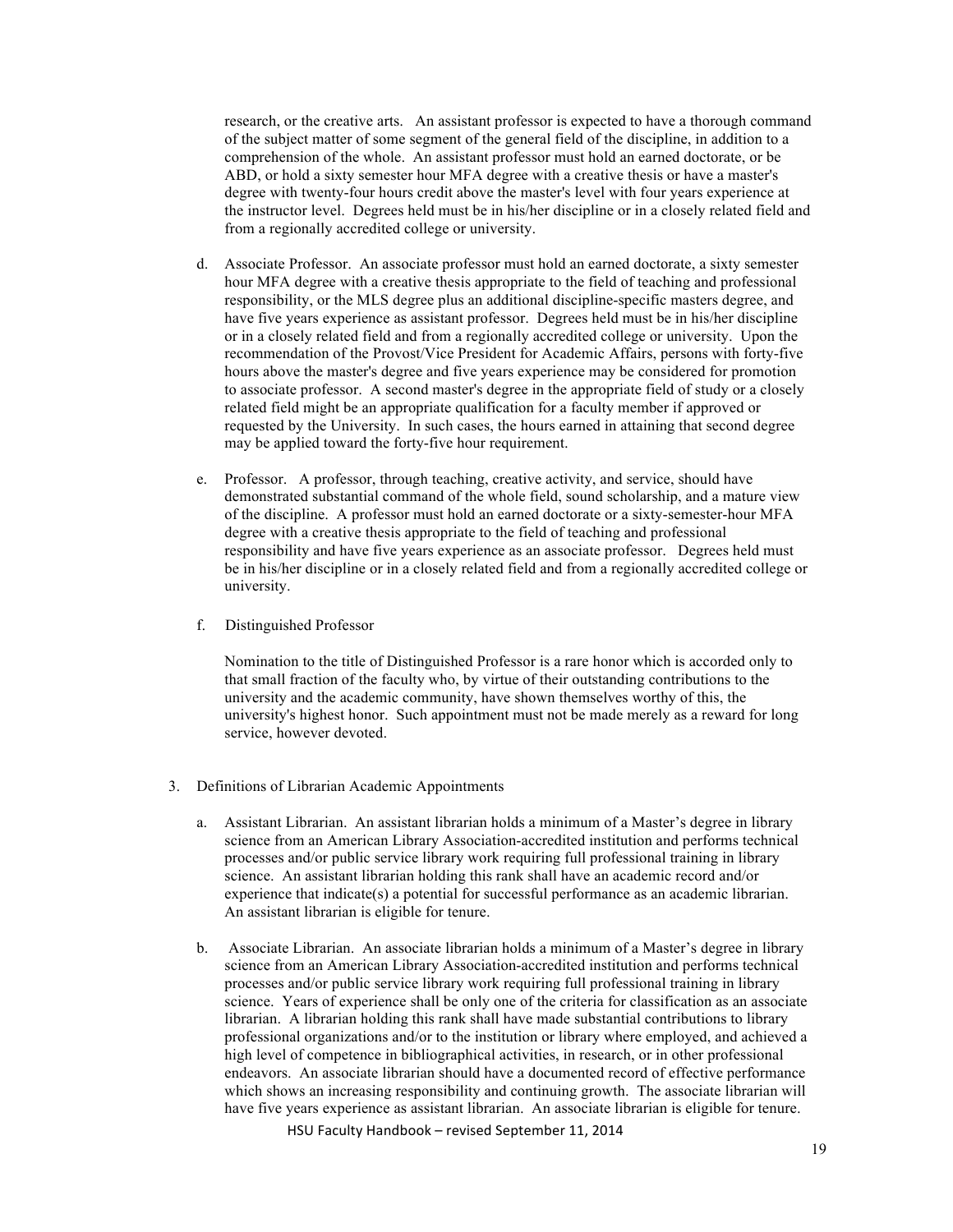(This section was added by Board approval on April 25, 2008.)

4. Criteria and Notice of Standards

The faculty member is expected to know the substantive and procedural standards contained in this Handbook generally employed in decisions affecting promotion and tenure. Any special standards adopted by the department or school/college should be brought to the individual's attention. Any other specific criteria affecting the faculty member will be made part of the initial letter of appointment.

A department may prepare written criteria of equivalent qualifications to be considered in rare and unusual circumstances in lieu of academic degree requirements in promotion/tenure decisions. These criteria are subject to the approval of the Provost/Vice President for Academic Affairs. Such requirements may include, but are not limited to: significant national experience on a professional level, publications in journals or books appropriate for the field, or juried or competitively recognized performances appropriate for the field.

University faculty who are employed at the time of the adoption of this Handbook by the Board of Trustees will be eligible to apply for one promotion under the education and service requirements found in the 1990 HSU Faculty Handbook.

#### E. Expiration of Term Appointment

- 1. Upon expiration of a term appointment, whether on tenure-track or non-tenure-track, the employee is a free agent to whom the University has no obligation. The University may at its discretion reappoint the employee to the same or a different position. Non-reappointment does not necessarily carry any implication as to the quality of the employee's work, conduct, or professional competence.
- 2. When a faculty member is not to be reappointed, written notice to the faculty member will be provided in accordance with the following schedule:
	- a. Not later than March l of the first academic year of service; or, if an initial one-year appointment terminates during an academic year, at least three months in advance of its termination.
	- b. Not later than December 15 of the second academic year of service; or, if the second year appointment terminates during an academic year, at least six months in advance of the termination.
	- c. Not later than the date of issuance of the last contract after two or more years' service.
- 3. If a faculty member on probationary appointment alleges in writing, within ten days of the receipt of written notice of non-reappointment, that considerations violative of academic freedom or those based on discrimination significantly contributed to the decision, the allegation will be referred to the Faculty Hearing Committee, and the faculty member may also choose to ask that justification of the decision be put in writing.
- F. Academic Tenure: Purposes and Obligations
	- 1. Purposes

Academic tenure is a status accorded members of the University faculty who have demonstrated high ability and achievement in their dedication to the growth of human knowledge. Tenure is intended to assure the University that there will be continuity in its experienced faculty and in the functions for which they are responsible. Appointment to tenured rank constitutes recognition by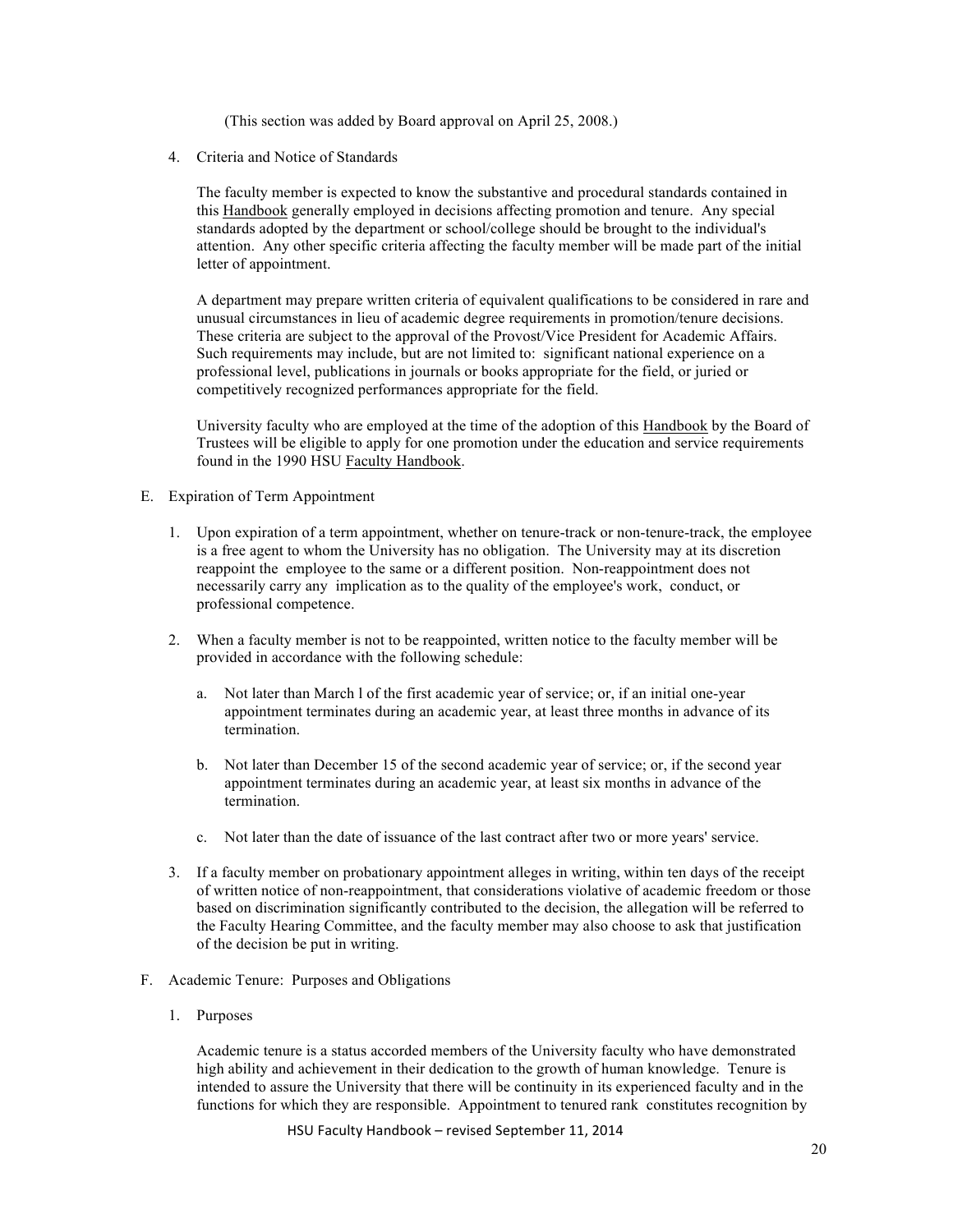the University that a person is qualified by achievements and contributions to knowledge to be ranked among the most worthy members of the faculty engaged in scholarly endeavors: teaching, research, professional growth, or creative intellectual activities of other kinds. By such recognition, the University pays homage to the priceless worth of independence of the mind and freedom of inquiry.

2. Obligations and Responsibilities

The award of tenure entails special and important obligations. The primary responsibility of tenured faculty, one that devolves upon them throughout their careers, is to cultivate their respective fields of learning and research, and to initiate others into these fields through creative and effective teaching.

Secondly, tenured appointment imposes stringent concern for the quality of the faculty. It is the duty of all members of the faculty to seek the best qualified persons for appointment; but this duty weighs most heavily on the tenured in their service on those bodies entrusted with responsibility for retention and promotion recommendations.

Thirdly, those who accept the rights of tenured appointment owe it to their colleagues unfailingly and unflinchingly to defend independence and freedom of mind in their field of competence. The tenured faculty should create and sustain an intellectual ambience in which their non-tenured colleagues can think, investigate, speak, write, create, and teach while secure in the knowledge that their intellectual vitality is both essential and welcome.

Lastly, appointment, whether term or tenured, implies a commitment of the University to the idea of an intellectual community. The right to membership on the faculty and academic freedom carry with them the correlative obligations to uphold academic freedom of others, and to perform in a productive, professional fashion so as to deserve membership on the faculty. It is equally a responsibility of the officers of the University administration and of the Board of Trustees to assure, to protect, and to defend academic freedom. The tenured faculty and those officers and Board members should work together to that end.

Thus, the tenure system entails not only the maintenance of the highest standards by which the merits of probationary candidates are to be appraised but also the special obligations and responsibilities of those who are awarded tenure.

G. Award of Tenure

Tenure is granted by the Board of Trustees upon the recommendation of the President. No other person shall have any authority to make any representation concerning tenure appointment.

Recommendations for tenure of eligible faculty should originate from the department in which the faculty member is assigned, and should always include appropriate participation in the recommendation by tenured faculty in the department. As tenure is reserved for those faculty members who have attained a high level of achievement in their academic disciplines, recommendations for tenure will not normally be made for faculty who have not earned the doctorate or other appropriate terminal degree. Applicants for tenure will be notified of approval or disapproval within one week of the Board's decision.

#### H. Terms of Tenure Appointment

Before the end of six years of service the status of employment must be reviewed, assuming a seventh contract is to be awarded to the faculty member.

HSU Faculty Handbook - revised September 11, 2014 The letter of appointment following a tenure decision will indicate one of the following: (1) tenure is granted with this contract; (2) tenure is not granted and the new appointment is a terminal one; (3) at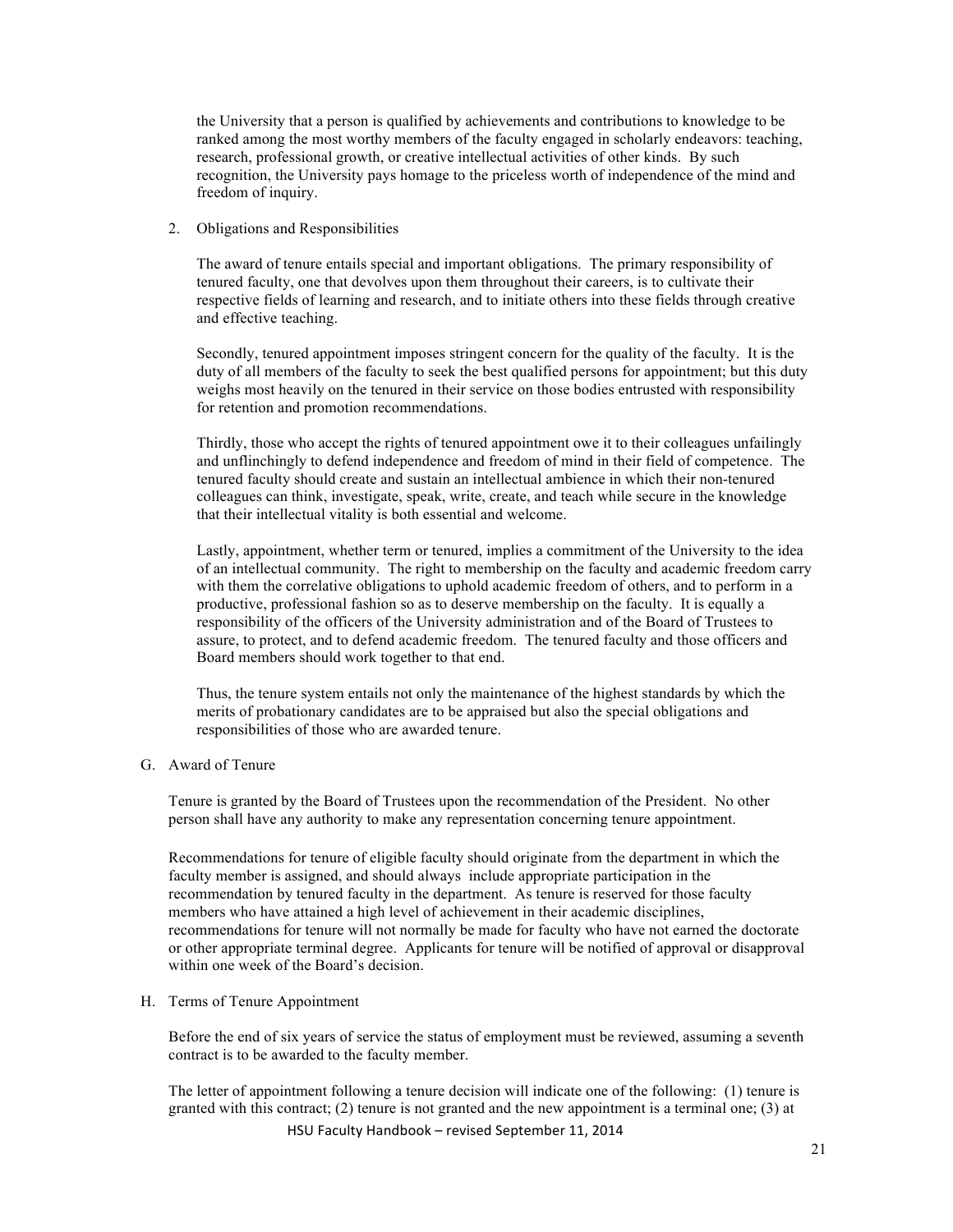the discretion of the University administration, tenure is not granted at this time and the new appointment is a term (non-tenure-track) contract.

Approved leaves of absence do not interrupt tenure-track status but may extend the six-year probationary period in the tenure-track. When a tenure-track faculty member is granted a leave of absence, the official letter of notification by the President may state that the term of probationary employment has been extended and that the period of leave will not be counted as part of the term of probationary service. In any event, the University will not count more than one year of leave toward completion of the probationary period. The faculty member will be notified in writing by the President when such credit toward the completion of the probationary period has been granted by the University.

If a faculty member joining the University has achieved tenure at another regionally accredited college or university, the University may count a maximum of three years toward probationary service. Evidence of such successful professional performance will be submitted and evaluated at the time of employment. Years to be counted toward probationary service must be indicated in the initial letter of appointment. Faculty members appointed at the rank of associate or full professor are automatically given credit for three years of the six-year probationary period and are eligible for no additional credit.

I. Expiration of Tenure

Tenure status shall expire upon retirement of the faculty member.

J. Relinquishment of Tenure

A faculty member shall relinquish or waive the right to tenure upon resignation from the institution. Where a tenured faculty member is transferred or reclassified to another department or division by the University, the transfer or reassignment shall be with tenure. Tenure shall not be relinquished during periods of approved leaves of absence, prolonged illness, or during periods of service in administrative positions at the institution.

- K. Criteria for Tenure and Promotion and Award of Emeritus Status
	- 1. The following three performance areas are those considered in all awards of tenure and promotion.
		- a. Effectiveness in Teaching

Henderson is committed to offering the highest possible level of instruction to its students. Effectiveness in teaching is, therefore, of primary importance in evaluating faculty members for both tenure and promotion. The University expects its faculty to bring knowledge, scholarship, dedication, and energy to the classroom and to present the various disciplines offered by the University in a manner which assists students to understand, to develop intellectual discipline, and to develop as thinking human beings.

b. Scholarship and Professional Growth

While teaching remains the primary function of the university, faculty members are also expected to demonstrate achievement in scholarship, research or artistic creation and/or performance, and other important forms of professional activity appropriate to a given discipline. Although it is impossible to define the nature and limits of professional activity in general, published scholarship and research, grantsmanship, papers given at professional meetings, planning/directing seminars, workshops, conferences, and artistic performance/exhibition open to evaluation by competent professional judgment serve as examples of such activity. The definition of scholarship can vary depending on the particular discipline.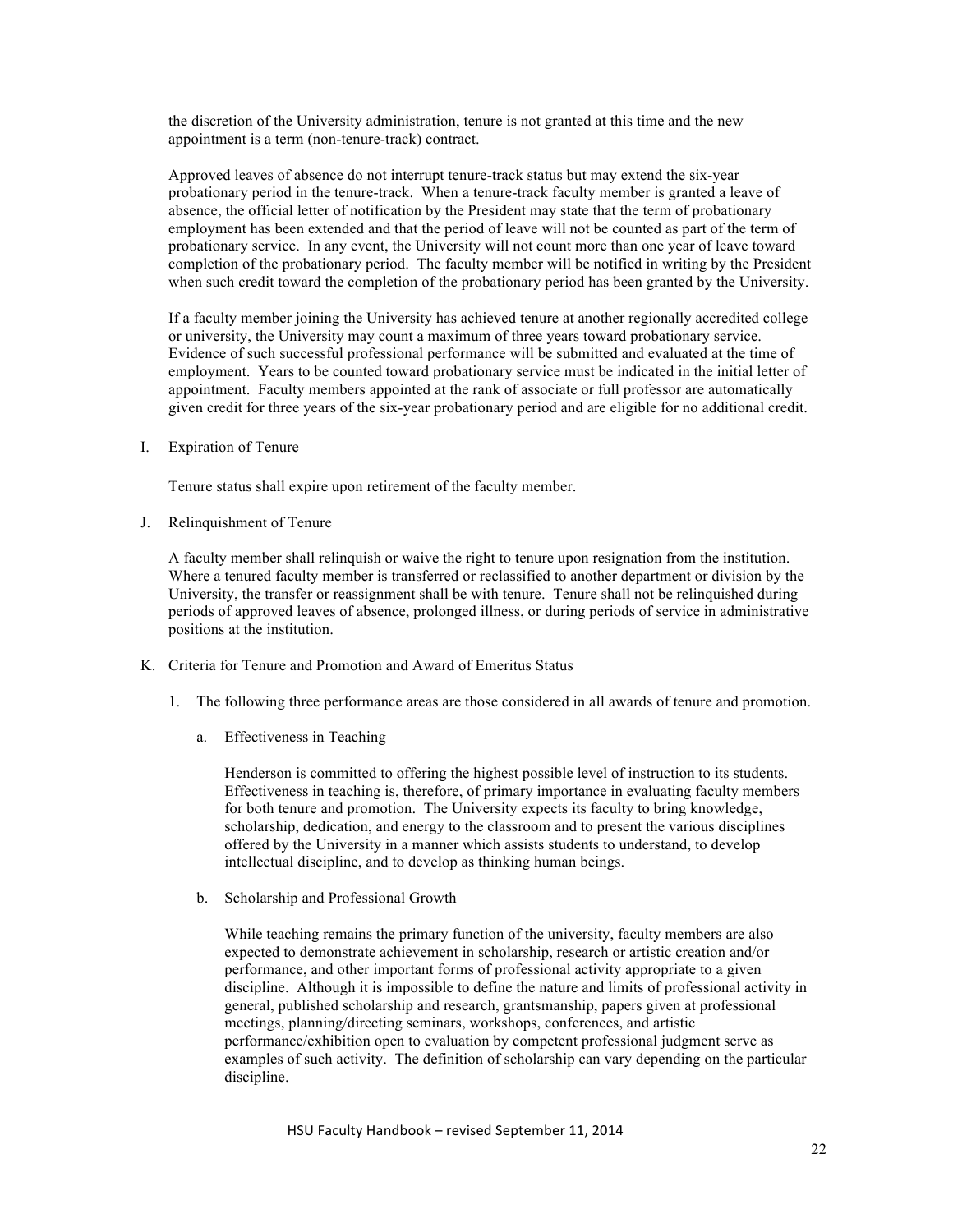- c. Service
	- (1) Service to Henderson State University

For the University to function effectively as a community, every faculty member must be willing to make contributions beyond teaching and scholarship. Service on departmental, school/college, and university committees and other service to the University which calls for faculty contributions beyond those covered in the first two criteria are expected and are to be considered in the evaluation of faculty for tenure.

"Service to Henderson State University" will refer to activity on the departmental (if appointed to one), school/college and university levels. It may include, but is not limited to, course and curricular development, committee work, and leadership among colleagues.

(2) Service to the Community at Large

"Service to the academic community" may include, but is not limited to, participation in professional societies, leadership roles in professional societies, and activities promoting one's discipline to the community at large. This would not include activities that are part of the faculty member's course load.

Moreover, since the university is part of the larger community in which it exists and has a responsibility to that community, faculty members may serve the larger community outside the university by making their professional abilities and expertise available through service, as opportunity offers. Such service, to be considered in tenure and/or promotion decisions, should involve intellectual, academic, or professional qualities or abilities appropriate and characteristic of a professional academic.

2. Candidates for promotion must meet the requirements specified in the definition of regular academic appointments. (Revised 1993)

The following policies will govern promotions:

- a. Teaching power, or the ability to lead students to genuine intellectual achievements, is the most important criterion for promotion.
- b. Additional criteria which are considered in making recommendations for promotion are as follows:
	- (1) Student advising and/or counseling
	- (2) General educational worth to the institution
	- (3) Adherence to University regulations
	- (4) Performance of duties for the School, College, and University to include committee work
	- (5) Research activity and scholarly publications
	- (6) Distinction in creative fields
	- (7) University Service
	- (8) Personal philosophy in harmony with the highest concepts of academic life.
	- (9) Respect for programs of all Departments and for University personnel
	- (10) Energy and willingness to work far beyond the minimum required for the mere holding of position
- c. The following practices in promotion will be observed under usual conditions:
	- HSU Faculty Handbook revised September 11, 2014 (1) To hold the rank of instructor, a person must have a master's degree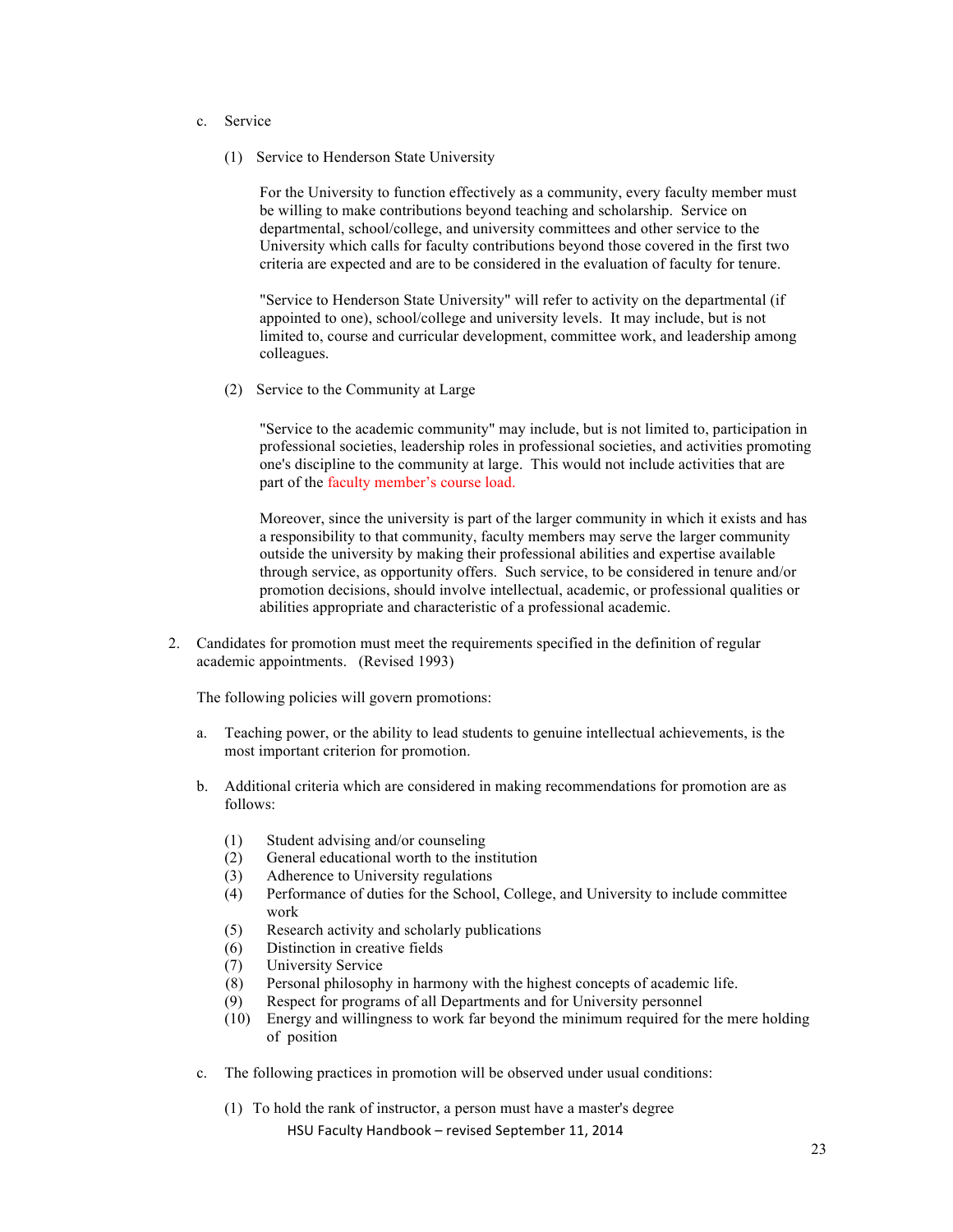(2) To be promoted from instructor to assistant professor, a person must hold an earned doctorate or terminal degree appropriate to the field of teaching and professional responsibility, be ABD, or have a master's degree and 24 hours above the master's degree with 4 years experience as an instructor.

Additionally, instructors on nine-month contracts may apply for promotion to assistant professor, non-tenure track, after ten years at Henderson in the instructor rank. To be eligible for promotion consideration, the instructor must teach academic courses full time, serve on committees both within the department/ college and across the University, maintain a regular advising load, be active in professional organizations, and keep current in his/her respective field. The applicant may apply for promotion through the regular promotion process during (or after) the tenth year. This would be a one-time opportunity for instructors on nine-month contracts to apply for promotion. Because applicants applying for promotion under this provision lack a terminal degree, they are not eligible for tenure-track or promotion beyond assistant professor. The course load would remain a 15-hour load. As with any faculty promotion, the applicant would need the endorsement of his/her department, college promotion and tenure committee, dean, the Provost/Vice-President for Academic Affairs, the President, and the Board of Trustees. If a faculty member is promoted under this provision and subsequently obtains a terminal degree in his/her discipline or in a closely related field, then, at the discretion of the university, he/she may be designated a tenure track assistant professor with up to three years credit toward the probationary period prior to applying for tenure. (Faculty already in a non-tenure track, assistant professor positions would not be affected by any of the above.)

- (3) To be promoted from assistant professor to associate professor, a person must have an earned doctorate appropriate to the field of teaching and professional responsibility and 6 years experience as an assistant professor, or have the 60-hour MFA degree with a creative thesis plus 6 years experience as an assistant professor; or upon the recommendation of the Provost/Vice President for Academic Affairs, have 45 hours above the master's degree and 6 years experience as an assistant professor. The promotion from assistant to associate professor may occur simultaneously with the awarding of tenure (Shall be effective for all tenure-track faculty who begin their employment on July 1, 2013 or thereafter.)
- (4) To be promoted from associate professor to professor, a person must hold an earned doctorate or a sixty-semester-hour MFA degree with a creative thesis appropriate to the field of teaching and professional responsibility and six years experience as an associate professor. (This section was amended by the Board of Trustees on April 23, 2003.) If the faculty member is hired as an associate professor, then promotion from associate to full professor may occur simultaneously with the awarding of tenure.
- (5) To be promoted from assistant librarian to associate librarian, a person must have an earned MLS and six years experience as an assistant librarian. (This paragraph was added by Board approval on April 25, 2008.) The promotion from assistant to associate librarian may occur simultaneously with the awarding of tenure.
- 3. Application of Criteria in Tenure Decisions

Normally, a doctorate or discipline appropriate terminal degree is required for tenure. "Tenuring in" a department will not be sufficient reason for denying tenure to deserving faculty.

4. Criteria for Distinguished Professor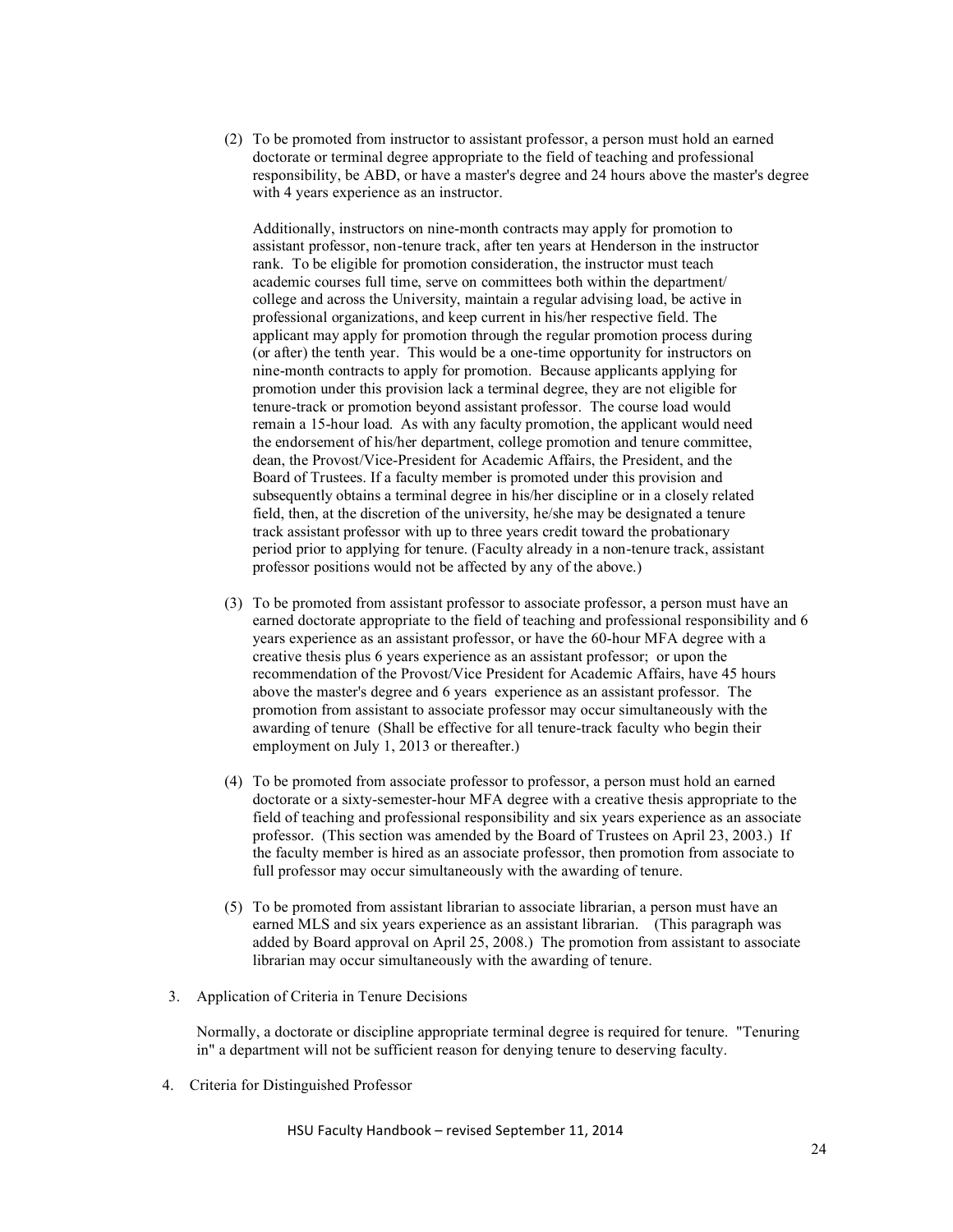To qualify for the title of Distinguished Professor, the professor must have:

- (a) held the rank of professor at Henderson State University for a minimum of 10 years,
- (b) demonstrated outstanding teaching,
- (c) and exhibited each of the following:
	- (i) Outstanding scholarship
	- (ii) Outstanding service to Henderson State University
	- (iii) Outstanding service to the academic community
- 5. Emeritus Status

A person who is retiring is eligible for emeritus status if he/she has been awarded tenure and has taught at Henderson State University for at least 20 years.

- L. Procedures for Tenure and Promotion
	- 1. The Pre-Tenure Review

During the third year of a tenure track appointment, a pre-tenure review will be conducted by the department chair/immediate supervisor and the tenured faculty of the department. The review and evaluation of the faculty member by the chair/immediate supervisor and the tenured faculty shall be conducted in each department according to university procedures. The department chair will provide a written summary evaluation to the faculty member, and the faculty member will be given an opportunity to disagree in writing with the department chair's written evaluation within ten working days.

In cases where credit toward tenure has been granted with the initial contract, the pre-tenure review will be conducted at least one year prior to the year the tenure decision will be made. In all situations, the faculty member will be provided an opportunity to ask questions regarding criteria and standards or application of criteria and standards pertaining to reappointment and tenure.

2. The Applicant

The procedure for tenure/promotion is initiated in every case by the applicant, except for awarding of the title of Distinguished Professor. It is the responsibility of every regular full-time faculty member to be aware of University policies and procedures, and of his/her own status regarding tenure/promotion. The applicant is responsible for preparing the application and ensuring that all relevant materials are included. The application should include documentation that the applicant has met all eligibility requirements for tenure/promotion, as outlined in Section K herein. The applicant shall also be responsible for submitting the tenure/promotion application to the departmental chair.

3. The Department Level

A share of the responsibility for appraising a candidate falls on the department chairperson, who must determine not only present qualifications for tenure/promotion, but also potential for future development. The appraisal must be more than a mere review of the candidate's activities in teaching, research, and university service. It must be a thorough evaluation of the quality of these activities, supported by substantial evidence provided by the applicant.

The department chairperson shall receive each application for tenure/promotion. Following an independent review of each application, the chairperson shall make a positive or negative recommendation in writing with explicit reasons stated especially for negative recommendation,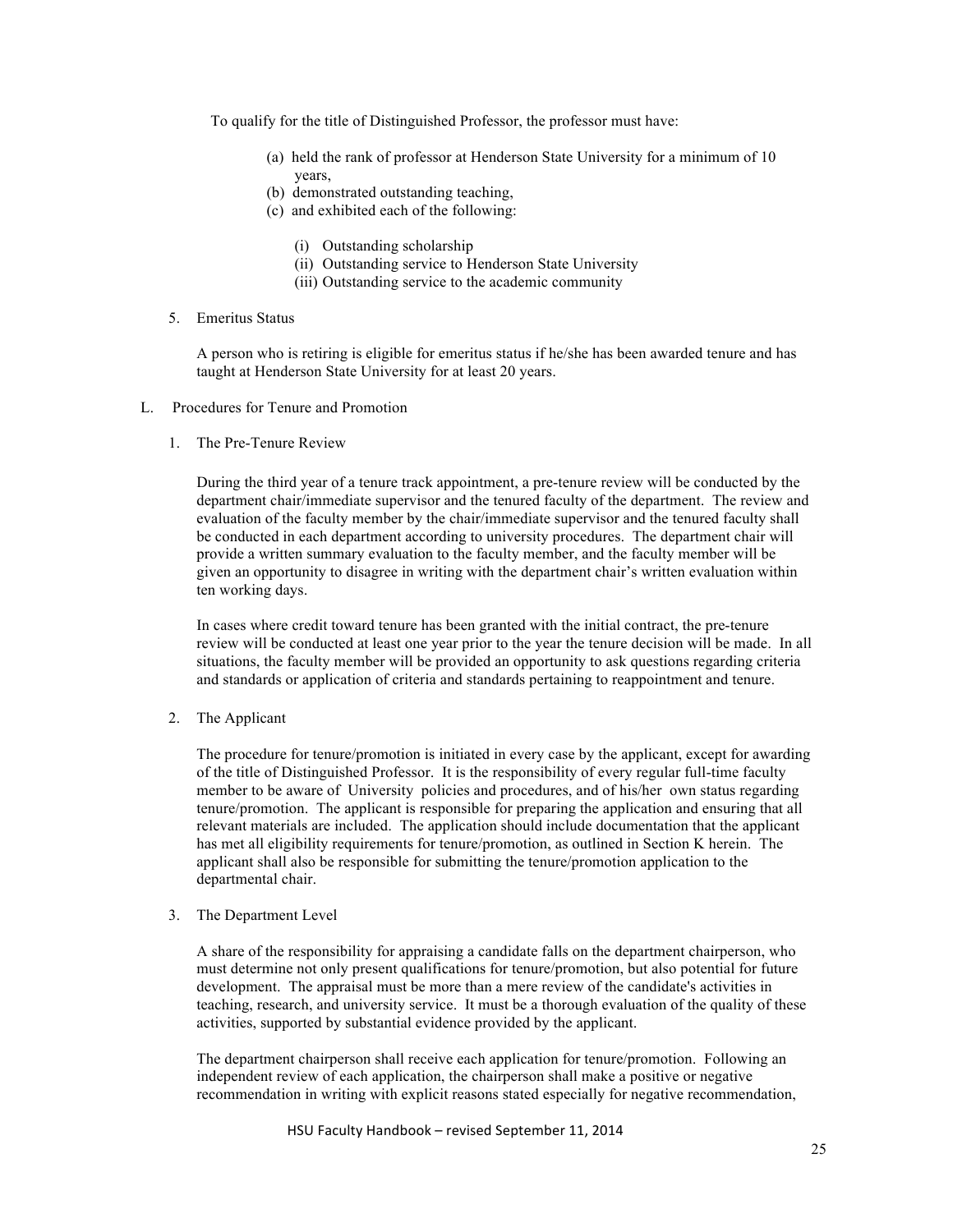and forward the tenure/promotion applications to the school/college tenure/promotion committee. The department chairperson shall meet with any candidate who has received a negative recommendation. The candidate may, at this point, withdraw the application; if not withdrawn, the application, and the recommendation of the department chairperson, shall be submitted to the school or college tenure/promotion committee before February 1. In any case in which the department chairperson is a candidate for tenure/promotion, that application shall be sent directly from the departmental chairperson to the school or college tenure/promotion committee.

The tenured members of the department shall review each application for tenure/promotion. The tenured members, who may submit individual recommendations or a group recommendation, shall forward their recommendation(s) to the school/college tenure/promotion committee. The school/college tenure/promotion committee shall consider the tenured faculty recommendation(s). Only tenured faculty shall make a recommendation. In the event there are no tenured faculty within the department of the candidate for tenure or promotion, the Tenure and Promotions Committee of that department's college or school shall appoint a tenured faculty member from another college or school within the university to interview the candidate's departmental faculty and, based upon those interviews, to write a letter of recommendation reflecting the view of the departmental faculty regarding the candidate's qualifications and worthiness for the award of tenure or promotion which shall be forwarded to the school/college tenure and promotion committee. (This paragraph was amended by the Board of Trustees on December 2, 2004.)

- 4. The School/College Level
	- a. The School/College Tenure/Promotion Committee

Each school or college shall establish its own tenure/promotion committee, consisting of no fewer than four full-time, tenured faculty members. The school/college will institute individual committee selection and operating procedures approved by the school/college faculty. No department may have more than one member serving on the committee except in those schools/college with fewer than five departments and then only after all departments having tenured members have a tenured faculty member included in the committee membership. Vacancies shall be filled in the same method as initial appointments are made. Department chairpersons or any other administrator shall be ineligible for service on the committee. Any faculty member who is applying for tenure is ineligible to serve on the committee since the committee is composed only of tenured faculty members. If a tenured faculty member who is already on the committee is applying for promotion, he/she is not eligible to serve that year; nor may any faculty member who is applying for promotion be elected to the committee.

The purpose of the committee is to receive and review each application and previous recommendation and make an independent written recommendation to the appropriate Dean. Its chief responsibilities are to evaluate the applicant's qualifications for tenure/promotion, check the file for consistency with the departmental, school/college, or university policies and procedures, and review the completeness of the information presented. Each application shall be given a positive or negative recommendation with reasons stated. The decision shall be communicated directly to this faculty member.

b. The School/College Dean

The school/college dean shall receive each application and the recommendations of the department chairperson, departmental faculty and the school/college tenure/promotion committee. Following an independent review of the record, the dean shall make a positive or negative recommendation in writing. The applicant should be informed of this Dean's recommendation.

HSU Faculty Handbook - revised September 11, 2014 The dean will meet with any candidate who has received a negative recommendation from the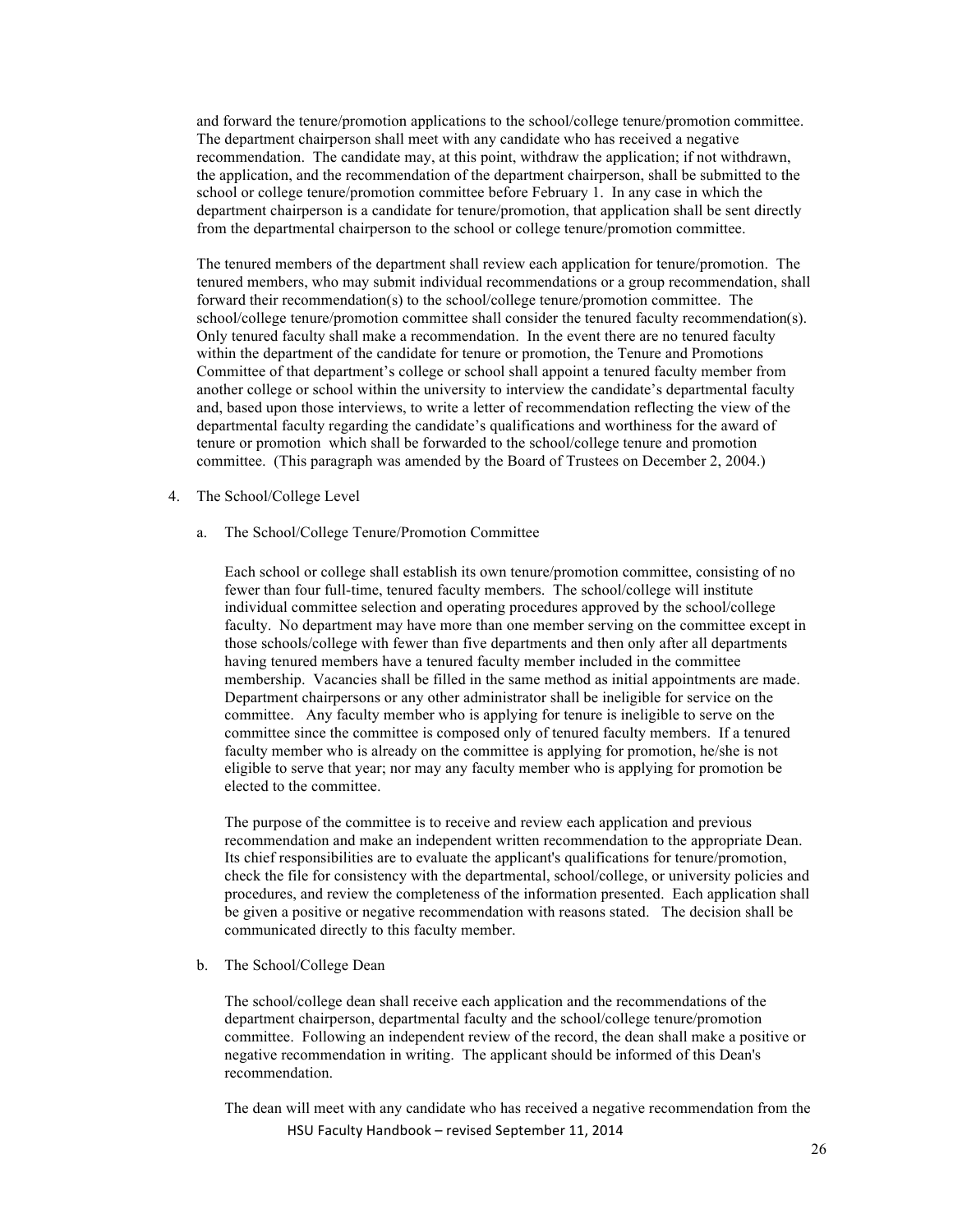tenure/promotion committee or the dean. At this point, the candidate may withdraw the application; if not withdrawn, the entire record is sent to the Provost/Vice President for Academic Affairs before February 15.

In any case in which the dean is being considered for tenure/promotion, that application shall be forwarded directly from the tenure/promotion committee to the Provost/Vice President for Academic Affairs. In the case of departments not administered by a dean, the director of the department will forward recommendations to the Provost/Vice President for Academic Affairs.

- 5. The University Level
	- a. The Provost/Vice President for Academic Affairs

The Provost/Vice President for Academic Affairs shall receive each application and prior recommendations. Following an independent review of the record, the Provost shall make a positive or negative recommendation in writing. The applicant should be informed of the Provost's recommendation. The Provost will notify in writing any candidate who has received a negative recommendation with explicit reasons, and will include notification of the faculty member's rights to appeal. If a candidate wishes to appeal a negative recommendation, he or she may submit an appeal to the Faculty Hearing Committee as outlined in Section III M that follows.

The Provost shall prepare and submit to the President a complete report on all candidates for tenure/promotion, showing the action and vote taken by each committee and administrator. All applications, prior recommendations, and the recommendations of the Provost/Vice President shall be forwarded to the President before March 1 of each year.

b. The President and the Board of Trustees

The final decision for the granting of tenure/promotion rests in all cases with the Board of Trustees. The President shall receive the report and recommendations of the Provost/Vice President for Academic Affairs and, when appropriate, the Faculty Hearing Committee. From those applicants who have been recommended to him, the President shall submit those to be recommended to the Board. Each applicant shall be given written notification by the President indicating the Board's decision within one week.

6. Process for Awarding the Title of Distinguished Professor

Nomination for the title of Distinguished Professor will normally be initiated at the department level by an individual or group in the appropriate discipline or by an interdisciplinary group. If the individual does not hold an appointment in a particular department, nomination may be made by an individual or group in the same or a related discipline.

The nomination, with all supporting materials, will then be forwarded to the departmental chairperson and then the dean of the appropriate school or college (directly to the dean if there is no departmental affiliation). Recommendations from each level, along with supporting material will then be sent to the Tenure/Promotion Committees of the respective school/college, who will forward their recommendation to the Vice President of Academic Affairs. The Provost/Vice President for Academic Affairs will then forward his or her recommendation, along with all supporting materials, to the President. The president will make a recommendation and then forward all materials to the Board of Trustees which will make the final decision.

7. Salary Increases

HSU Faculty Handbook - revised September 11, 2014 All promotions, as well as the awarding of the title of distinguished professor, should come with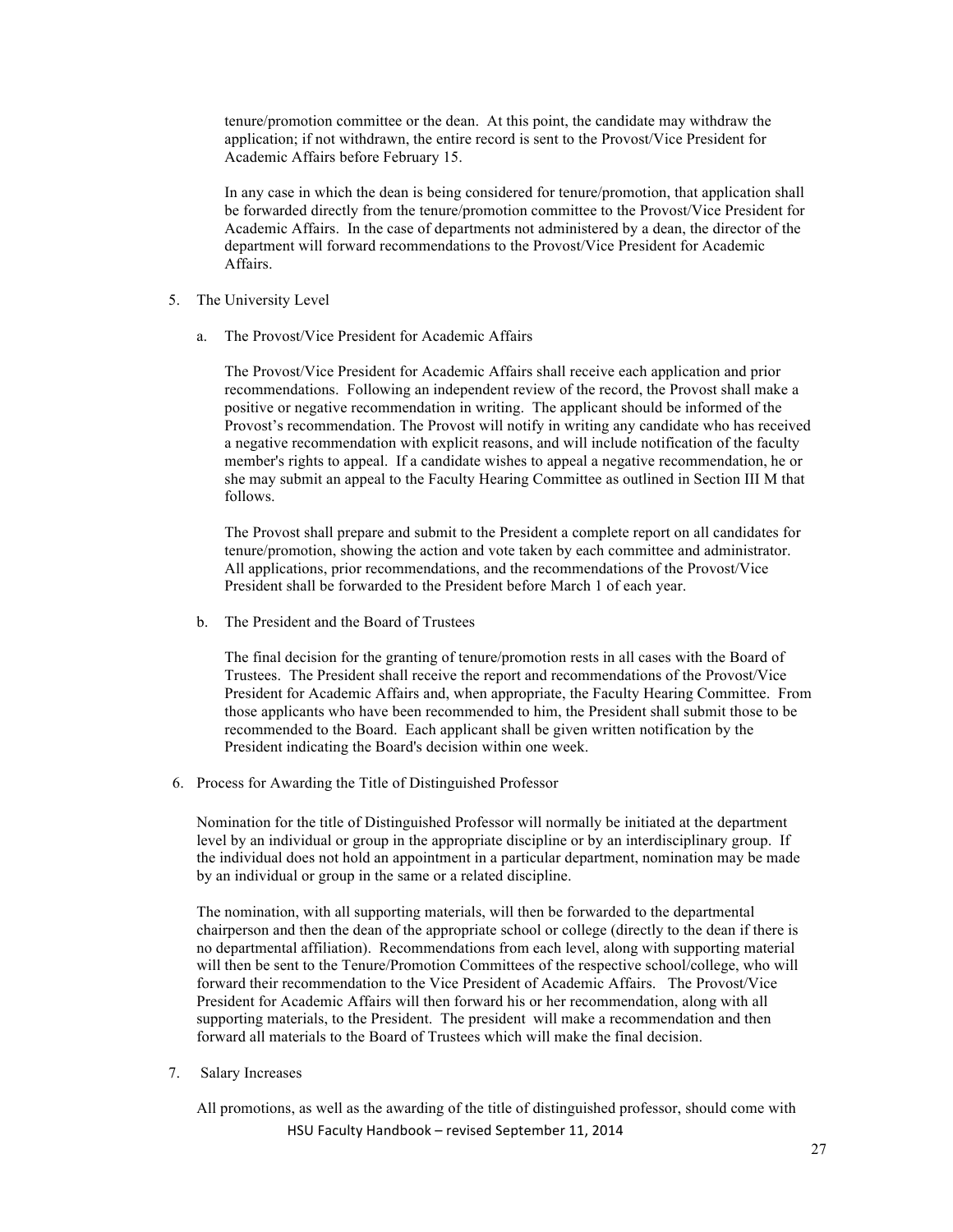an increase in salary of 5%, in addition to any across the board increase, or an increase to the base pay level for the new rank, whichever is greater. (Phrase concerning distinguished professor was added by Board of Trustees action on December 9, 2005.)

M. Tenure and Promotion Appeals to Faculty Hearing Committee

When a candidate receives notification from the Provost/Vice President for Academic Affairs of a negative recommendation to the President for tenure and/or promotion, a written appeal may be submitted to the Chairperson of the Faculty Hearing Committee within two weeks after receipt of the Vice President's notice. The faculty member shall be entitled to notice of the time of the hearing at least two weeks prior to the date of said hearing. The hearing should be completed within thirty(30) days from the date that the faculty member makes a written request to the chairperson of the Faculty Hearing Committee.Appeals may be made on the following bases:

- 1. Committee or administrative recommendations which are arbitrary, capricious; or unsupported: that is, in which explicit reasons were not given, or if evidence was not revealed.
- 2. Committee or administrative recommendations which are based on reasons which are constitutionally or statutorily prohibited, such as the candidate's age, race, sexual orientation, sex, religion, or disability.
- 3. Committee or administrative recommendations which are the result of the exercise by the faculty member of a constitutionally protected right, such as the right of free speech or peaceable assembly.
- 4. Committee or administrative recommendations which were rendered after failure to comply with the proper procedures as previously set forth.

The Faculty Hearing Committee will abide by the following procedures: the appellant must show that the proper procedures were not followed and that such error was or could have been a contributing factor to the negative recommendation.

Appeals from the tenure and promotion process will be heard by the Faculty Hearing Committee. The purpose of the committee is not to determine the merits of the candidate's qualifications for tenure and promotion, but to determine whether any of the four bases for appeal are proven by a preponderance of the evidence. The committee shall file written reports of findings with the President. The final written report of the committee shall be made available to all parties involved and shall be filed with the President.

- N. Excellence Awards
	- 1. Eligibility

Only full-time faculty (as opposed to adjunct or part-time faculty) are eligible for awards, and no one faculty member may receive more than a single award in one year.

2. College/Division Awards

In recognition of outstanding performance by Henderson State University faculty who have served the university community above and beyond the call of duty, there shall be fifteen Excellence Awards given over a three-year period as follows:

The three divisions of the Ellis College of Arts and Sciences (Liberal Arts, Fine Arts, and Science and Mathematics), The School of Business, and Teachers College Henderson will each make one annual cash award of \$2,500.00.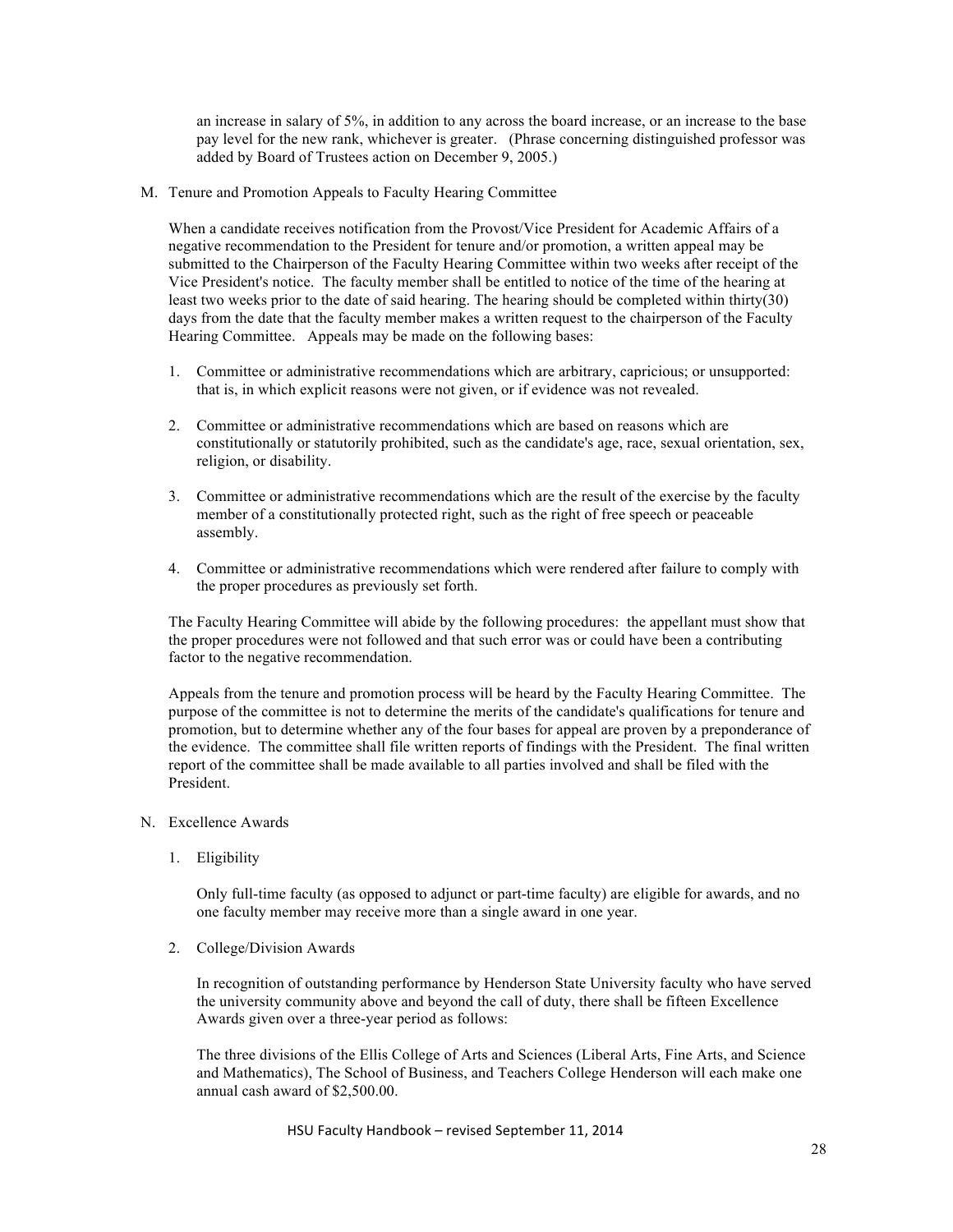Five awards shall be given in rotation starting in 2008 with Excellence in Teaching followed by Excellence in Scholarly or Creative Activity, then in the third year, Excellence in Service. There will be no ties or shared awards.

 These awards shall be made within each college (or division) by an awards committee composed of faculty below the level of chair from that college (or division). The term of appointment to each awards committee shall be limited to one year, and shall be made by faculty vote. The election shall be conducted by the Faculty Senate Procedures Committee. Each of the five awards committees shall be composed of five members, with no more than one member from any single department or discipline. For the purposes of excellence awards, faculty serving in the library or student services shall be considered with the School of Business.

Names of committee members and chair-elects (persons that receive the most votes) will be forwarded to the Office of Academic Affairs upon conclusion of committee elections. The Office of Academic Affairs will be responsible for monitoring the activity of the committees to ensure faculty have been properly notified of the award nominating process by committee chairs. Committees shall report names of award recipients to the Office of Academic Affairs.

Recipients may be nominated by chairs and or colleagues; no nominated recipient may serve on an awards committee during the semester of nomination. The awards shall be presented in lump sum at an annual ceremony, and shall NOT be considered part of a recipient's base pay for the computation of raises, benefits, etc., nor shall they be directly tied to the annual faculty review process.

All nominations for Faculty Excellence Awards shall be submitted to the College Faculty Excellence Award Committees at the beginning of the spring semester. Faculty Excellence Award selections shall be determined by April 1. Faculty Excellence Award shall be recognized at the Spring Faculty Service Awards Ceremony. The recipients will also be awarded at the Fall Founder's Day Ceremony. During the Founder's Day presentation, the master of ceremonies will introduce the awards while recognizing recipients in the previous two years, as follows:

"Henderson recognizes faculty excellence with rotating awards for teaching, scholarly and creative activity, and service. Last year's awards, recognizing \_\_\_\_\_\_, went to (list recipients). The previous year's awards, recognizing \_\_\_\_\_\_, went to (list recipients). This year's awards are in the field of \_\_\_\_\_\_\_\_."

Award criteria shall be decided individually by college and, where appropriate, by department (for example, the Art Department might provide the Ellis College's Fine Arts Awards Committee with criteria defining unusually meritorious artistic expression). The specific criteria for eligibility and receiving of each award should be stated clearly and specifically in a memo sent to all faculty each October.

Evidence to be considered in determining the candidate's qualifications for an award shall consist of accomplishments pertaining to the nominated award in question occurring in the previous three calendar years.

Three years after the institution of such a university-wide awards system, the Senate shall examine the system to determine whether it has indeed fostered excellence among the faculty in a fair and impartial manner, and the Senate may at that time modify the plan according to its findings. Periodic additional review is at the discretion of the Senate.(This paragraph was revised by the Faculty Senate and President Dunn on March 5, 2005. No board action required. The addition of the fifth paragraph was approved by Faculty Senate on April 6, 2005, and by Dr. Dunn on October 6, 2005.)

3. Outstanding New Faculty Member Award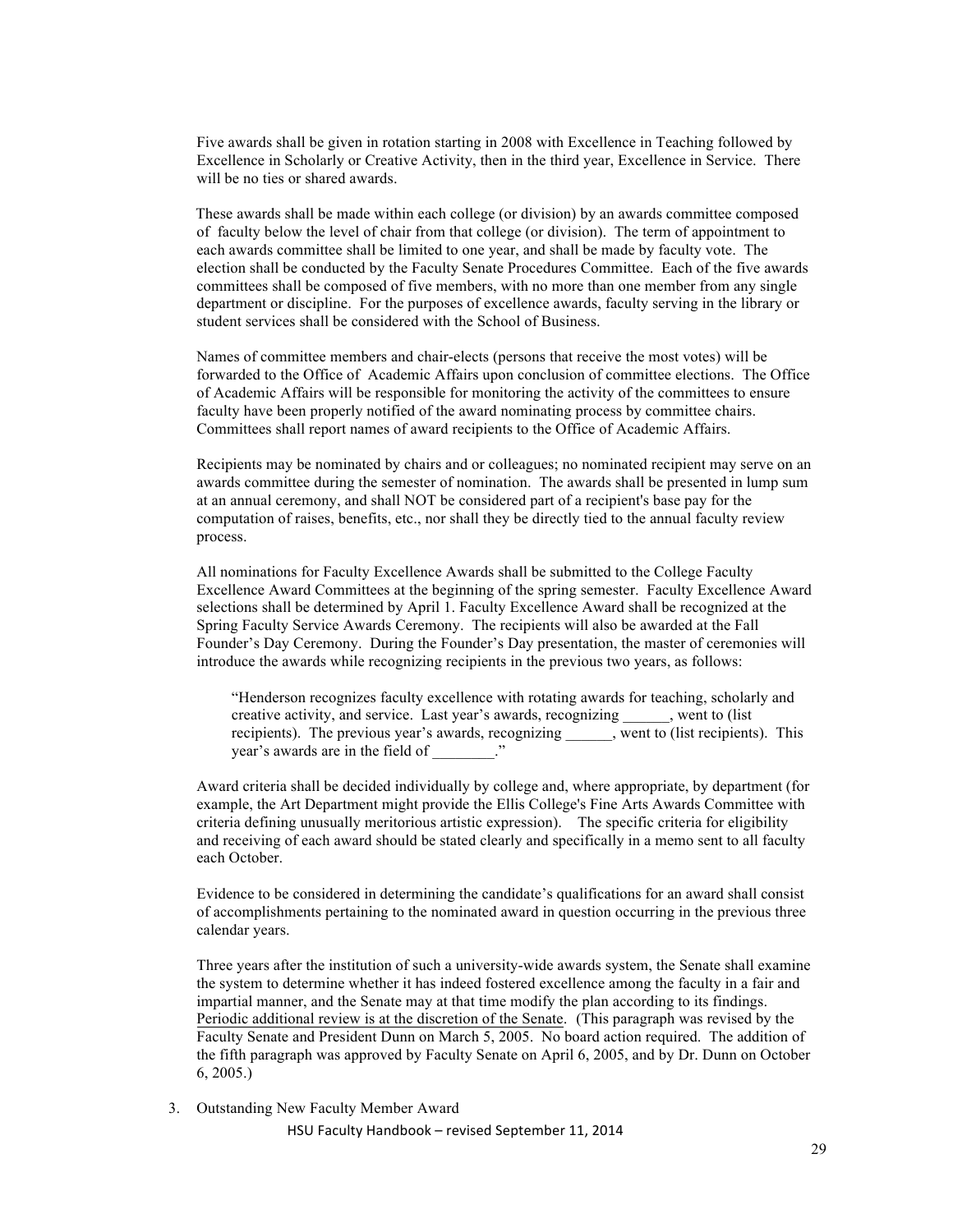In recognition of outstanding performance by a new Henderson State University faculty member, a \$2,500.00 award will be given annually to the outstanding new faculty member. In order to be eligible for nomination, the faculty member must have less than five full years of full-time college/university teaching and for those with teaching experience below the collegiate level, less than eight years of full-time teaching.

The areas of teaching, scholarly activity and service will all be considered in the selection of the awardees. Specific guidelines for the nomination packet will be provided by the faculty senate executive committee during the first month of the fall semester of each academic year. The packet will contain a current vita and any documentation that the nominator believes attests to the excellence of the nominee subject to the specific guidelines.

The nomination and selection processes will take place during the spring semester. The selection committee will include those faculty who were on the faculty senate executive committee when the guidelines were distributed during the previous fall semester. Additionally, the currentlyserving executive committee will select one faculty member from each of the five academic areas (The School of Business, Teachers College, and the Liberal Arts, Fine Arts, and Science and Mathematics divisions of the Ellis College of Arts and Sciences) not already represented. These additional members will be chosen after suggestions by the appropriate deans.

The award shall be presented in lump sum at an annual ceremony, and shall NOT be considered part of a recipient's base pay for the computation of raises, benefits, etc., nor shall they be directly tied to the annual faculty review process.

(This section was added by the Board of Trustees on December 9, 2005.) (Revisions approved by the Board on February 15, 2008)

#### O. Salaries

- 1. Teaching Faculty
	- a. Teaching faculty are employed on a nine-month basis or for other periods as specified in the contract. A full-time position will entail a minimum of 40 hours per week of service.
	- b. The maximum amount that may be paid for each position is established each biennium at the time the legislative appropriation for the University is approved.
	- c. Additions to salaries may be made in recognition of special merit or for special duties and assignments.
	- d. The need for continuous self-improvement by all members of the faculty is recognized and should be a factor in promotion and increased salary. In February of each year, all faculty members will be given an opportunity to express in written form a summary of their current and expected program for professional growth. The program, after review and approval by the President, will be a factor in the terms of the contract for the ensuing year. Faculty members who have not attained the highest degree or equivalent status by experience, time, services, or other conditions are expected to have earned a minimum of six (6) hours of academic credit within the 5 years immediately preceding the time they are being considered for new contracts or to have substitute programs approved by the administration.

The Board of Trustees, on recommendation of the President, may excuse any faculty member over 50 years of age from earning additional credit.

The intent of the above policy is to encourage planned individualized programs of professional growth.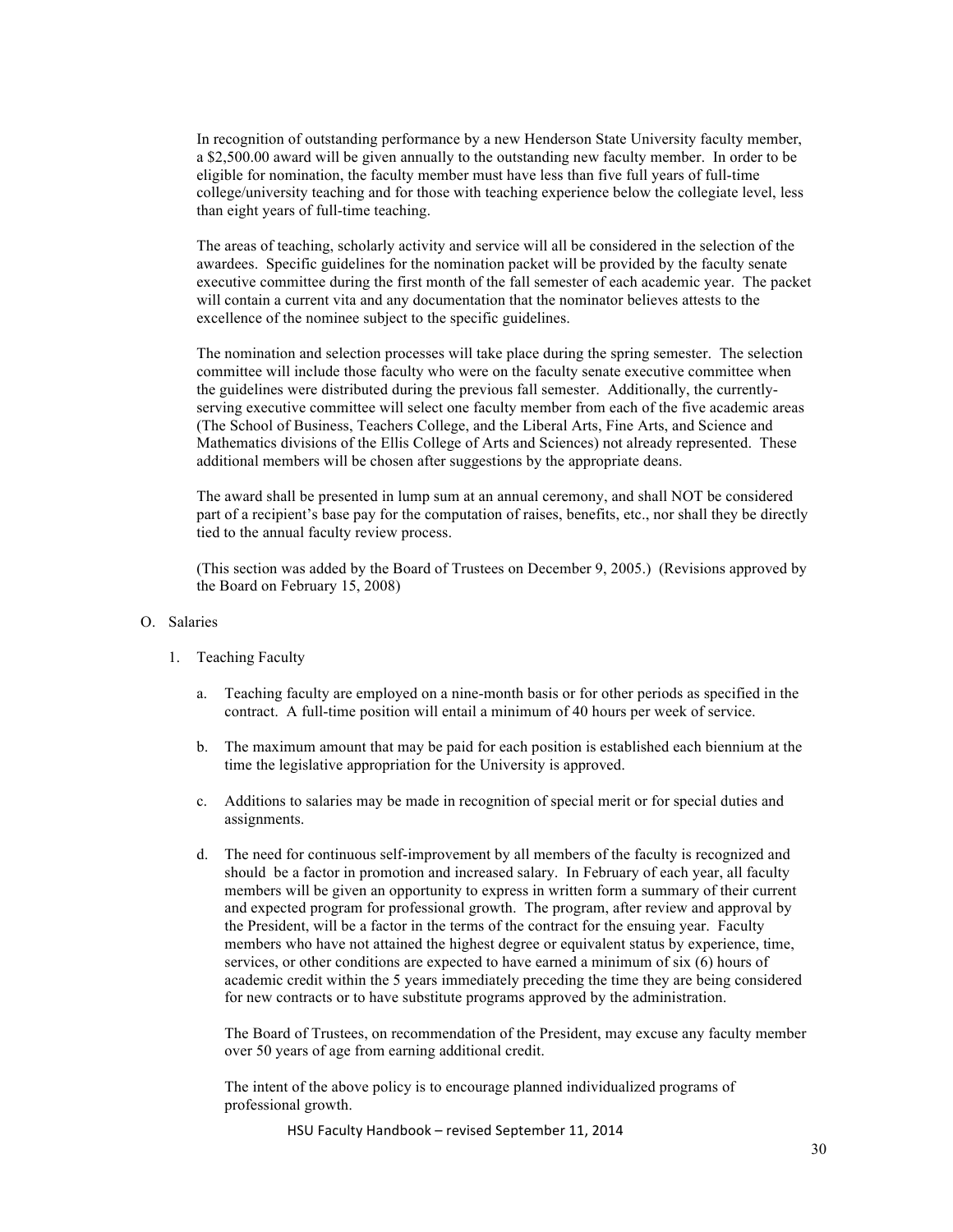- e. If the anticipated revenue upon which the appropriation for the University was made by the General Assembly is not collected and deposited to the credit of the institution in the State Treasury, the Board of Trustees reserves the right to make such adjustments in salaries as may be necessary to bring the total amount paid for salaries within the funds available.
- f. Salaries for positions funded by external sources are contingent upon the continued external funding of these positions.
- 2. Salaries for Administrative, Managerial, and Professional Positions Will Be Determined by the Board. (Subject to subsection O.1.e above)
- 3. Teaching Faculty Leaves

The University observes no general leave policy. Upon the recommendation of the department chairperson and school dean, leaves of absence may be granted, with or without pay, by the President with the approval of the Board. Faculty members who do not hold the doctorate receive special consideration for leave with pay when it is demonstrated that a program of study is to be undertaken which leads to the degree. The normal minimum period between leaves of absence is three years; and when the leave is granted, it is usually without prejudice in computing eligibility for salary raises unless otherwise stated. An individual accepting such leave is obligated to return to the University immediately following the leave period for three years of service for each year of paid leave or remit the salary paid during leave.

- 4. Pay for Off-Campus Teaching
	- a. All teaching faculty members are encouraged to make themselves available for the teaching of off-campus classes.
	- b. Faculty members teaching off-campus will be given compensation for such work in addition to their regular salary at a rate to be determined by the administration.
- 5. The Administration of the University is authorized to arrange for the holding of pre-session institutes, retreats, or faculty orientation not to exceed two weekdays in length immediately prior to the opening of school for the fall semester. All personnel are expected to attend the same as scheduled.
- P. Faculty Evaluation Program

The current FEP originated in a cooperative effort between faculty representatives and the Southern Regional Education Board, eventuating in a document dated December, 1979. With minor revisions by the Faculty Senate, as charged in its monitoring duties, the FEP was ratified as official policy by the Board of Trustees on January 30, 1987.

- 1. Purpose. The purpose of the Faculty Evaluation Program is to provide uniform, reliable data to:
	- a. Improve the quality of instruction
	- b. Promote faculty development
	- c. Provide more reliable support for personnel decisions
- 2. Policies
	- HSU Faculty Handbook revised September 11, 2014 a. Areas of Evaluation. Each faculty member may be evaluated in the following areas, unless an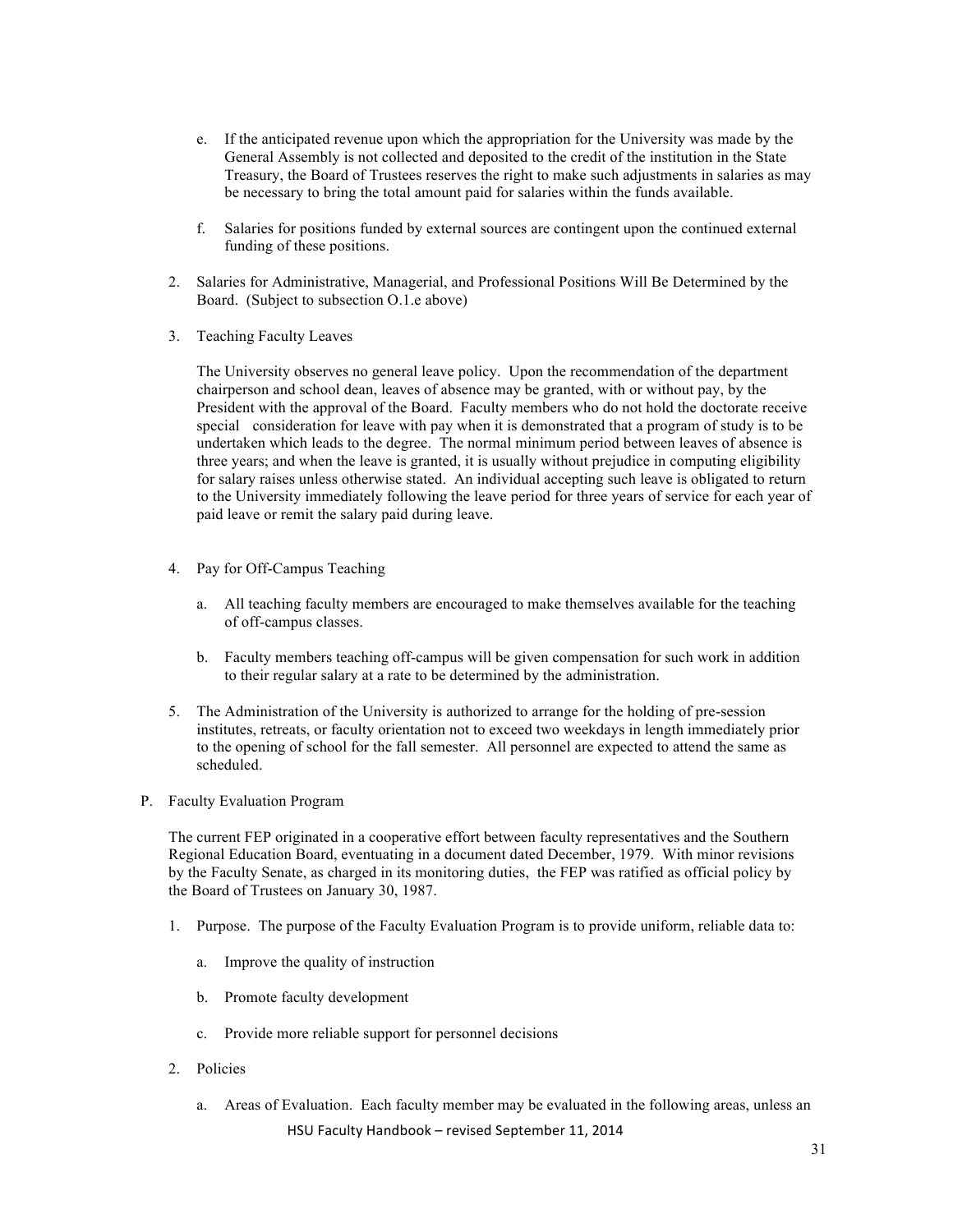area is clearly not relevant to his/her goals and assignments. Teaching or equivalent responsibilities must be considered. The faculty member and supervisor must decide on the relative importance, if any, of each of the other evaluation areas.

- (1) Teaching or Equivalent Responsibilities
- (2) Advising
- (3) In-load, Non-teaching Responsibilities
- (4) Scholarship and Professional Activity
- (5) Service to the Institution
- (6) Service to the Community
- b. Data for Evaluation. A file will be maintained for each faculty member in the office of his/her immediate supervisor.
	- (1) File Contents
		- (a) Current Vita
		- (b) Faculty Member's Annual Goals and Objectives
		- (c) Peer Review
		- (d) The Summary of Student Rating of Faculty
		- (e) Evaluation by Administrator
		- (f) Syllabi for courses taught
	- (2) Security. Security is of paramount importance. Access will be granted only to the faculty member and his/her supervisory university administrative personnel.
	- (3) Faculty Rights. The faculty member has the right to place any information in the file and to review the file regularly.
	- (4) Supervisor Responsibilities. The immediate supervisor has the responsibility of maintaining the file, insuring confidentiality of the data, notifying the faculty member of any change in the content or of any request for review by University administrative personnel.
- c. Personnel Decisions. Decisions affecting promotion, tenure, salary, or dismissal must be documented in writing and based on publicized criteria. The faculty member must be notified in writing by his/her supervisor of any deficiencies and given adequate time to remedy them before he/she is penalized in a personnel decision affecting promotion, tenure, or dismissal.
- d. Academic Freedom and Responsibility. The Faculty Evaluation Program shall in no way infringe upon academic freedom as set forth in the Faculty Handbook.
- e. Professional Status of Faculty. Supervisors must respect the faculty member's professional autonomy in the classroom and understand that there are many paths to excellence in teaching. There is no endorsement of any particular philosophy or approach to teaching.
- f. Interpreting the Data. The University has a responsibility to insure that supervisors are trained in interpreting data generated by the Faculty Evaluation Program.
- g. Evaluation Instruments. There are two university-wide instruments of evaluation: student evaluation of faculty and faculty evaluation of administration. Other instruments of evaluation may be used by schools, colleges, or departments if approved by the Faculty Senate. Approved university-wide evaluation instruments will be part of the faculty handbook.
- 3. Components of the Program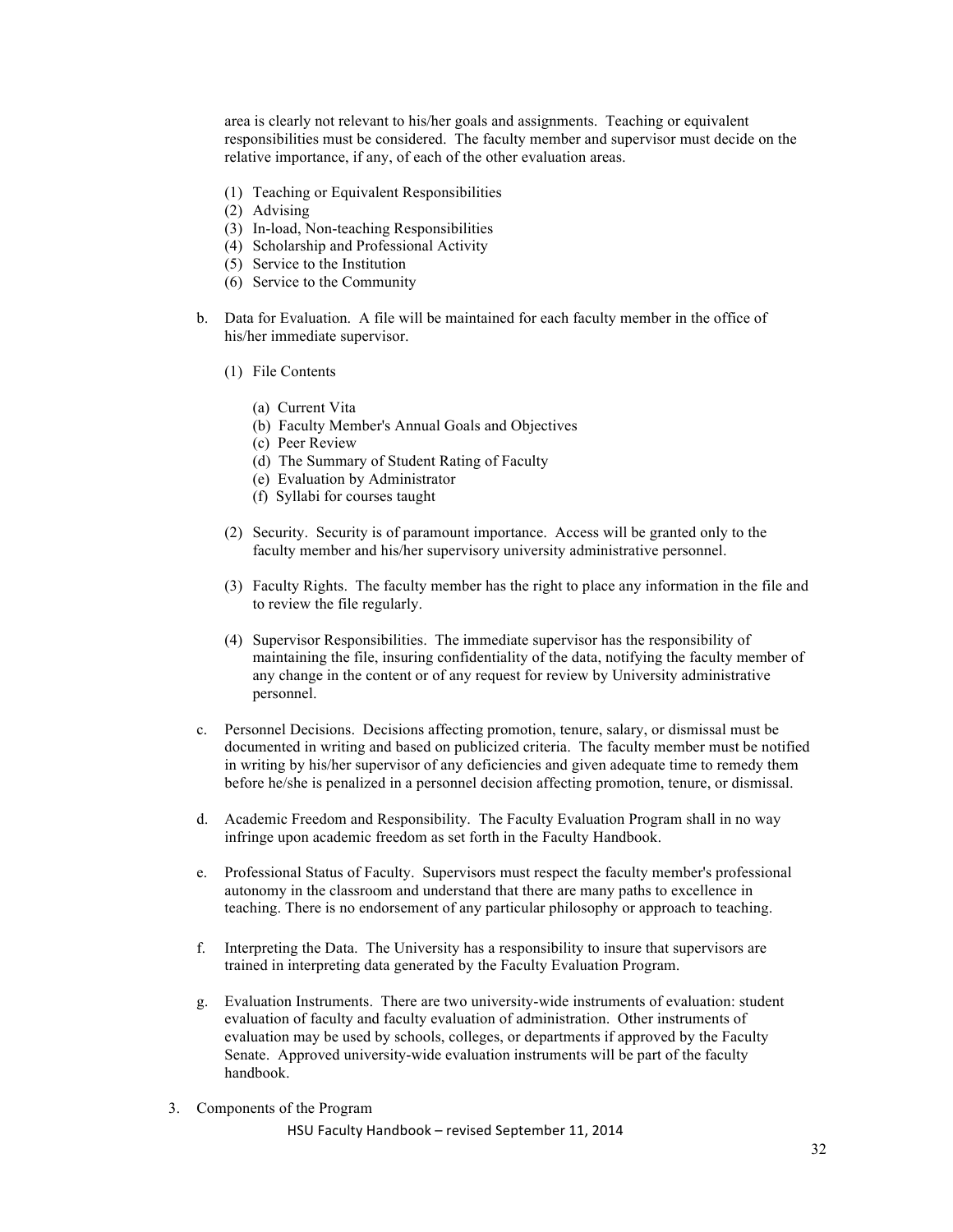- a. Current Vita. The vita should contain the basic professional background data about the faculty member--educational background, degrees, teaching experience, publications, honors- -any information deemed relevant by the department or faculty member.
- b. Faculty Member's Annual Goals and Objectives
	- (1) Purpose. To establish direction for each faculty member and to insure that departmental, school, and University goals will be achieved.
	- (2) Process. During January of each year, the faculty member shall establish goals for the next year. These goals may be established with reference to the following areas of evaluation:
		- (a) Teaching or Equivalent Responsibilities
		- (b) Advising
		- (c) In-load, Non-teaching Responsibilities
		- (d) Scholarship and Professional Activity
		- (e) Service to the Institution
		- (f) Service to the Community

A full-time (12 hour) teaching load or its equivalent will be assigned an 80% weight. However, the faculty member and his/her immediate supervisor may assign a weight less than 80% to teaching as long as that weight does not fall below 60%. The faculty member and his/her immediate supervisor must also decide on the relative importance of each of the other evaluation areas and weight each of the faculty member's goals accordingly. The decision as to the relative importance to be given to teaching and each of the other evaluation areas shall take into account the University's mission statement, the academic unit or department's goals, any relevant accreditation standards, and the faculty member's goals. The faculty member will be evaluated in terms of the weighted goals.

#### c. Peer Review

- (1) Purpose. The basic purpose of peer review is to help faculty members do a better job by critiquing one another's professional contributions, instructional methods, and materials. The peer review should be thorough but informal. The major concern is for faculty improvement and faculty development.
- (2) Process. Each school year before the end of January, a faculty member will be reviewed by a peer. The member reviewed may choose the peer, with the supervisor's approval.

The review should consist of an informal meeting in which the person being reviewed presents such matters for discussion as self-evaluations, course syllabi, methods of presentation, worksheets and study guides, tests and examinations, particularly successful teaching practices, and especially troublesome teaching situations. The discussion need not cover all of the topics listed above, nor need it be limited to just those topics.

The person being reviewed may also choose to include classroom visitation as part of the review process.

The peer will write a non-judgmental summary of the review. This summary will then be dated and signed by the peer and the person reviewed and placed in the latter's evaluation file.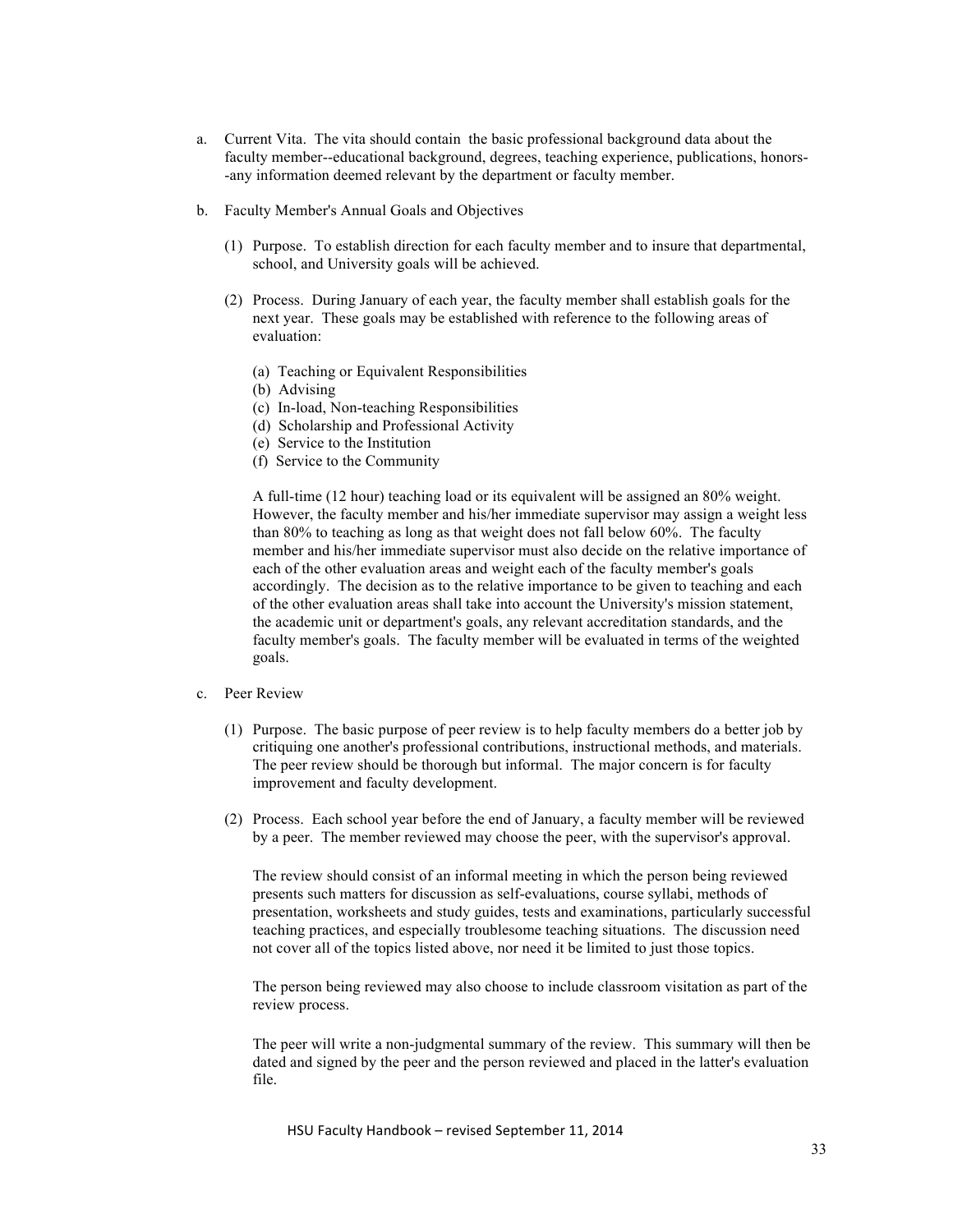In addition, the peer may write a critique including his/her opinions about such matters as the reviewed person's special strengths and suggestions for improvement. Such a critique will be for the reviewed faculty member's own use and not be part of the reviewed faculty member's file, or be made available to anyone else.

- d. Student Rating of Faculty (For the text of the evaluation form, see Addendum 1)
	- (1) Purpose. To enable the faculty member to see how the student perceives him/her.
	- (2) Process. FE 101, Student Rating of Faculty, will be used university-wide to enable the faculty member to collect information about students' perceptions of courses and faculty. The first twenty items are to be used by all instructors; space is provided for up to twelve additional items for departmental or individual use. The faculty member is requested to have the form administered to each class near the end of the fall semester but before the final exam is given. For purposes of annual evaluation, each faculty member should have the most recent summary of student ratings on file. For this reason, each new faculty member should be rated by all his/her classes in both the fall and spring semesters of the first year of his/her employment. It is important that students feel that the questionnaire is anonymous; therefore, the following process will be followed:
		- (a) The faculty member will announce to the class in advance that the rating forms will be administered.
		- (b) The faculty member will make arrangements in advance for a proctor to distribute the forms to the students while the instructor is out of the classroom. The proctor will read the following statement to the class:

Instructions: "You are asked to rate this course and the instructor. You are assured that your rating will be anonymous. Please give your unbiased answers to the questions. When you have completed the form, please place it in this envelope which I will seal and take to the Office of Computer and Communication Services, where all forms will be handled confidentially. After final grades for the course have been submitted, the results will be released to the instructor for him/her to use in a program of instructional improvement and faculty development."

4. Review by Immediate Supervisor

During January/February of each year, immediate supervisors shall hold a conference with each faculty member of the department or academic unit. This process should be completed by the end of the first week of classes in February. The purpose of the immediate supervisor/Faculty conference is to discuss the faculty member's goals, peer review, and student evaluations. The intended goal of the conference should be to frankly discuss the faculty member's strengths as a teacher and scholar, his/her role in the department, and his/her role as a member of the University community. Concerns that the immediate supervisor may have should be clearly stated.

Decisions affecting promotion, tenure, salary, or dismissal must be documented in writing and based upon publicized criteria. The faculty member must be notified in writing by his/her supervisor of any deficiencies and given adequate time to remedy them before he/she is penalized in a personnel decision affecting promotion, tenure, or dismissal.

Following the conference, the supervisor shall write a narrative report of the conference, evaluating the faculty member's performance (January to January). The supervisor shall then share the report with the faculty member, and both (supervisor and faculty member) must sign the evaluation report. The evaluation report shall then be forwarded to the appropriate Dean.

HSU Faculty Handbook - revised September 11, 2014 a Academic Dean. Receives recommendations from the department chair and makes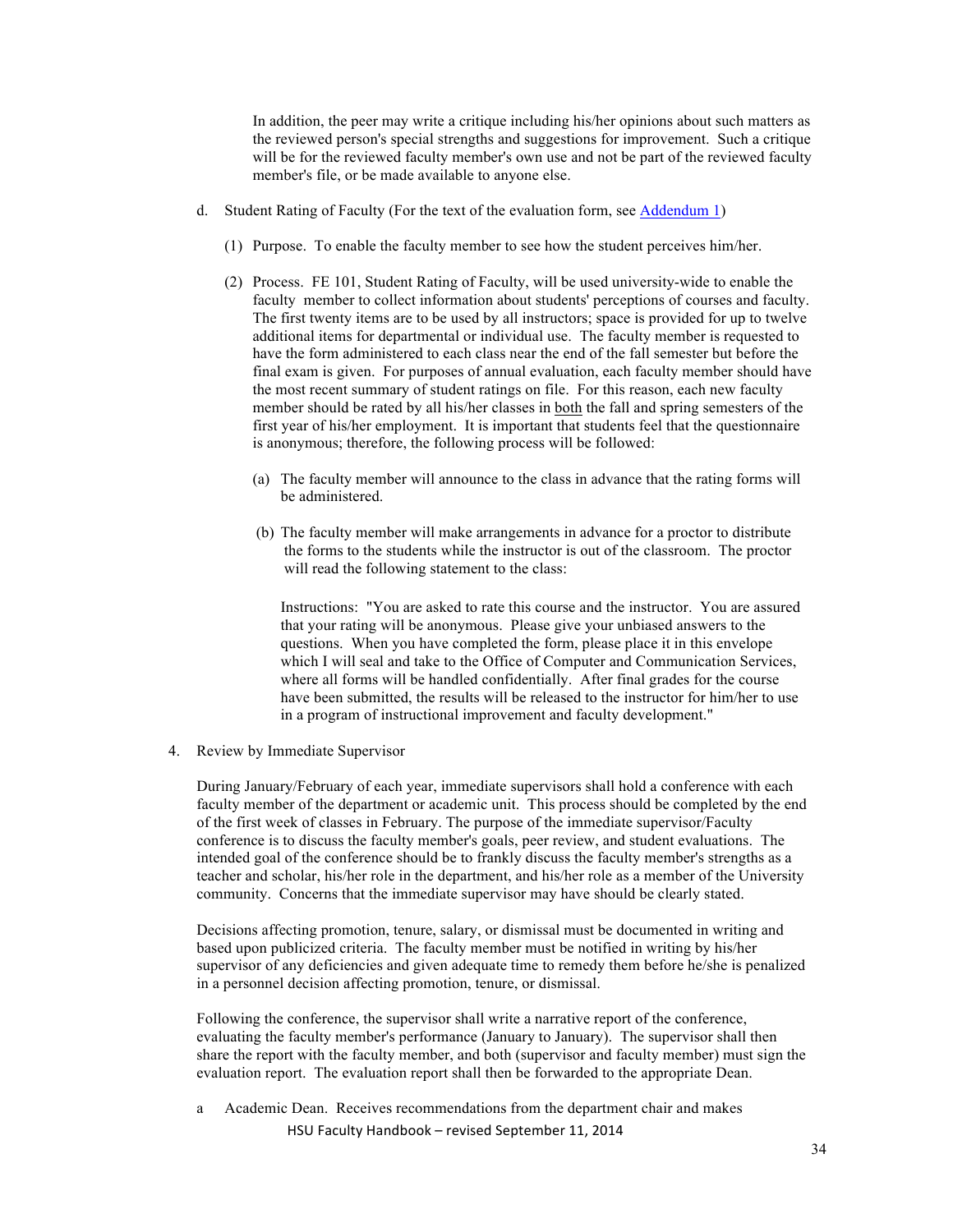recommendations to the Academic Vice President. Any changes along with written justifications must be reported to the faculty member prior to sending said report to the Academic Vice President.

- b. Provost/Vice President for Academic Affairs. Receives recommendations from Academic Dean and makes recommendations to the President. Any changes along with written justifications must be reported to the faculty member.
- c. President. Receives recommendations from Provost/Vice President for Academic Affairs and makes recommendations to University Board of Trustees. Any changes along with written justifications are reported to the faculty member.
- 5. Department Chair and Associate Dean Evaluations

Those Department Chairs and Associate Deans who have teaching assignments shall be evaluated as faculty (See O., 1, 2, 3), with regards to their faculty teaching status. The Deans shall use AE 101 evaluation instrument to review the Department Chair and Associate Dean's administrative role. Each Dean shall use his/her process to evaluate Department Chairs and Associate Deans. However, if any additional evaluation instrument is to be used, it must be submitted to the Faculty Senate for approval so that the instrument may be added to the Faculty Handbook. The Deans must share their written evaluations of Department Chairs and Associate Deans with each individual so evaluated; the Department Chair or Associate Dean shall sign the evaluation.

The Dean shall forward written evaluations of Department Chairs and Associate Deans to the Provost/Vice President for Academic Affairs.

6. Evaluation Services

It will be the responsibility of the Director of Computer and Communication Services to oversee the distribution, processing, records keeping, and dissemination of the university-wide student evaluation process; to report to the Provost/Vice President for Academic Affairs.

Q. Termination

Employment within a faculty position, tenured or untenured, that is established by a contract of appointment for a stated definite term<sup>1</sup> may only be terminated prior to expiration of the stated term because of (1) demonstrable, board-certified institutional financial exigency or (2) board-approved reduction or elimination of a program or (3) verifiable cause.

1.a. Termination of faculty employment due to Financial Exigency

A financial exigency will be certified when a unit (college or school) of the University or the University itself is threatened by a financial crisis that cannot be ameliorated by means less drastic than the reduction or elimination of programs which results in the termination of personnel. The procedure for certification of a financial exigency shall include the following steps:

(1) The head of an academic unit (a dean, the Provost/Vice President for Academic Affairs, or the President) proposes a situation of financial exigency documented with budget summaries and projections. The proposal, including all documentation, must be promptly sent to all members of the Faculty Senate.

 <sup>1</sup> The award of tenure to a faculty member by the Board of Trustees carries with it the *de facto* implication that the term of appointment is for an unlimited period of time, subject to the conditions outlined in Section I, Expiration of Tenure.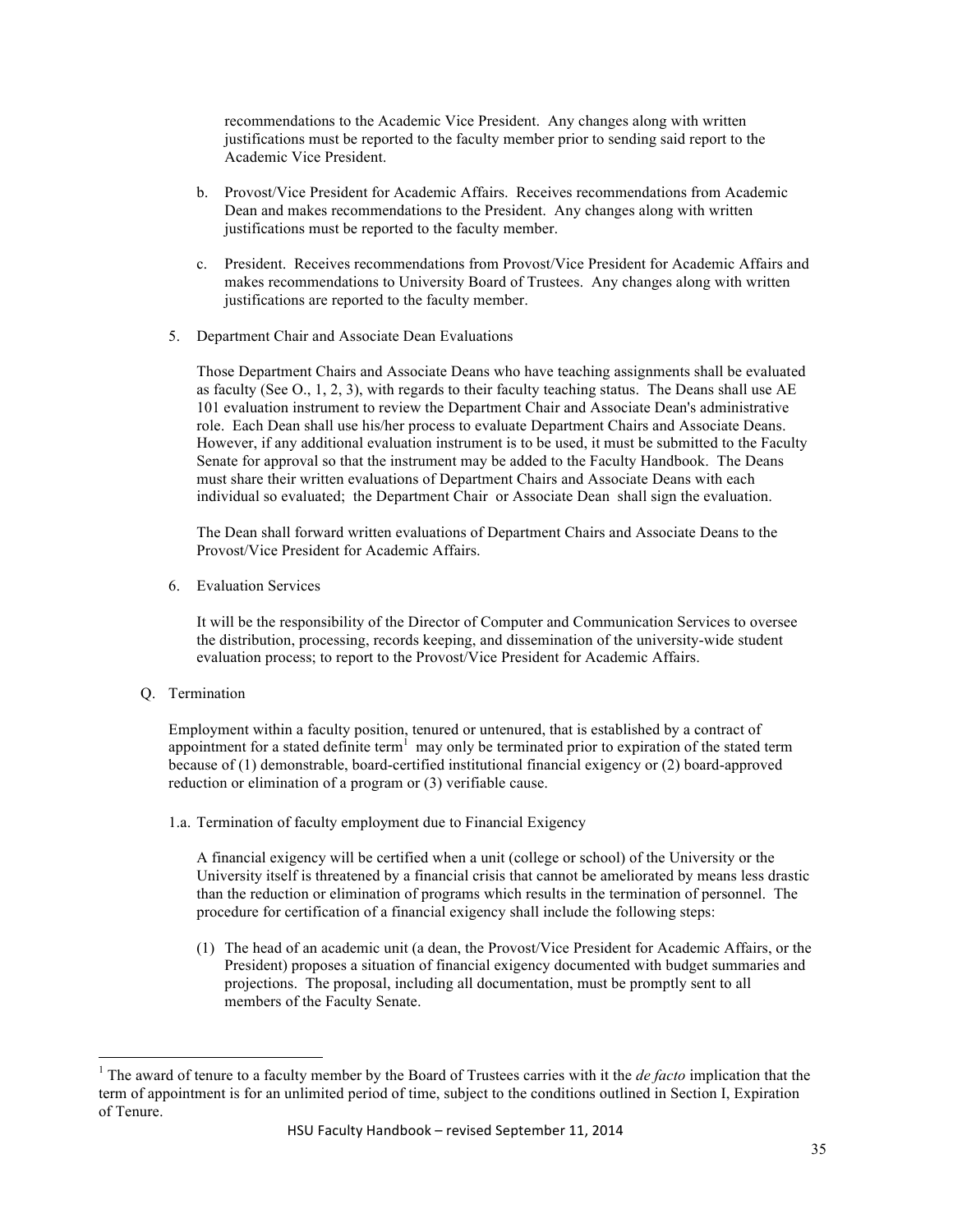- (2) The Faculty Senate and academic administrative personnel (including all deans, associate deans, and department heads) shall separately evaluate the documentation and within 14 calendar days recommend in writing to the head of the academic unit whether they concur with the determination of financial exigency.
- (3) The academic unit head shall evaluate the recommendations made by the Faculty Senate and the academic administrative personnel and shall forward them, along with his or her written recommendation, to the President. No less than 30 days after receiving these recommendations, the President will forward the aforesaid recommendations, along with his or her written recommendation, to the Board of Trustees for action.

If the Board of Trustees certifies a financial exigency, the Vice-President for Academic Affairs shall initiate actions to ameliorate the financial crisis. The final determination may include reduction or elimination of programs, as well as the termination of employment of members of the faculty (tenured and nontenured), staff, or administration. The Vice-President for Academic Affairs, in conjunction with the Faculty Senate, or a Senate-approved Committee consisting of full-time faculty members, shall work with the appropriate administrators (deans and chairs of affected programs) to determine the program(s) and number of personnel to be affected.

The Provost/Vice President for Academic Affairs shall then forward all information and recommendations regarding the curtailment or elimination of programs and/or the termination of employment of members of the faculty, staff, or administration to the President.

Once the extent of reduction in program(s) and personnel has been established, determination of those faculty members whose employment shall be recommended for termination shall proceed in accordance with criteria and procedures as set forth in Sections III.Q.1.c-g.

In making this determination, non-academic areas and programs shall be examined for possible elimination or reduction as well as academic programs. Fair and humane treatment of faculty, staff, and students shall be given the utmost consideration. Serious effort shall be made to appropriately relocate affected faculty and staff in other parts of the program area or in a different program area of the same academic unit. Alternatives to termination of personnel shall be considered; these include early retirement, transfer, voluntary salary reduction, leave of absence without pay, and reductions or postponements in benefits. In the event it is necessary to eliminate an entire program, currently enrolled full-time students shall be permitted, by special arrangements if necessary, to complete a program of studies begun before the decision to eliminate the program was implemented.

b. Termination of faculty employment due to Elimination or Reduction of a Program

In the course of formal academic planning, as an extraordinary measure the elimination or reduction of program is recognized as an appropriate course of action to foster the mission and integrity of the University, even if it results in the termination of employment of members of the faculty (non-tenured and tenured), staff, or administration. Fundamental causes for elimination or reduction of a given program include reformulation or modification of the institutional mission, decline in quality of a program without reasonable likelihood of improvement, major reallocations of resources, and reprioritization in view of long-range projections of demand or resource availability.

Any proposal to eliminate or reduce a program shall reflect established and well-documented planning and should not be a response to cyclical or temporary variations in enrollments or finances. In following recognized interpretation of due process, extensive faculty involvement, and especially of the academic departments, programs, or divisions involved, shall be recognized as an essential component of program elimination or reduction. Such involvement shall be established and continued over a period of not less than one calendar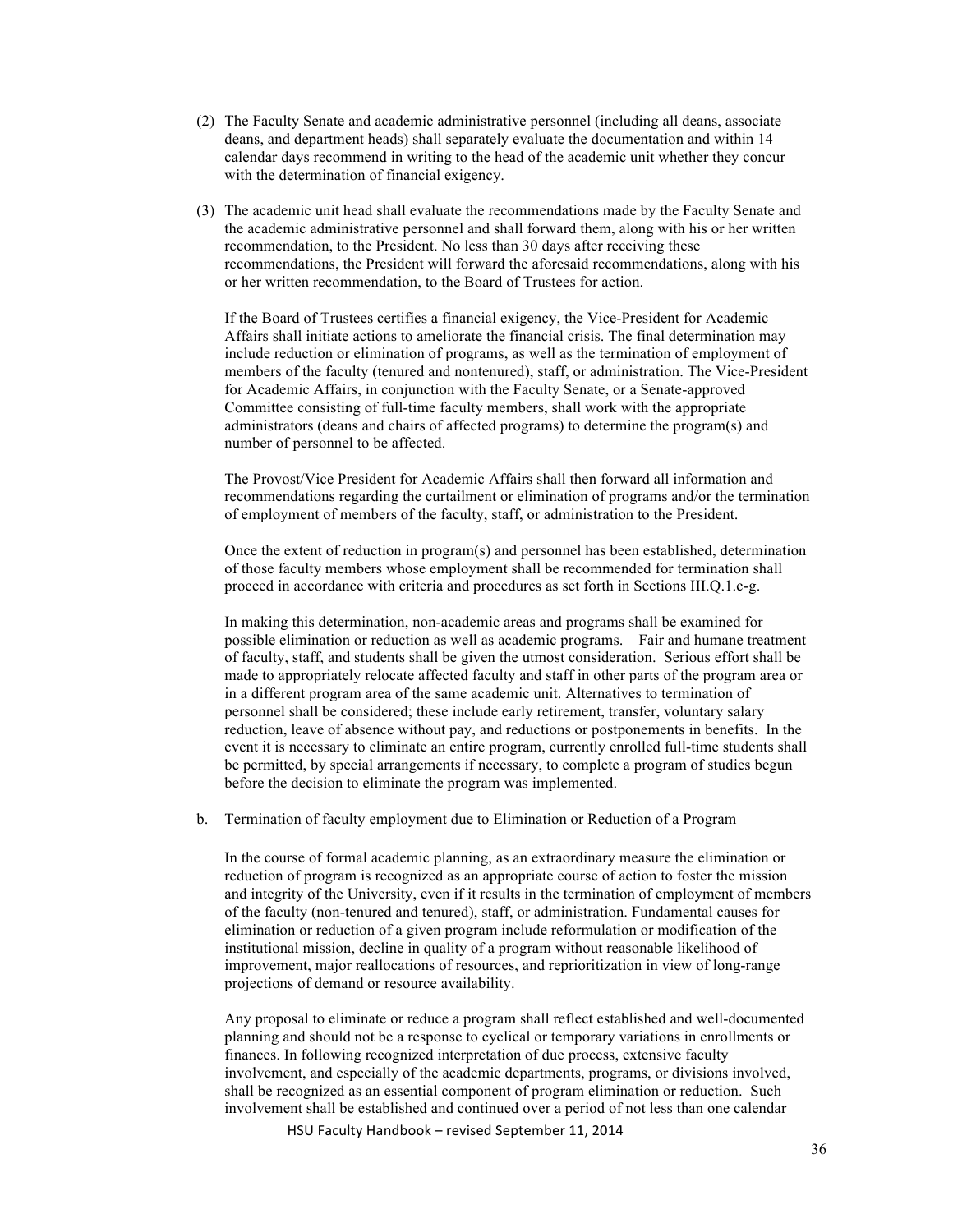year before actual elimination or reduction of program is effected. Throughout this process, a proposed elimination or reduction in a given program shall be evaluated in terms of its impact upon the integrity of the academic commitments of the University as well as its consequences for faculty, students, and the State of Arkansas which the University serves.

The elimination or reduction of a program shall include the following steps:

- (1) The head of an academic unit (dean, the Provost/Vice President for Academic Affairs, or the President) proposes a that a program be eliminated or reduced as a result of formal academic planning, justifying the proposal with appropriate documentation. The proposal, including documentation, must be promptly sent to the Faculty Senate and the University Academic Council.
- (2) The proposal shall be reviewed by the Faculty Senate, the University Academic Council, and academic administrative personnel (including all deans, associate deans, and department chairs) who shall separately evaluate the documentation and within 14 calendar days recommend to the head of the academic unit whether they concur with the proposal for an elimination or reduction of a program.
- (3) The academic unit head shall evaluate the recommendations and shall forward them, along with his or her final recommendations, to the President, who will report the results of the campus deliberation, along with his or her recommendations, to the Board of Trustees.

If the Board of Trustees concurs with a recommendation to eliminate or reduce a program, the Vice-President for Academic Affairs shall initiate planning to effect the recommendation. The Vice-President for Academic Affairs, in conjunction with the Faculty Senate, or a Senateapproved Committee consisting of full-time faculty members, shall work with the appropriate administrators (dean and chair of the affected program) to determine a reasonable time frame within which the program should be eliminated or reduced, as well as the number of personnel affected. The Provost/Vice President for Academic Affairs will then forward all information and recommendations to the President.

Once the extent of reduction in program and personnel has been established, determination of those faculty members whose employment shall be recommended for termination shall proceed in accordance with criteria and procedures as set forth in Sections III.Q.1.c-g.

Fair and humane treatment of faculty, staff, and students shall be given the utmost consideration. Serious effort shall be made to appropriately relocate affected faculty and staff in other parts of the program area or in a different program area of the same academic unit. Alternatives to termination of personnel shall be considered; these include early retirement, transfer, voluntary salary reduction, leave of absence without pay, and reductions or postponements in benefits. In the event that a program is eliminated, currently enrolled fulltime students shall be permitted, by special arrangements if necessary, to complete a program of studies begun before the decision to eliminate the program was implemented.

- c. Identification of Faculty whose employment is to be Terminated.
	- (1) Procedure

In the event that a financial exigency and/or an approval to reduce or elimination of program, as declared by the Board of Trustees, results in the termination of appointments of faculty, the Vice-President for Academic Affairs, in collaboration with a special committee appointed by the Faculty Senate, will oversee the determination of those faculty members whose appointments are to be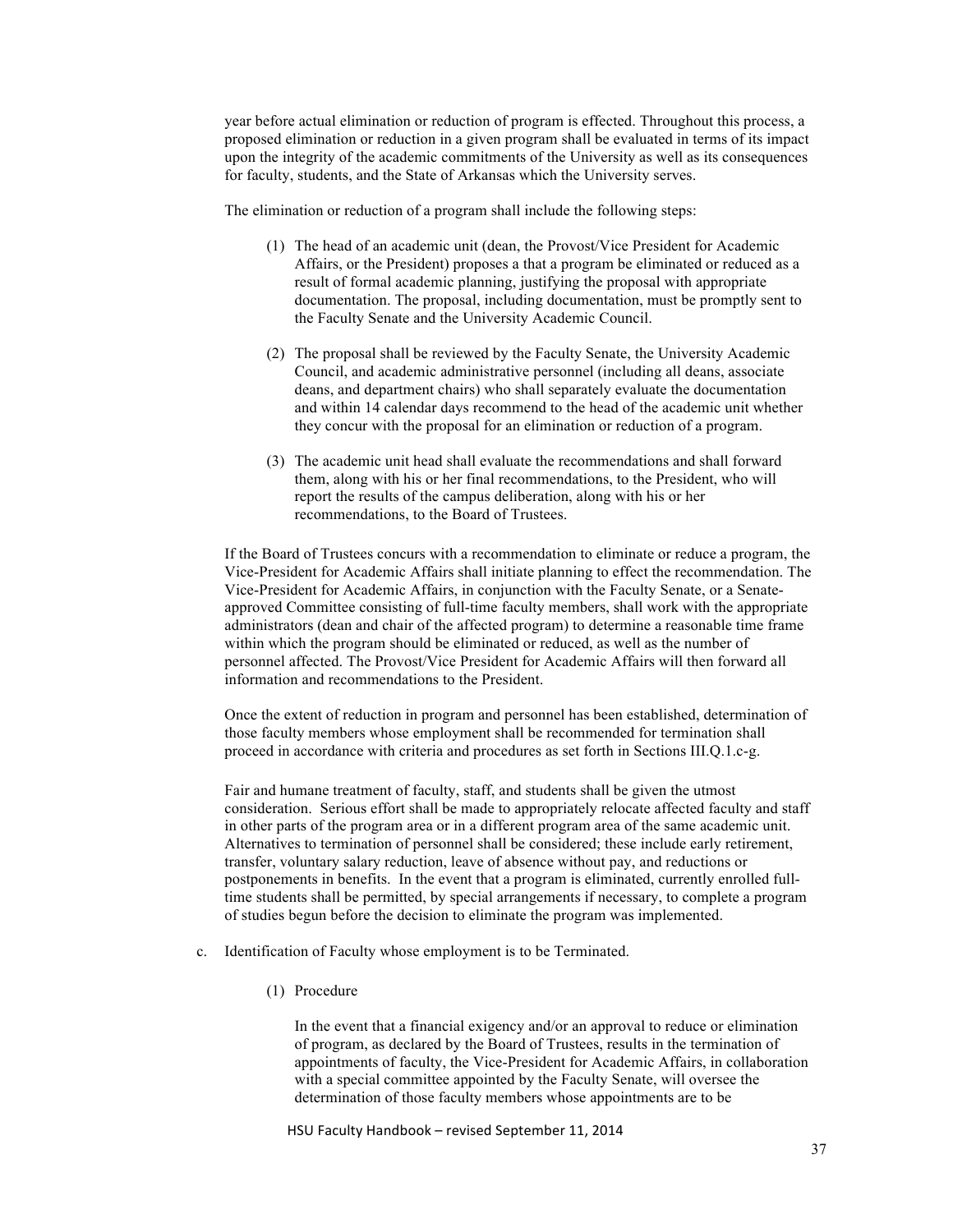recommended for termination.

The special committee appointed by the Faculty Senate shall consist of faculty members, at least half of whom should possess some degree of expertise in the affected area(s), whose charge shall be to: (i) identify which faculty members are professionally capable of meeting essential program needs, omitting none who are; (ii) seek alternatives available to the University to ensure continuation of a strong academic program and to minimize losses sustained by affected students and faculty members; (iii) determine which faculty appointments are to be recommended for termination. The committee shall make its recommendations in writing to the President within 30 calendar days after the declaration of financial exigency or the approval to reduce or eliminate a program has been made by the Board of Trustees. The President shall evaluate the recommendations made by the aforesaid committee, and shall forward them, along with his or her own written recommendation, to the Board of Trustees for action

(2) Criteria

In the event of a reduction in the number of faculty in a given department or division, but not the elimination of that unit, the principle consideration shall be the maintenance of viable and effective academic programs. In all cases involving such reductions, the Vice-President for Academic Affairs, in collaboration with a special committee appointed by the Faculty Senate as described in (1) shall determine which faculty members are essential to meeting the needs of the program. This determination shall be made with the full consultation of all faculty members in the affected department or program. After all such faculty members have been identified, they shall have priority in retention on the basis of the following criteria, stated in general order of importance.

(a) Tenure

Tenure shall be assigned major importance in retaining faculty within a department or program having both tenured and non-tenured faculty. In general, a faculty member having tenure must be retained over a faculty member who does not have tenure.

(b) Length of Demonstrated Professional Excellence.

Extended service of high caliber is an important measure of the basic character and motivation of the faculty member and moreover is an indication of loyalty to the profession and the institution, intellectual stamina and general stability. Such assets, demonstrated over an extended period of time, shall be given considerable attention and credit.

(c) Rank.

Rank normally reflects the degree of teaching effectiveness and scholarly accomplishment by the faculty member.

d. Procedure for Termination

The statement of a board-certified financial exigency or board-approved reduction or elimination of a program as the reason for dismissal or non-reappointment of a faculty member shall be supported in the notice of termination to the faculty member by a specific description of the financial exigency or the reasons for elimination of the institutional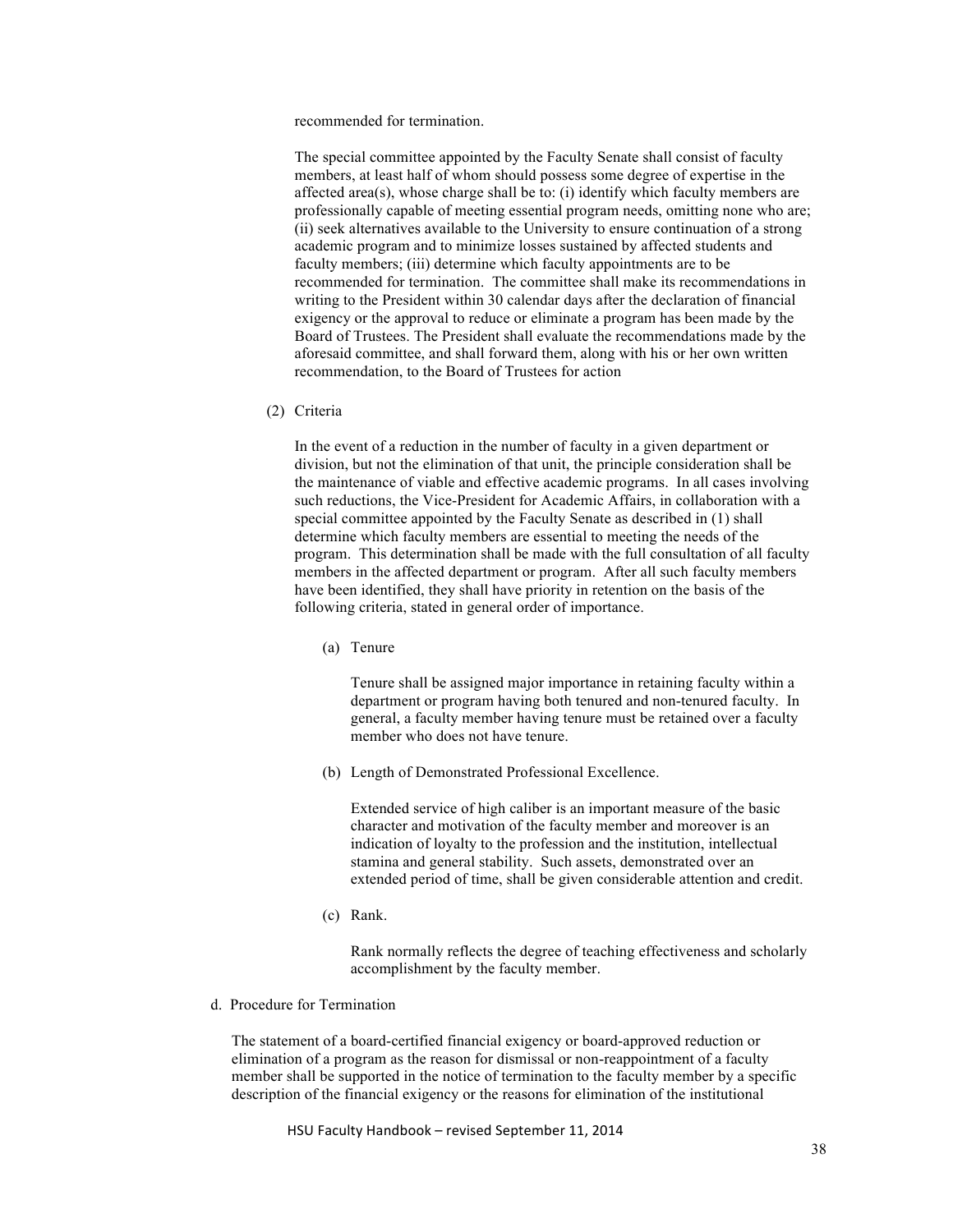program resulting from academic planning. The action taken by the Board of Trustees to certify a financial exigency or to reduce or eliminate an academic program shall be included in the notice of termination. Where termination of an appointment prior to expiration of the stated term of the appointment of a faculty member is based on certified financial exigency or reduction or elimination of an academic program, the burden of proof to support the claimed need rests with the University.

e. Notification and Personal Conference

After the Board of Trustees has approved the President's recommendation to terminate the appointment of a faculty member, it shall be the responsibility of the Vice-President for Academic Affairs to notify the employee whose appointment is to be terminated by certified letter within 10 days of the action of the Board. After the faculty member has received notice in writing of the reasons for his or her dismissal or non-reappointment, the appropriate administrative officer, at the request of the faculty member, shall discuss the matter with him or her in a personal conference. If an understanding of the University's decision satisfactory to the faculty member does not result, the faculty member shall be advised of his or her rights to a formal hearing before the Faculty Hearing Committee.

f. Obligations of the University to Faculty Members Terminated because of Financial Exigency or Elimination or Reduction of Program

Tenured faculty members whose employment has been terminated because of a financial exigency or program reduction or elimination certified by the Board of Trustees shall

- (1) be given notice of termination at least 12 months prior to the end of the contract period;
- (2) be given opportunities for appointment, without jeopardy to other employees, in related areas provided they are qualified professionally to serve in such areas, and such positions are available;
- (3) have the right to reappointment to the previous position if it is re-established within 3 calendar years; and
- (4) be entitled to a hearing before the Faculty Hearing Committee within 30 calendar days after receiving notice of termination; and
- (5) be entitled to notification of the decision of the Faculty Hearing Committee within 5 calendar days of the hearing before the Committee.
- g. Right to Hearing

The faculty member involved may obtain a hearing before the Faculty Hearing Committee and challenge a termination based upon a board-certified financial exigency or boardapproved reduction or elimination of a program by the Board of Trustees. Rationale for such an appeal can include:

- (1) Decisions which are demonstrably arbitrary or capricious;
- (2) Decisions which are based on reasons which are constitutionally or statutorily prohibited, such as the faculty member's age, gender, race, religion, or disability;
- (3) Decisions which are the result of the exercise of the faculty member of a constitutionally or statutorily protected right, such as the right of free speech or peaceable assembly;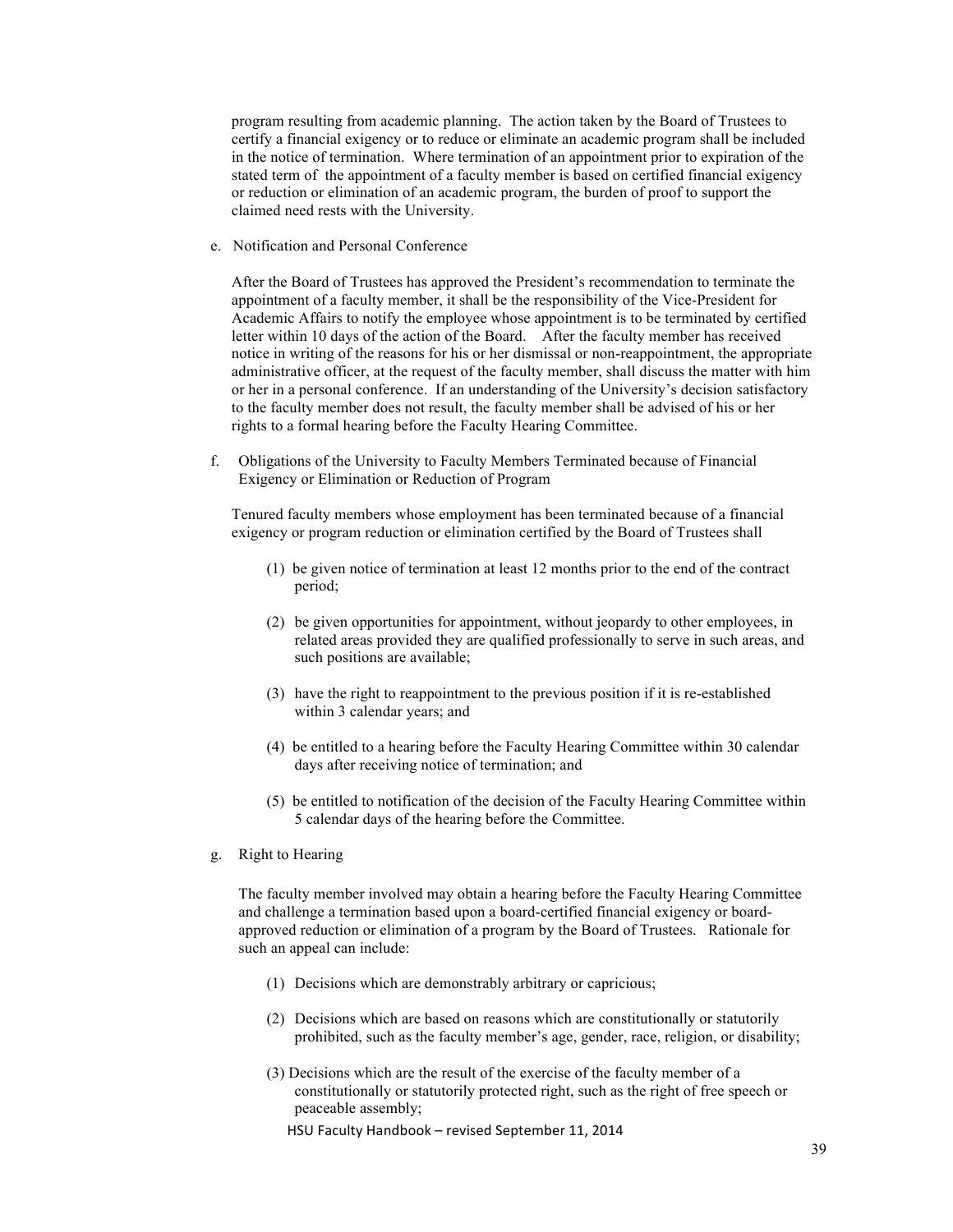- (4) Decisions that were made after failure to comply with the proper procedures as set forth in this section. The faculty member must show that such error was or could have been a contributing factor to the decision.
- (5) Failure of the University to establish the claimed need to terminate the faculty member because of a board-certified financial exigency or board-approved reduction or elimination of a program

Proceedings before the Faculty Hearing Committee shall be in accordance with the procedures as set forth in this document. In the event the faculty member is able to prove one of the aforementioned claims as set forth above, or the University is unable to prove that a financial exigency or program reduction or elimination was justified, the faculty member shall be recommended for reappointment to the position with compensation for lost income. Otherwise, the decision of the University shall be sustained.

- 2. Termination of Employment of Tenured Faculty for Cause
	- a. Initiation and Notice

Should the fitness of a faculty member to perform his/her job be seriously questioned, it is the initial responsibility of the department or area involved to deal with the issue. The chairperson or immediate supervisor is responsible for convening the departmental/area faculty, which will then elect an informal review committee which is representative of the faculty. This committee shall study and make recommendation to the chairperson or supervisor on questions concerning ethical conduct and satisfactory performance of professional responsibilities.

Questions involving possible breach of ethics or failure to meet professional responsibilities [see below under 2. B. 1, 2 and 3] may be initiated at any level, either administrative or faculty, and shall be referred first to the department chairperson or immediate supervisor. The chairperson or supervisor, after discussing the matter with the individual faculty member involved, shall refer the issue to the review committee if in his/her opinion there is substance to the charge. Following the findings of the committee, which are advisory but non-binding on the administration or President, the department chairperson or immediate supervisor shall submit a written report with his/her recommendations, also advisory but non-binding on the administration or President, to the faculty member in question and to the dean of the college or school for appropriate action.

If no informal agreement is reached at this stage of mediation between the faculty member and his/her supervisors concerning the disposition of the issue, and there remains a serious dispute about the fitness of the faculty member in question to perform his/her job satisfactorily, formal proceedings may be invoked by the Administration so as to dismiss or non-reappoint said member. This process shall begin with notice of such intention in writing by the President of the University. The notice shall state in writing the principal reasons for the recommendation of dismissal or non-reappointment of the faculty member.

b. Causes for Dismissal or Non-reappointment

Adequate cause for dismissal or non-reappointment of a faculty member with tenure may be established through demonstration by the University of gross professional incompetence, gross neglect of professional responsibility, or gross personal misconduct.

(1) Gross Professional Incompetence

Repeated demonstrated inability to perform the duties of the position.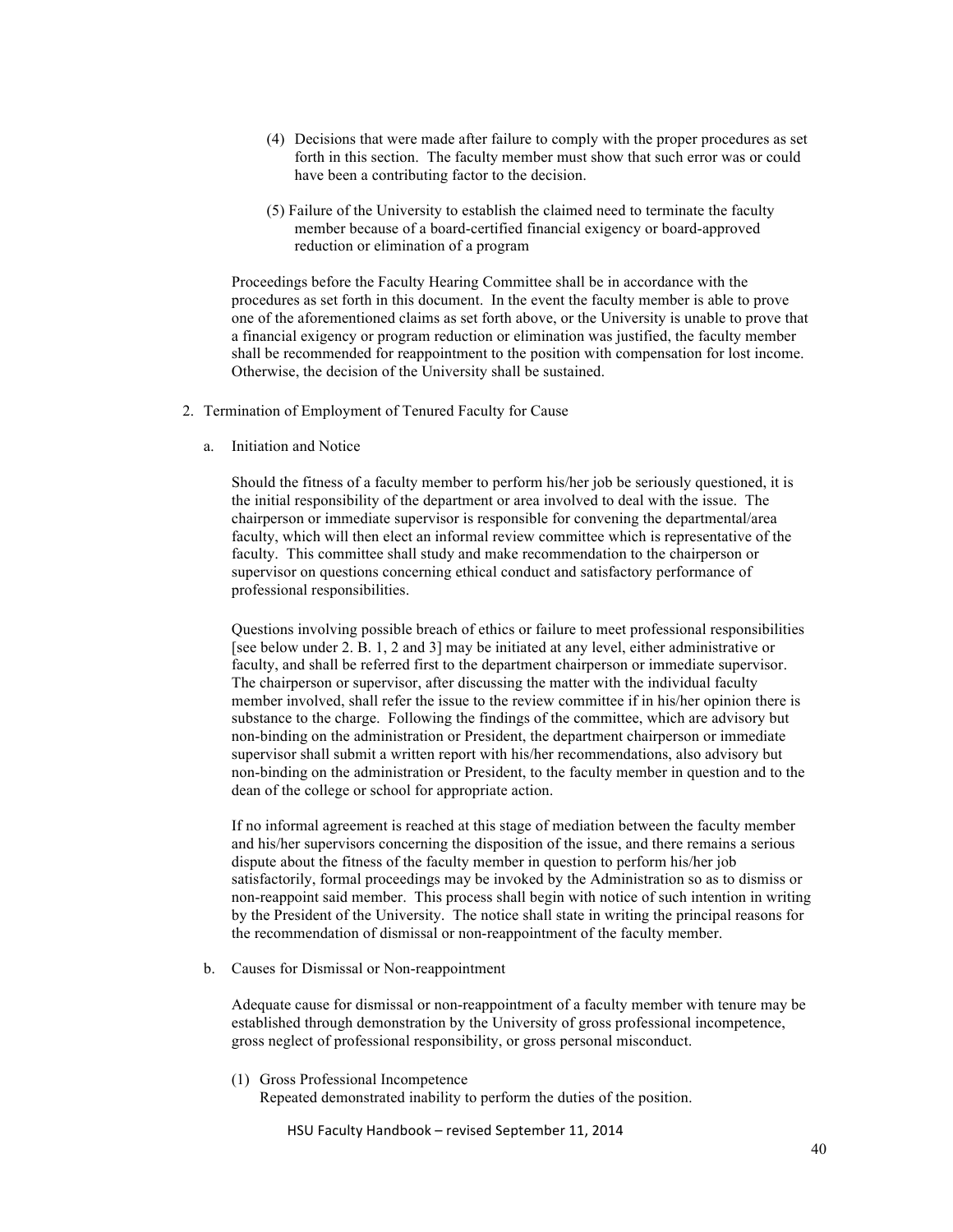(2) Gross Neglect of Professional Responsibility

Demonstrated failure to keep current and maintain competency in one's field; general inaccuracy or dishonesty in the performance of teaching and/or research duties or administrative duties; repeated failure to comply with official directives and established written University policies; repeated neglect of departmental and University duties; repeated failure to comply with such reasonable requirements, stated in writing, that the University may prescribe for achieving professional improvement and growth.

(3) Gross Personal Misconduct

Any gross personal misconduct involving the violation of the law or established written University policies which seriously and substantially impairs an individual's fulfillment of institutional responsibilities or adversely reflects in a serious and major way on the University.

c. Personal Conference

After the tenured faculty member has received notice in writing of the reasons for the recommendation of dismissal or non-reappointment, the appropriate administrator, at the request of the faculty member, shall discuss the matter with the individual in a personal conference. If an understanding of the University's decision satisfactory to the faculty member does not result, the faculty member shall be advised of the right to a formal hearing before the Faculty Hearing Committee.

d. Right to Hearing

The faculty member involved shall have the right to obtain a hearing before the Faculty Hearing Committee and challenge a termination based upon "cause" on the following bases:

- (1) Determination of cause as defined in 2.b. which are not supported by a preponderance of the evidence presented by the University;
- (2) Decisions which are arbitrary or capricious;
- (3) Decisions which are based on reasons which are constitutionally or statutorily prohibited, such as the faculty member's age, sex, race, religion, or disability;
- (4) Decisions which are the result of the exercise of the faculty member of a constitutionally or statutorily protected right, such as the right of free speech or peaceable assembly;
- (5) Decisions which were made after repeated failure to comply with the proper procedures as set forth in this section. The faculty member must show that such error was or could have been a contributing factor in the decision.

The burden of proof in d.(l) rests with the University while the burden of proof in d. (2) through (5) rests with the faculty member.

e. Responsibilities and Obligations of the University to Tenured Faculty Terminated for Cause If recommended for termination or dismissal, the faculty member (except in cases of gross personal misconduct) shall remain on regular salary until the hearing process is completed. The faculty member's duties shall be continued for that period at the discretion of the President of the University subject to review by the Board of Trustees.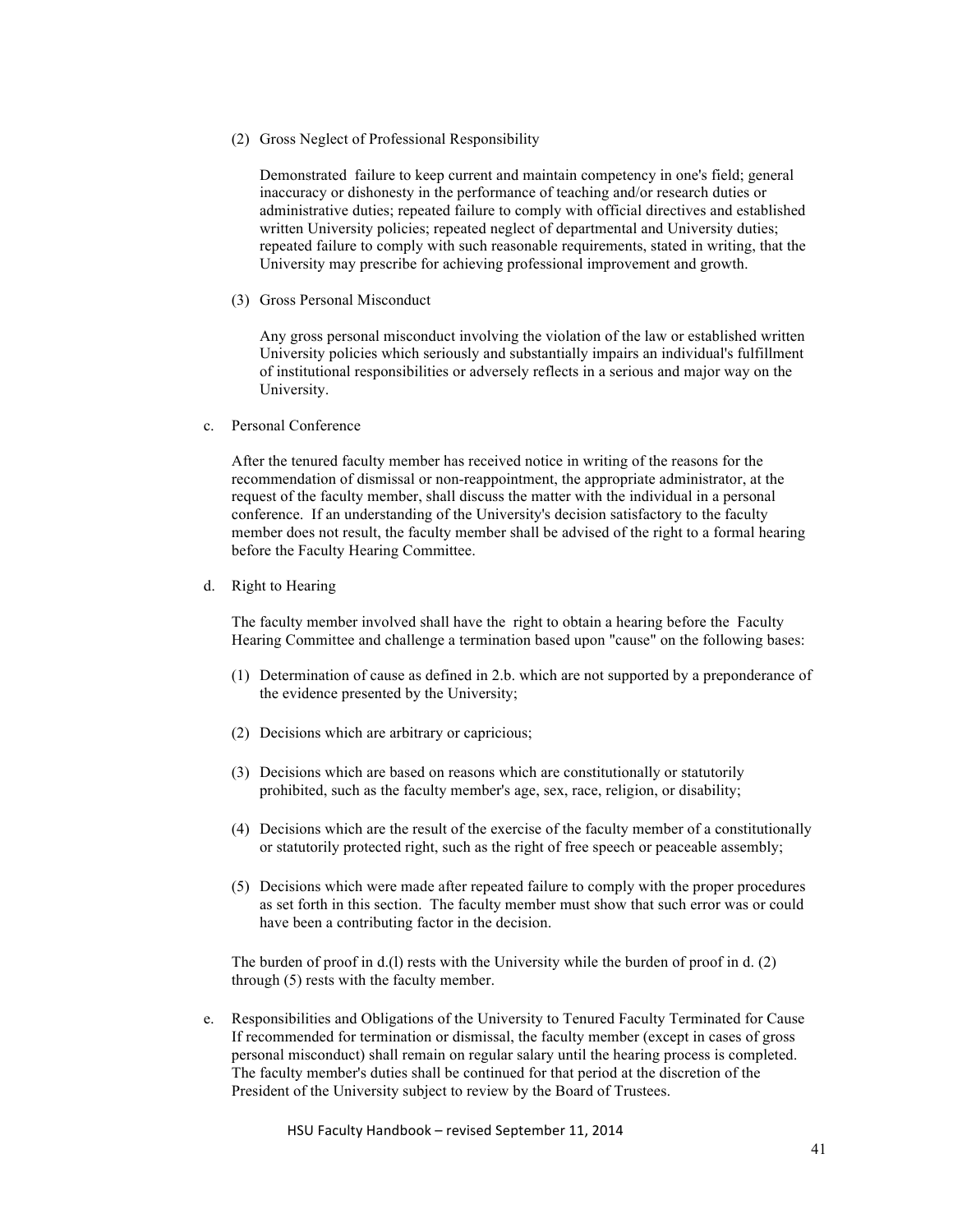- 3. Faculty Hearing Committee: Membership and Procedures
	- a. The request for a hearing on the recommendation of a termination, dismissal, reassignment or non-reappointment by a faculty member must be made in writing to the President of the University within thirty (30) days of the notice from the administration of the recommendation for termination of employment. Failure to request a hearing within thirty (30) days will forfeit the right to a hearing. The President shall immediately notify the President of the Faculty Senate that the request has been filed.
	- b. The Committee shall consist of fifteen (15) members, three (3) to be elected from the School of Business, three (3) from Teachers College, Henderson, and nine (9) from the Ellis College of Arts and Sciences (three (3) from each of the traditional areas: Fine Arts, Liberal Arts, and Math and Science). Terms shall be for three (3) years and the three (3) members from each elected area shall serve staggered terms. Only full-time faculty members are eligible to serve on the Committee. Verbatim written or taped records of the Faculty Hearing Committee proceedings shall be kept, and the Committee shall report to the President of the University who shall report to the Board of Trustees.
	- c. The hearing should be completed within forty-five (45) days from the date that the faculty member makes a written request to the President of the University.
	- d. The Committee shall be informed of its responsibilities by the Faculty Senate President. In any part of the hearing, twelve (12) of the fifteen (15) members of the Committee shall constitute a quorum for the transaction of business. Decisions of the Committee must be reached on a majority vote (eight) of the full committee, with the number of 'yes,' 'no,' and 'abstention' votes being recorded, without designating the person who casts each vote.
	- e. The faculty member shall be entitled to notice of the time of the hearing at least two weeks prior to the date of said hearing.
	- f. The faculty member requesting the hearing and the University shall be invited to make presentations before the Committee. The Committee may then solicit any additional evidence it may deem appropriate. Any and all oral testimony, witnesses, and such documentary evidence as necessary and relevant to make a proper determination may be accepted.
	- g. The faculty member shall have the right to be accompanied in the hearing by an attorney of his/her choice or by a fellow faculty member. The University shall designate its representative(s).
	- h. The faculty member shall have the right and the opportunity to obtain necessary witnesses and documentary or other evidence, the right to confront and cross-examine witnesses, the right to obtain sworn statements from absent witnesses at least ten days prior to the date of the hearing, and the right to submit interrogatories to absent witnesses to clarify, supplement, or rebut material included in sworn statements of absent witnesses.
	- i. The Committee shall insure that the faculty member receives due process in all the committee proceedings. The Faculty Hearing Committee shall review all evidence felt to be relevant and material to the issues in the hearing to insure that the faculty member receives a fair and impartial hearing.
	- j. The findings of fact and the recommendation will be based solely on the hearing record.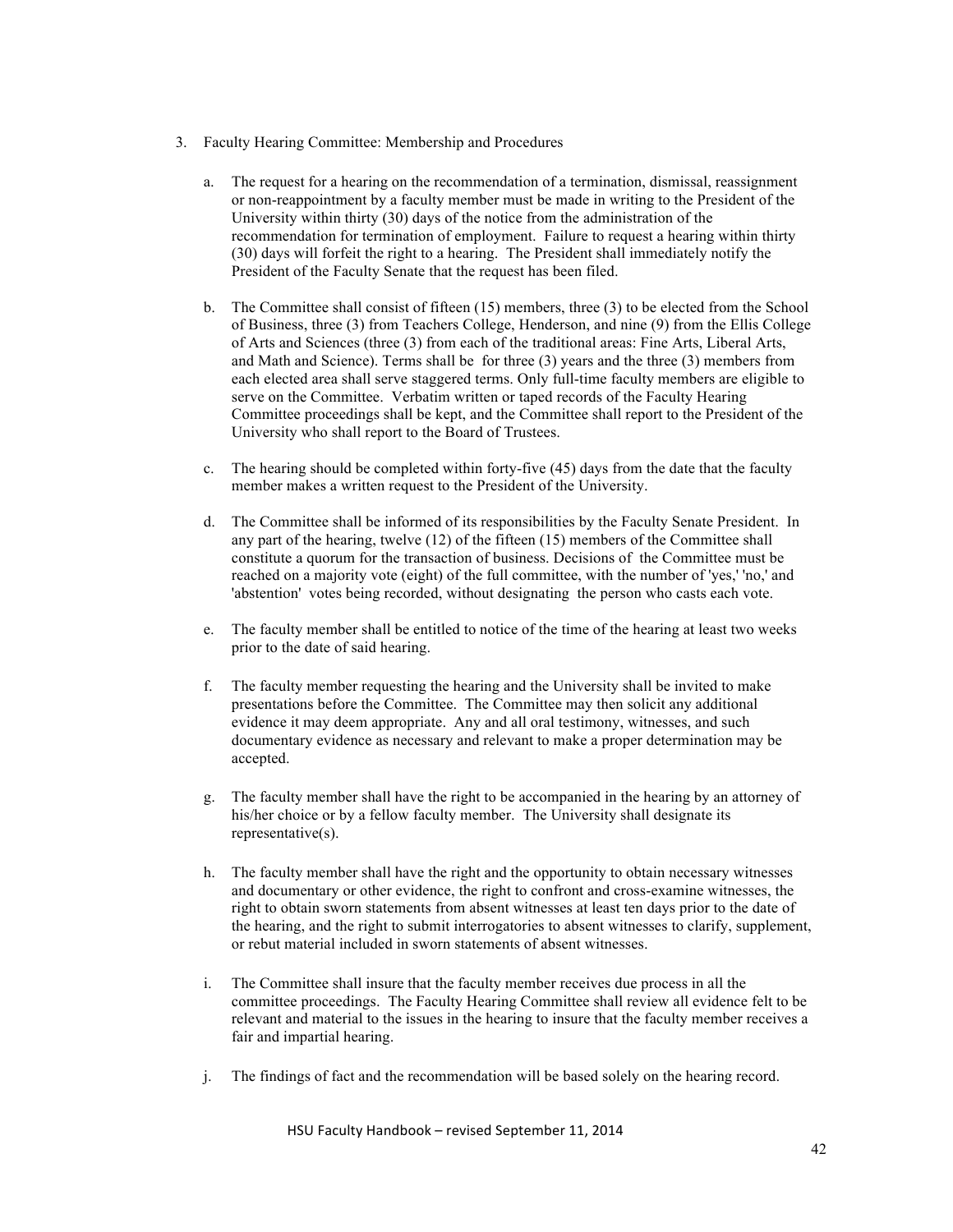- k. The proceedings of the Faculty Hearing Committee shall be confined to the principals and the witnesses called by the Committee, unless the faculty member requests an open hearing.
- l. A verbatim written or taped record of the proceedings and the recommendation of the Committee shall be presented to the President of the University and the faculty member within ten (10) days from the conclusion of the hearing.
- m. If the Faculty Hearing Committee concludes that adequate cause for dismissal has not been established by the evidence in the record, it will so report to the President. If the President rejects the report, he will state his reasons for doing so, in writing, to the Committee and to the faculty member, and provide an opportunity for response before transmitting the case to the Board of Trustees. If the Committee concludes that adequate cause for a dismissal has been established, but that an academic penalty less than dismissal would be more appropriate, it will so recommend with supporting reasons. In the event that the President of the University recommends dismissal or other severe sanctions to the Board of Trustees, the recommendation of the Hearing Committee also shall be presented to the Board. The faculty member shall be afforded the opportunity to make a statement to the Board in person and in writing. If the faculty member elects to make a statement to the Board in person, he or she shall have the right to be accompanied by an attorney of his or her choice or by a fellow faculty member.
- 4. Full-time faculty members with five continuous years of service or whose appointments are tenure track shall be afforded the same hearing rights as faculty members with tenure regarding recommendations for non-reappointment, dismissal, or termination for reasons other than board certified retrenchment. Notification for such recommendations shall follow the procedures set forth in Q. 2. a. under "Notice".
- 5. Procedures for Imposing Sanctions Other than Dismissal
	- a. If the administration believes that the conduct of a faculty member, although not constituting adequate cause for dismissal, is sufficiently grave to justify imposition of a severe sanction, such as suspension from service for a stated period, the administration may institute a proceeding to impose a severe sanction. The procedures outlined in the policy for termination and dismissal shall govern such a proceeding.
	- b. If the administration believes that the conduct of a faculty member justifies imposition of a minor sanction, such as a reprimand, it shall notify the faculty member of the basis for the proposed sanction and provide the faculty member with an opportunity to persuade the administration that the proposed sanction should not be imposed. A faculty member who believes that a major sanction has been incorrectly imposed or that a minor sanction has been unjustly imposed may petition the Faculty Hearing Committee for such action as may be appropriate. The procedures outlined in the policy for termination and dismissal shall govern such a proceeding.

# **IV. Faculty Responsibilities**

A. Sexual Harassment: Policy and Procedure

While sexual harassment most often takes place where there is a power differential between the persons involved, it also may occur between persons of the same status and sex. However, personal relationships must not be allowed to interfere with the academic or professional integrity of the University.

1. Purpose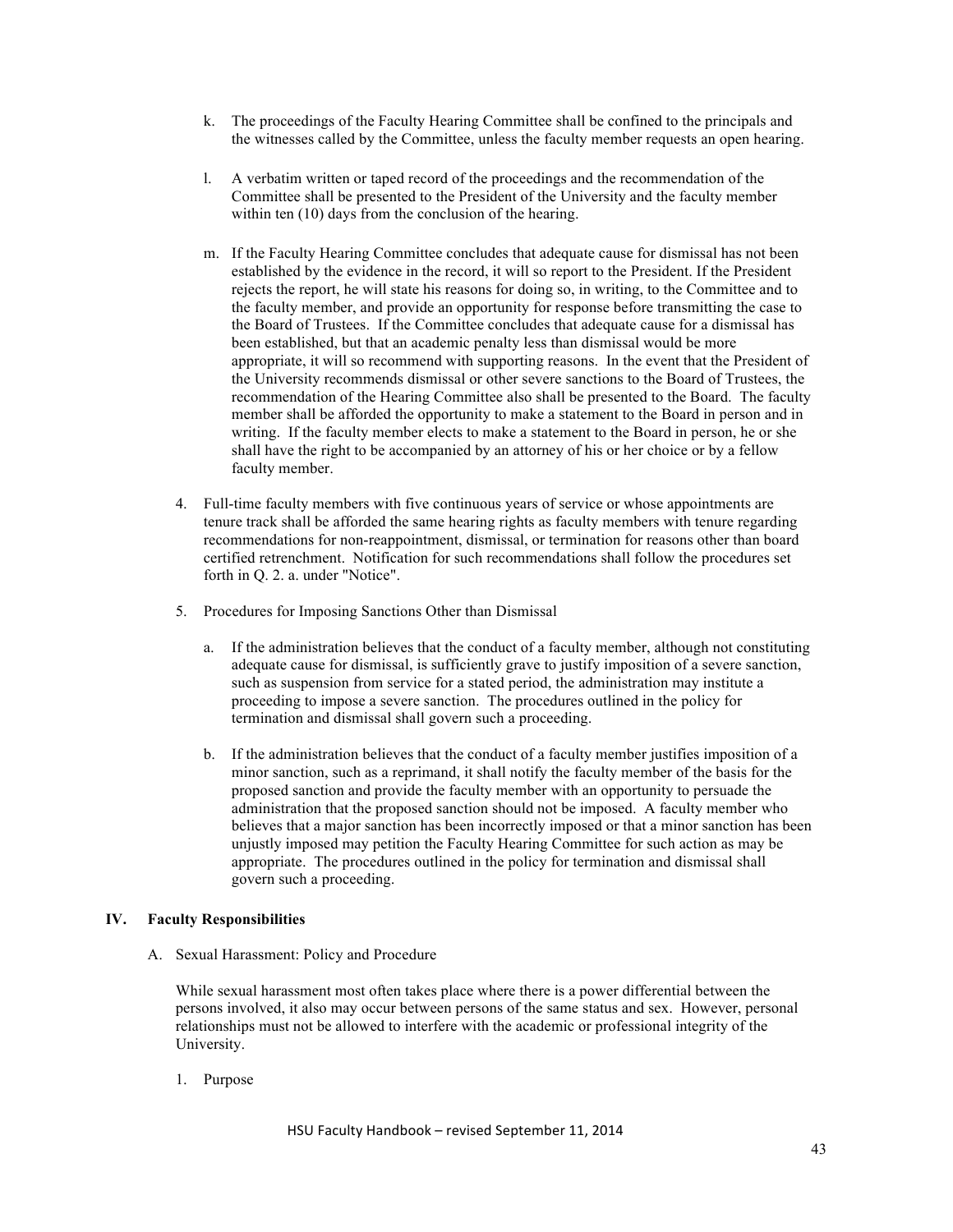The purpose of this policy is to define sexual harassment and to establish a procedure whereby alleged sexually harassed faculty, staff, and students may lodge a complaint immediately and confidentially.

- 2. Policy
	- a. Henderson State University is committed to the maintenance of a working and academic environment free from all forms of sexual harassment. Sexual harassment violates University policy as well as state, federal, and local laws. It is neither permitted nor condoned.
	- b. It is also a violation of Henderson's policy for any employee or student at Henderson to attempt in any way to retaliate against a person who makes a claim of sexual harassment.
	- c. Any individual found to have violated the University's policy against sexual harassment will be subject to disciplinary action including, but not limited to, reprimand, suspension, termination, or expulsion. Any disciplinary action taken will depend upon the severity of the offense.
- 3. Definition

Sexual harassment is defined as unwelcome sexual advances, requests for sexual favors, and other verbal or physical conduct of a sexual nature when:

- a. Submission to, or tolerance of, such conduct on or off campus is made a term or condition of instruction, employment, or participation in other University activities.
- b. Submission to, or rejection of, such conduct by an individual is used as a basis for evaluation in making employment or academic decisions affecting the individual.
- c. Such conduct has the purpose or effect of unreasonably interfering with an individual's academic or employment performance or creating an intimidating, hostile, or offensive university environment.
- 4. Procedures

Students or employees who believe that they have been sexually harassed should pursue formal resolution of their complaint through the procedure indicated under the heading "Formal Complaint Resolution." All complaints should be made with thirty days of the occurrence of the alleged harassment.

Formal Complaint Resolution:

(1) Procedure: If a complainant wishes to pursue the matter she or he must file a formal, written complaint. Complaints are to be filed with the immediate supervisor or the next highest supervisor, the general Counsel's office in Womack Hall, or with any Vice-President. All complaints will be given a full, impartial and timely investigation by the supervisor and/or the General Counsel. During such investigations, while every effort will be made to protect the privacy right of all parties, confidentiality cannot be guaranteed. Appeal from the findings and recommendations of the immediate supervisor or the General Counsel may be made to the Non-Academic Grievance Committee or the Faculty Hearing Committee and the findings and recommendations of these panels shall be forwarded to the President for final decision. Confidentiality becomes problematic once an appeal is submitted to either hearing committee so the appealing parting may elect instead to submit written arguments on appeal directly to the President to be considered along with the other recommendations submitted to him for final decision.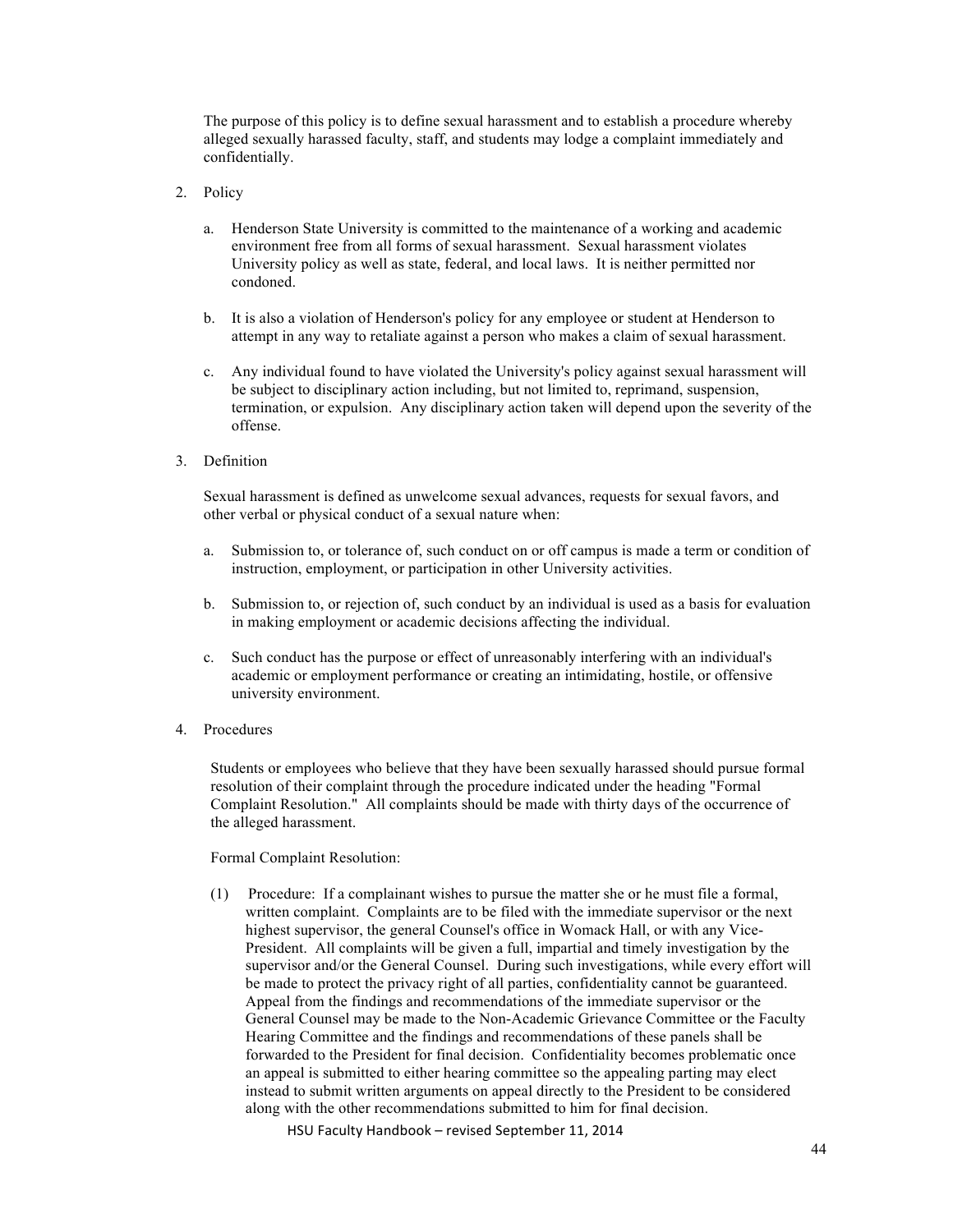(2) Sanctions. If investigation of a reported occurrence of sexual harassment reveals that the complaint is without reasonable foundation, both parties will be so informed and will also be informed that no further action is warranted. If an individual is found to have violated the University's policy against sexual harassment, the investigating body will recommend to the President disciplinary action appropriate to the severity of the offense, including but not limited to, reprimand, suspension, expulsion from the residence halls, reassignment of responsibilities, termination of employment, or expulsion from the University.

## B. Section 504 of the Rehabilitation Act of 1973 and the Americans with Disabilities Act of 1990

Henderson State University, as an educational institution and as an employer, does not discriminate on the basis of disabled status. The University does not discriminate in admission or access to, or treatment or employment in, its programs and activities. This is a commitment made by the University and is in accordance with Section 504 of the Rehabilitation Act of 1973 and the A.D.A.

- 1. The University must not exclude, on the basis of disability any qualified disabled student from participation in any academic, research, occupational training, housing, health insurance, counseling, financial aid, physical education, athletics, recreation, transportation, other extracurricular, or other post-secondary education program. As an employer the University will not discriminate in recruiting, selection, hiring or retention of employees based on any disability and adheres to the requirements of the ADA.
- 2. The University must make modifications to academic requirements as are necessary to ensure that such requirements do not discriminate or have the effect of discriminating, on the basis of disability, against a qualified disabled student.
- 3. The University may not impose upon disabled students rules, such as the prohibition of tape recorders in classrooms or dog guides in campus buildings, that have the effect of limiting the participation of disabled students in a program.
- 4. The University must provide methods for evaluating the achievement of students who have a disability that impairs sensory, manual, or speaking skills (except where such skills are the factors that the test purports to measure).
- 5. The University must take necessary steps to ensure that no disabled student is denied access to a program because of the absence of educational auxiliary aids.
- 6. So long as the University provides housing to students, comparable, convenient, and accessible housing must be provided to disabled students at the same cost as to non-disabled students.
- 7. In providing financial assistance to qualified disabled persons, the University may not, on the basis of disability, provide less assistance than is provided to non-disabled persons.
- 8. In providing physical education courses and athletics and similar programs and activities to students, the University may not discriminate on the basis of disability, and shall provide to qualified disabled students an equal opportunity for participation in intercollegiate, club, or intramural athletics.
- 9. In providing personal, academic, or vocational counseling, guidance, or placement services to students, the University must provide these without discrimination on the basis of disability.
- 10. The University shall ensure that the membership practices of fraternities, sororities, or similar organizations to which the University provides significant assistance do not permit discrimination prohibited by Section 504 or the ADA.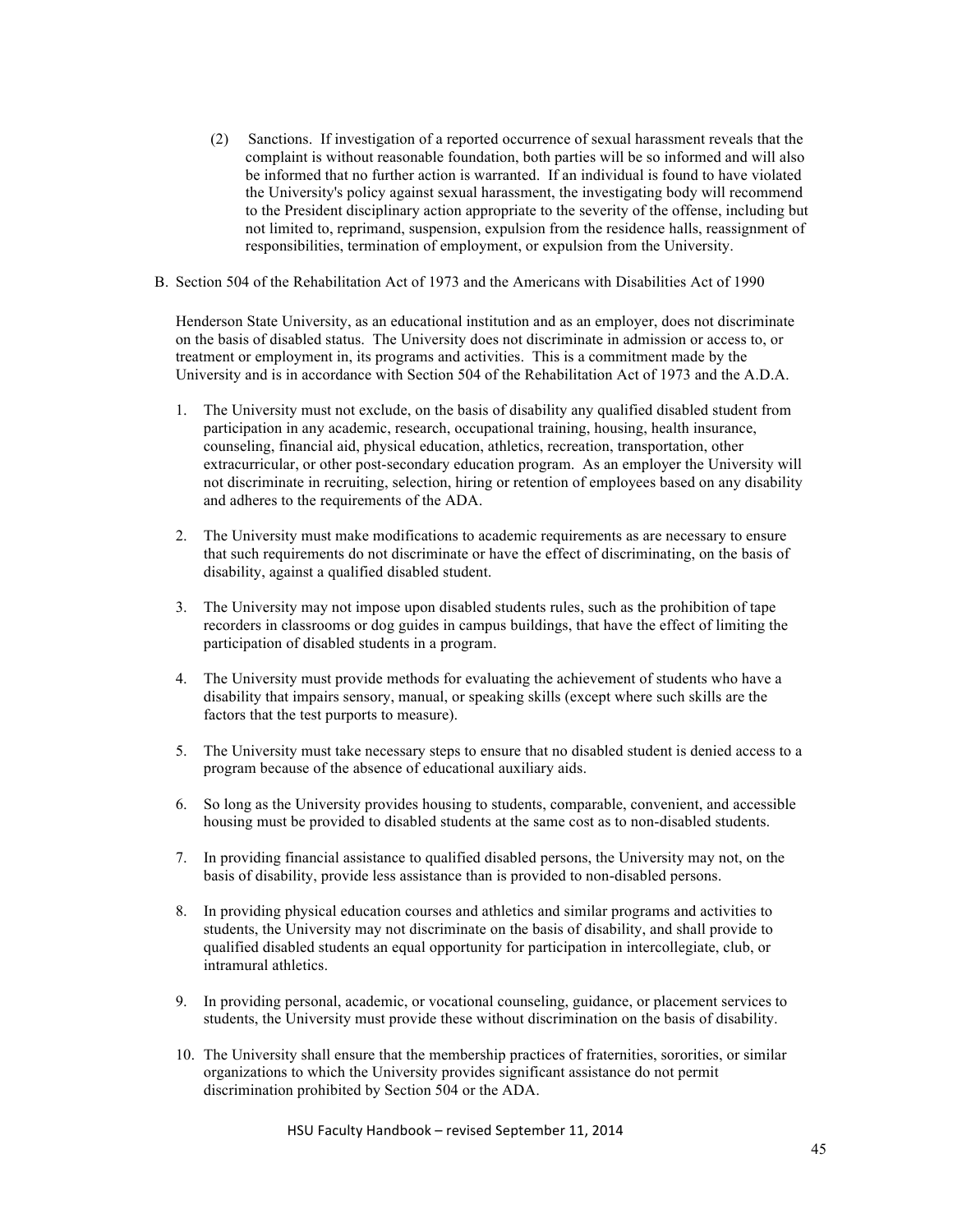The University has designated the General Counsel as the person to coordinate its efforts to comply with ADA and Section 504. Students with disabilities who have questions or need assistance should first contact either the Disability Services office or the General Counsel. If any matter remains unresolved the student should file a complaint in accordance with the following procedures:

- 1. A complaint shall be made in writing or verbally to the General Counsel, and shall contain the name and address of the complainant and a brief description of the alleged violation.
- 2. Complaints should be filed within thirty (30) days after the complainant becomes aware of the alleged violation.
- 3. An investigation by the General Counsel shall follow the filing of a complaint. This process contemplates informal but thorough investigation affording all interested persons and their representatives, if any, an opportunity to submit evidence relevant to the complaint.
- 4. A written determination as to the findings and the validity of the complaint, and a description of the resolution, if any, shall be issued to the complainant no later than ten (10) days after filing of the complaint.
- 5. The ADA Coordinator shall maintain the files and records relating to complaints filed.
- 6. The complainant may request reconsideration of the case in instances where he or she is dissatisfied with the investigation, findings or resolution of the General Counsel. This request should be made to the Office of the President within five (5) days of receipt of the determination.
- 7. The right of a person to a prompt and equitable resolution of a complaint filed hereunder shall not be impaired by the person's pursuit of other remedies such as filing an ADA complaint with the responsible federal department or agency nor is the use of this resolution procedure a prerequisite to the pursuit of other available remedies.
- C. Drug-Free School and Workplace Policy
	- 1. Standards of Conduct

The policies of Henderson State University and the State of Arkansas prohibit the unlawful manufacture, distribution, dispensation, possession or use of a controlled substance on University premises. University policy prohibits the manufacture, sale, possession, or use of alcohol on university property or at official university activities by students and employees.

Each employee is required by law to inform the University within five days after he or she is convicted for violation of any federal or state criminal drug statute where the violation occurred on the University's premises.

2. Health Risks

Health risks associated with the use of illicit drugs and the abuse of alcohol include damage to the lungs and respiratory system, the reproductive system, the brain, the immune system, the digestive tract, the liver, and the kidneys. Use of these substances can also result in loss of concentration and judgment, change in personality, loss of memory, coma and death.

3. Counseling and Treatment

HSU Faculty Handbook - revised September 11, 2014 The Henderson State University Counseling Center or the Student Health Services Counselor will provide weekly counseling sessions for persons with drug and/or alcohol related problems. Drug information and components of various treatment programs (videotape, handouts, evaluation instruments) are available in the Counseling Center. These offices will also assist a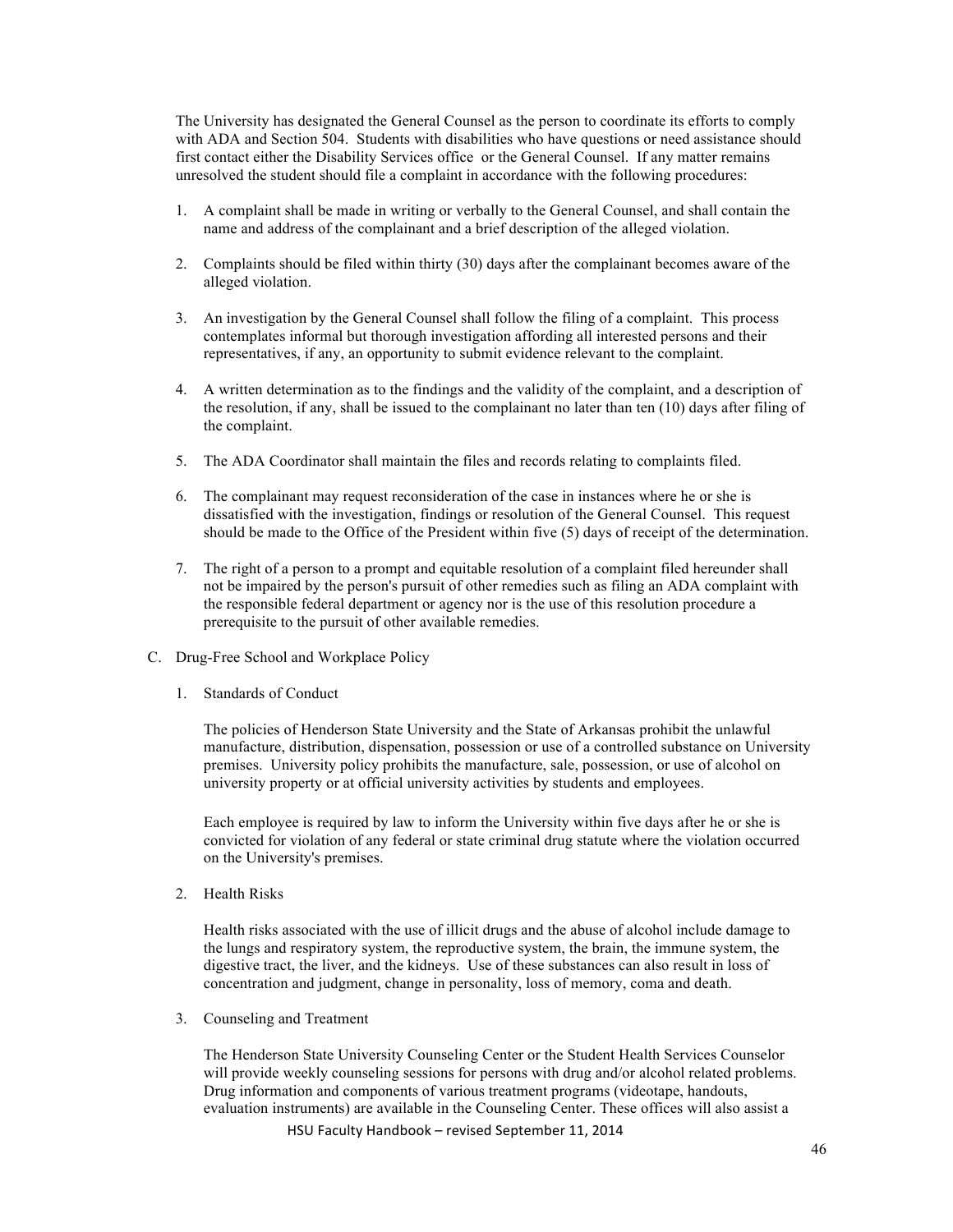student or staff member in locating off-campus professional assistance when it is deemed necessary.

4. Sanctions

Sanctions of Henderson State University include probation, suspension, or expulsion depending on the seriousness and frequency of violations.

PROBATION: A notification to the individual that he/she is in violation of the alcohol/substance abuse policy. It may carry conditions (counseling/ treatment/testing) which must be met as a part of the probation.

SUSPENSION: Removal from the academic community for a period of time. Counseling, treatment, testing or other conditions may be required before return is allowed.

EXPULSION: Termination of the individual's relationship with the University

## D. HIV Policy

In support of its mission to promote optimal wellness and preserve the rights of all students, the university endorses the following policy for responding to Human Immunodeficiency Virus infection.

Based on conclusive evidence from the U.S. Public Health Services and Centers for Disease Control and Prevention, people living with HIV disease pose no threat of transmission through casual contact to those who are uninfected. Because many people are infected and don't know it, the university accepts an inclusive approach that recognizes any individual could be HIV positive. No screening or inquiries regarding HIV status will be made for admission or employment.

1. Access

People with HIV/AIDS are protected from discrimination by Section 504 of the Rehabilitation Act of 1973 and the Americans with Disabilities Act. Appropriate, reasonable accommodations will be made for students and employees who are infected and they will be accorded all rights of access and responsibilities in every aspect of university life as available to uninfected persons. Acts of discrimination or abuse will not be tolerated. Confidentiality will be observed.

2. Prevention/Education

The university will provide ongoing education for students and employees that includes the following:

- a. Facts about infection, transmission, testing sites, and prevention.
- b. Skill development and equipment for self protection.
- c. A climate that fosters care and respect for self and others.
- 3. Support Services

HSU Health Services is the primary point of confidential contact for people living with HIV and will serve as a resource to the campus community regarding HIV issues on campus.

Support Services and referrals to the local health unit are also available in the following offices: Student Support Services, Disability Services, Counseling Center, Health Services.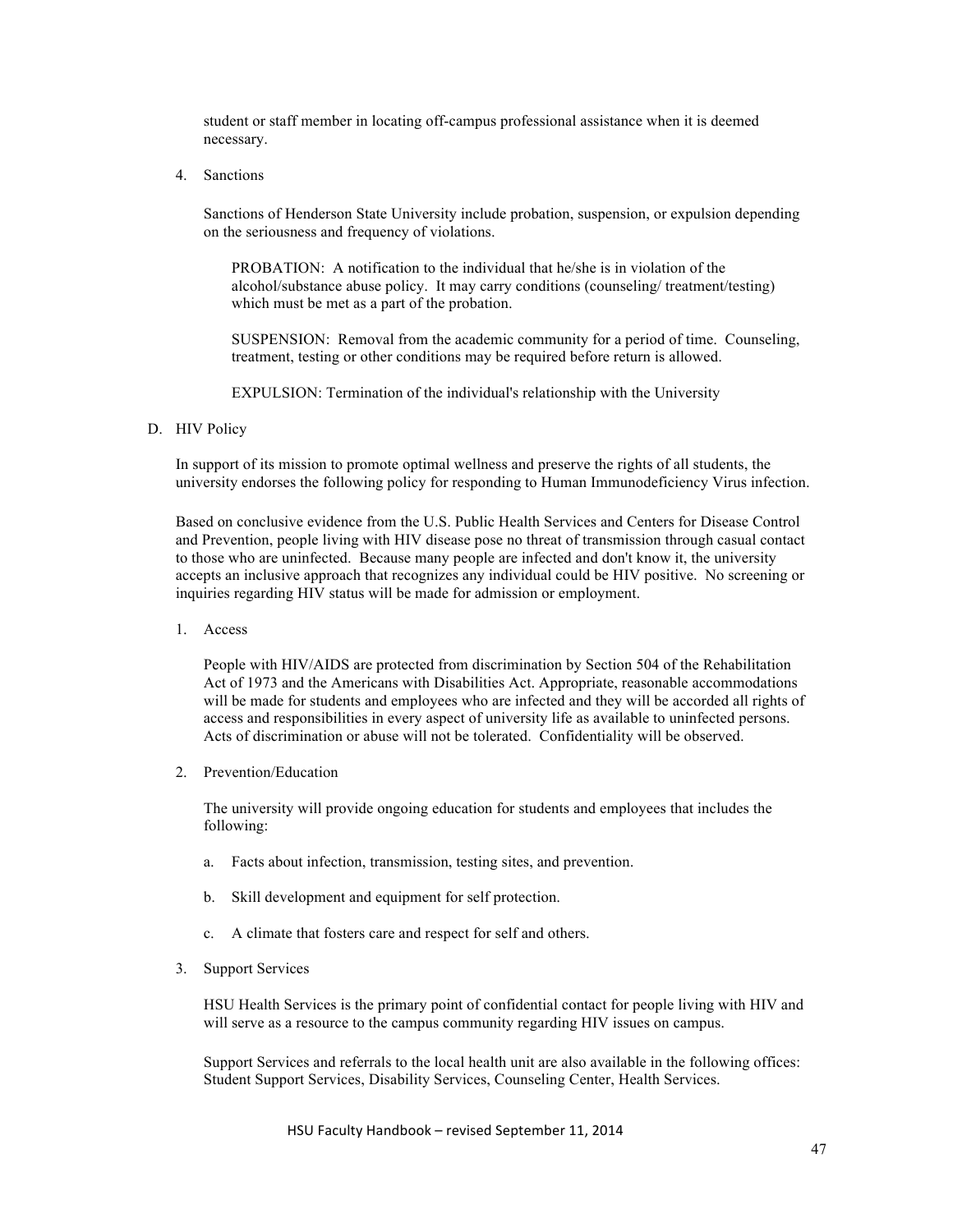4. The Henderson State University Health Committee will be responsible for implementation of this policy. They will review this policy annually or as new scientific information emerges and submit revisions to the Office of the President for approval.

# E. FERPA

The **F**amily **E**ducational **R**ights and **P**rivacy **A**ct of 1974, as amended, sets forth requirements regarding the privacy of student records and affords students certain rights with respect to their education records.

# Students' Rights

- The right to inspect and review their education records within 45 days of the date the University receives a request for access.
- The right to request the amendment of the student's education records that the student believes are inaccurate or misleading.
- The right to consent to disclosures of personally identifiable information contained in the student's education records, except to the extent that FERPA authorizes disclosure without consent.
- The right to file a complaint with the U.S. Department of Education concerning alleged failures by Henderson State University to comply with the requirements of FERPA.

What are Education Records?

- Records that are directly related to a student, which include any information in any medium, including but not limited to, handwriting, print, tapes, film, e-mail, microfilm, and microfiche.
- Records that are maintained by an agency or institution or by a party acting for the agency or institution.

Examples of an Education Record

- Admissions information for students who are accepted and enrolled.
- Biographical information including date and place of birth, gender, nationality, race, ethnicity, and identification photographs.
- Grades, test scores, evaluations, courses taken, academic specialization and activities, and official communications regarding a student's status.
- Coursework including papers and exams, class schedules, as well as written e-mail or recorded communications that are part of the academic process.
- Disciplinary records.
- Student account and financial aid records.
- Internship program records.

Education Records are not:

- Sole possession records such as memory aids, reference tools, and personal notes that are not shared with others or made accessible to others, including but not limited to, the student and other HSU officials.
- Henderson State University law enforcement records made exclusively for law enforcement purposes.
- Medical treatment and counseling records.
- Employment records, unless the student's employment is predicated upon his or her status as a student.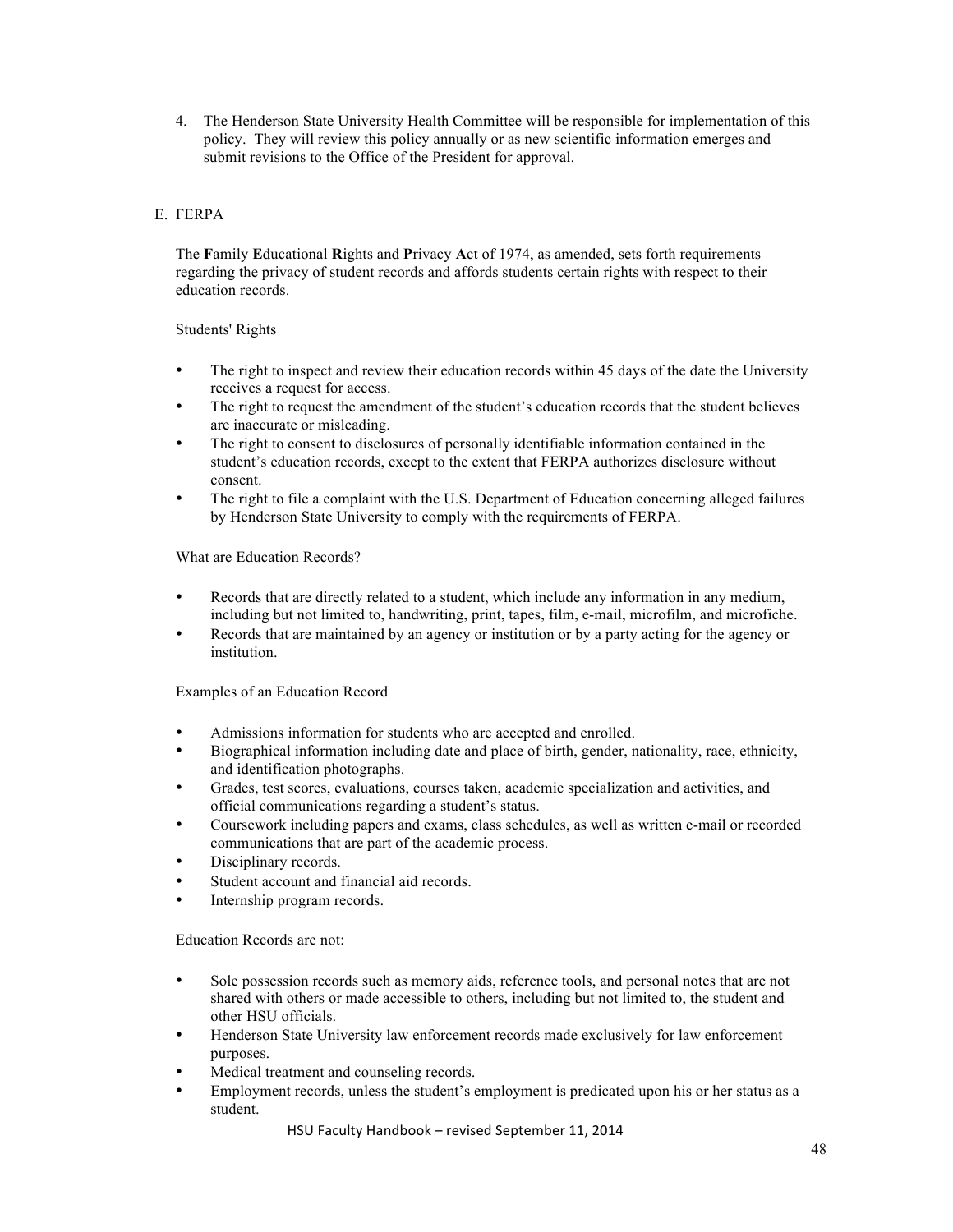• Alumni records which do not relate to or contain information about the person as a student.

# Disclosure of Education Records

Student education records may not be disclosed to anyone unless the student has given written consent, or the request fits one of the legal exceptions.

One of the exceptions is the release of directory information about a student. Consent from a student is not generally required for the release of directory information, and it may be viewed and released to the public unless the student has placed an affirmative restriction on its release with the University Registrar's Office.

# HSU's Directory Information

- Student's name.
- Electronic mail address.
- Local and permanent mailing addresses and telephone numbers.
- Semesters of attendance.
- Enrollment status: full- or part-time; currently enrolled or not.
- Date of admission.
- Date of expected or actual graduation.
- School, major, and minor fields of study.
- Classification (freshman, etc.).
- Type of degree being pursued; degrees awarded.
- Honors, awards received, scholarships and fellowships.
- Weight and height of members of athletic teams.
- Student's participation in officially recognized activities and sports sponsored by the University.

Disclosure Without Prior Consent

FERPA law also defines a number of other circumstances besides the release of directory information in which an education record can be released to certain parties without written permission from the student.

Examples of these exceptions include:

- School officials who act in the student's educational interest on a legitimate, "need-to-know" basis. A school official is a person employed by the University in an administrative, supervisory, academic or research, or support staff position; a person or company with whom the University has contracted; a person serving on the Board of Trustees; or a student serving on an official committee, such as a disciplinary or grievance committee, or assisting another school official in performing his or her tasks.
- Officials of other institutions in which the student seeks or intends to enroll provided that the student had previously requested a release of his or her record.
- Authorized representatives of the U.S. Department of Education, U.S. Department of Defense, U.S. Attorney General, INS, the Comptroller General of the United States, state education authorities, organizations conducting studies for or on behalf of the University, and accrediting organizations.
- In connection with the student's application for, and receipt of, financial aid.
- To comply with judicial order or lawfully issued subpoena.
- To parents of dependent students as defined by the Internal Revenue Code, Section 152.
- To appropriate parties in a health or safety emergency.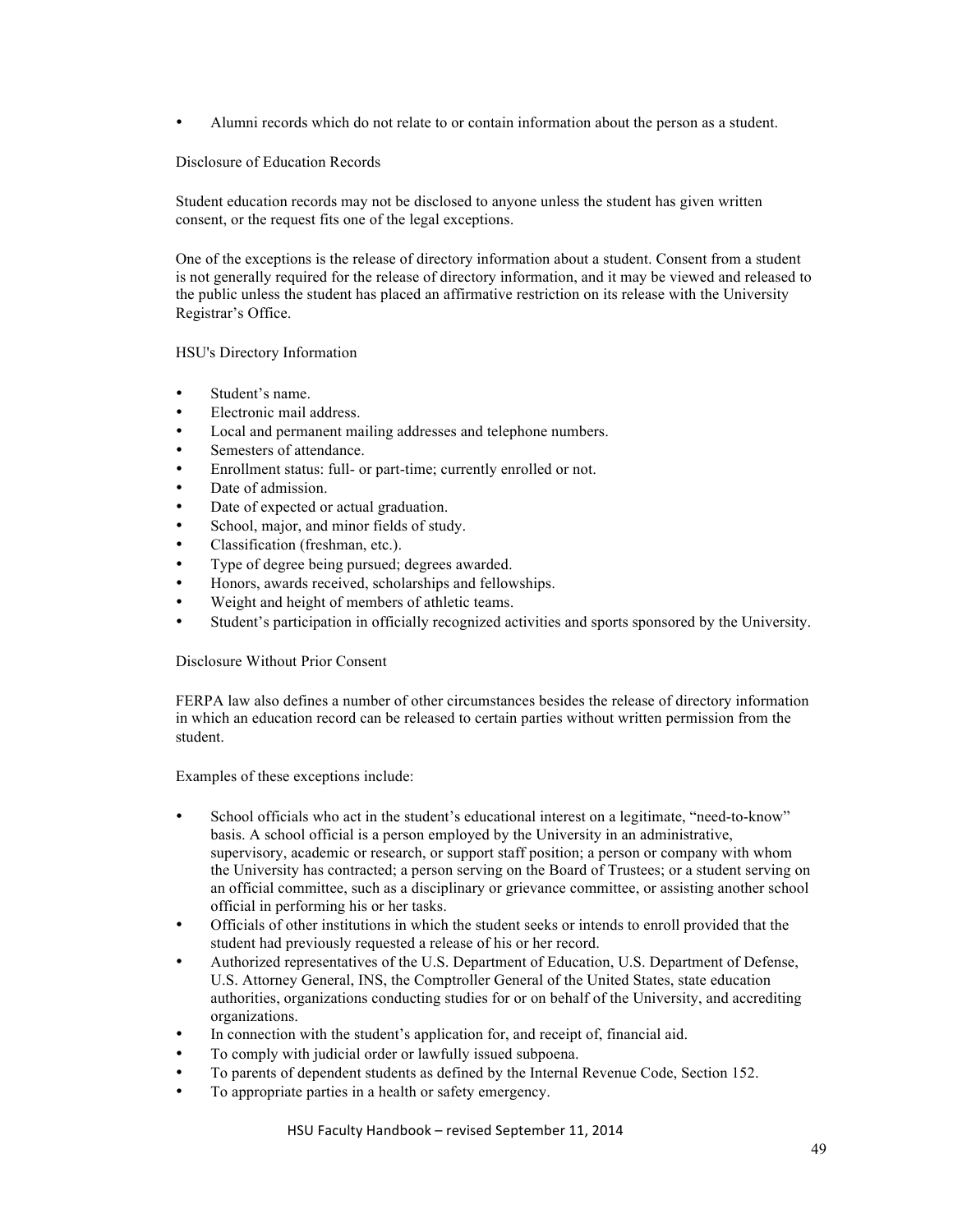- To the alleged victim of any crime of violence of the results of any disciplinary proceedings conducted by the University.
- The University may disclose the result of a disciplinary proceeding to a parent or guardian so long as the student is under the age of 21 at the time of the incident and the proceeding has resulted in a violation of University drug or alcohol policies, or any federal, state, or local law.
- To students currently registered in a particular class section, the names and email addresses of others on the roster may be disclosed in order to participate in class discussion.

# Legitimate Educational Interest

A faculty member, staff member, or school official has a legitimate educational interest in accessing or reviewing a student's educational records without the student's written consent if he or she needs to review an educational record in order to fulfill his or her professional responsibility.

# Parental Access to Student Records

- Parents may obtain directory information unless the student has placed an affirmative restriction on its release.
- Parents may obtain non-directory information by obtaining a signed consent from their child . Records of student permission are maintained in the Office of the University Registrar.
- Parents may obtain non-directory information if the child is a legal dependent for tax purposes and files a legal affidavit with the Office of the University Registrar.

# To Avoid FERPA Violations

- When uncertain, do not release information about an education record. Instead, refer the inquiry to the University Registrar's Office.
- Shred records containing social security numbers, grades, or any other personally identifiable information.
- Practice prudence. Safely store confidential information, and do not leave confidential information displayed on an unattended computer.
- Post students' grades on Reddie Connect only.
- Do not circulate a printed class roll with the student name and SSN/Student ID.
- Do not provide anyone with student schedules.
- Do not include confidential information in a recommendation letter without the written consent of the student.
- F. Other Responsibilities
	- 1. Resignations

Faculty members intending to resign their positions with the University are urged to give adequate notice before termination of appointments. In general, intentions should be made early enough to minimize hardships to the University and to provide for continuation of instruction. If at all possible, faculty members are requested to notify the institution no later than three months before the end of the current semester or term. Faculty resigning their positions forfeit all rights of rank, tenure, and participation in the Henderson State University Retirement System.

2. Faculty Work Loads

HSU Faculty Handbook - revised September 11, 2014 The work load of each faculty member, as to nature and distribution, is arrived at in consultation with the department chairperson, the dean, and the Provost/Vice President for Academic Affairs. A normal teaching load is considered to be 12 hours (or 12-15 hours for non-tenure track instructor) of undergraduate teaching or equivalent service. Adjustments may be allowed on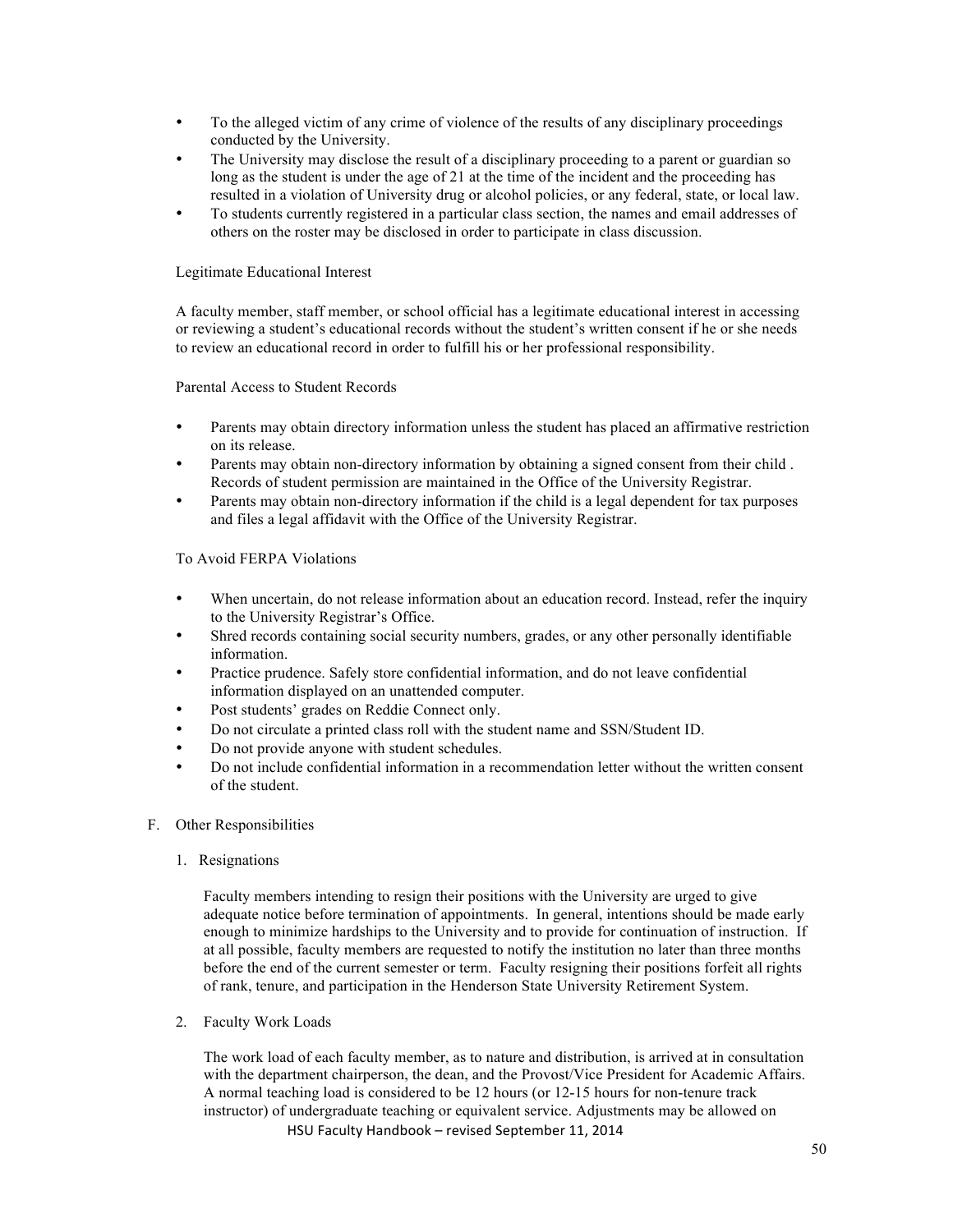several bases including, but not limited to, class size, class preparation, honors courses, research, teaching of graduate classes, university assignments, etc., and must be consistent throughout the University. Faculty members engaged in the full-time teaching of graduate courses shall have a load reduction.

The University must offer added compensation to faculty who teach overloads. Special scheduling considerations shall be given to faculty members teaching off-campus courses.

3. Research, Consultation, and Patents

The University encourages faculty members to engage in professional activities whether or not these professional activities are directly connected with the institution. Such involvement serves to promote professional development, the advancement of knowledge, and the University image. While engaged in such activity under the auspices of the University, the faculty member will take steps to see that the University's name appears as sponsor**.**

Any faculty doing research involving human or animal subjects must adhere to the University's Human Subjects guidelines and Animal Subjects guidelines.

4. Grants

It is the University's policy that equipment and non-consumable supplies purchased with grant funds under any type of grant program or project administered by, under, or through the auspices of the University, whether internally or externally funded, are the property of the University and remain so after the grant or program thereunder has expired or otherwise terminated, unless the particular funding entity retains such ownership. Any such equipment that falls within the definition of property to be inventoried will be tagged and added to the University inventory registry upon receipt; such equipment or supplies not required to be inventoried will be provided by the Project/Grant Director to her/his immediate supervisor in the form of a list and identified by description, cost, date of purchase and location. Any such equipment utilized off campus during the course of the grant program will be returned to the campus when the program is completed. It is the responsibility of each Chair or Department Director to review all grants within that Department and be aware of and monitor the purchase and utilization of grant equipment. Some funding agencies set forth certain conditions that apply to the disposal of equipment acquired with grant funds; therefore, equipment should not be transferred, sold, or otherwise disposed of without first notifying the provost. Staff in the provost's office are responsible for researching and determining any specific agency regulations that may apply.

It is University policy that a patent or copyright resulting from grants funded by or through the University may be shared with the University as negotiated with grant recipient(s) unless such ownership is retained by the funding entity.

5. Faculty Absence

Faculty members who absent themselves on normal working days must inform the department chairperson of their reasons for the absence and appropriate disposition of classwork.

6. Office Hours

Faculty members are expected to keep regularly scheduled office (or laboratory) hours each week during which time students may confer with them. The number of hours scheduled should reflect the teaching load, medium of instruction, and class enrollment of the individual faculty member, and shall be determined by each faculty member with the approval of his/her chair/immediate supervisor. Office hours should be flexible enough to provide reasonable access to students who may have class conflicts.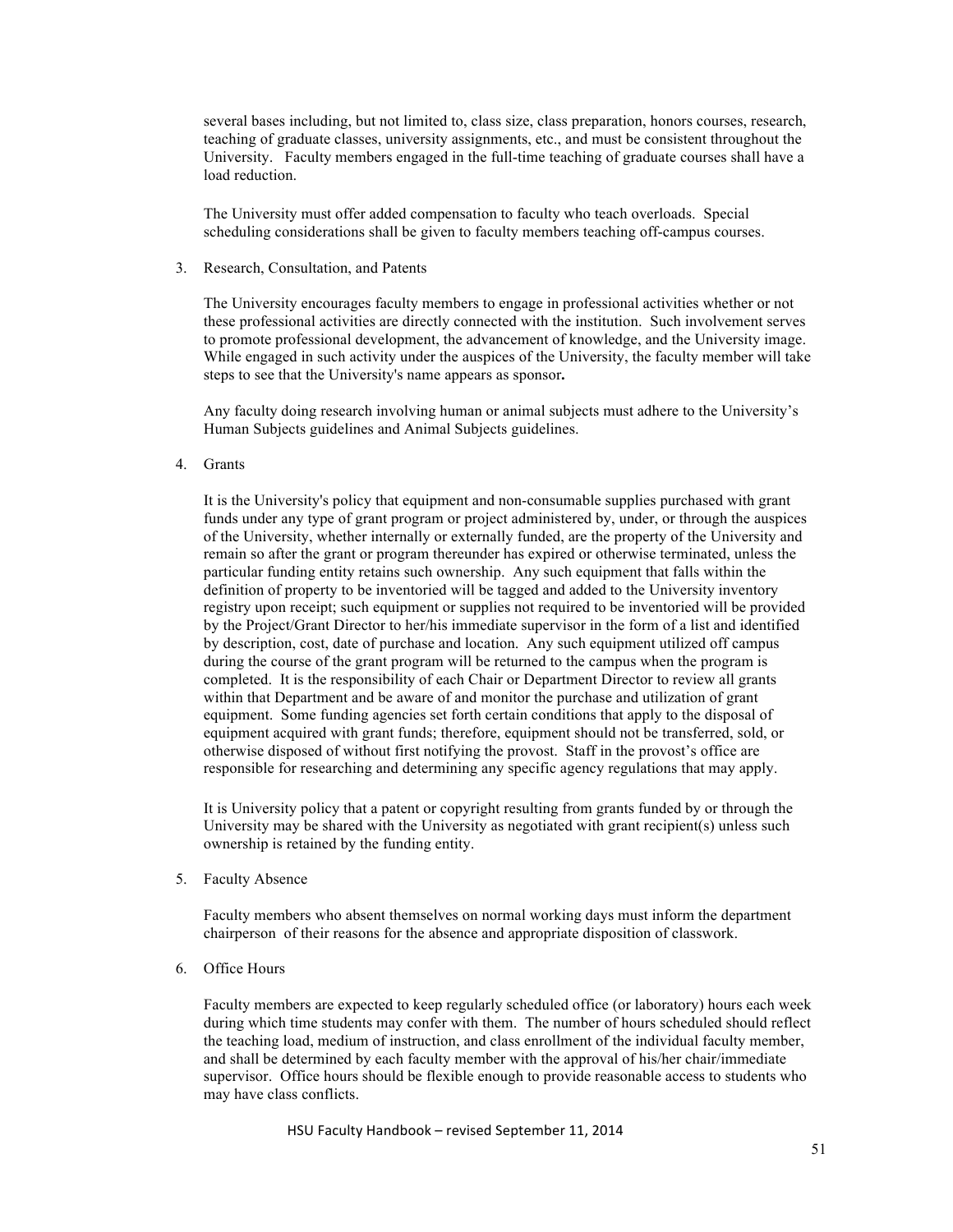7. Academic Advising of Students

 Faculty members constitute the logical reservoir of experience and knowledge necessary for any successful program of student advising. They shall, therefore, participate in the academic advising programs of their departments and schools/colleges. Faculty shall apprise themselves of curricular and certification requirements and make themselves available to advise students as needed.

8. Faculty Meetings

General faculty meetings are held when called by the President. Additionally, a pre-session faculty conference is held annually in the fall. Faculty members are expected to attend these and other school, college, departmental meetings as called by the respective deans or chairpersons.

9. University Commencements and Convocations

Commencements for the granting of degrees are held at the end of the fall and spring semesters. The University also holds a Founders' Day Convocation. Faculty members are expected to attend these activities in full academic regalia unless told otherwise.

10. Summer Teaching

Faculty members may desire and have opportunity to teach in the regular summer sessions. The decision as to course offerings in the summer will depend on available funds, student demand, and program needs. Within these limitations, department chairpersons and deans recommend the summer schedule. Equity in the distribution of opportunity to teach is a consideration, and faculty members do not normally have the opportunity to teach more than one summer term. Compensation is set by the Board of Trustees.

11. Pre-Session Institutes

The administration of the University is authorized to arrange for the holding of pre-session institutes, retreats, or faculty orientation not to exceed two weekdays in length immediately prior to the opening of school for the fall semester. All personnel are expected to attend the same as scheduled.

12. Class Scheduling

Department chairpersons schedule classes in consultation with faculty members, deans, and the Provost/Vice President for Academic Affairs. Schedules are printed and distributed prior to the beginning of each semester and the Summer Session.

13. Tobacco Policy

The University is a smoke-free campus in accordance with the Arkansas Campus Clean Air Act of 2009 (A.C.A. 6-60-801 et seq.). The use of any tobacco products, electronic cigarettes, or other instruments that emit vapor or smoke is prohibited everywhere on campus and in any vehicle owned or leased by the University. This prohibition includes but is not limited to athletic facilities, university residence halls and individual residence hall rooms.

The advertising, sales or distribution of free samples of any tobacco products, electronic cigarettes, or other instrument that emit vapor or smoke are prohibited on University property.

Violations of this policy are subject to monetary fines as set out in state law. Violations of this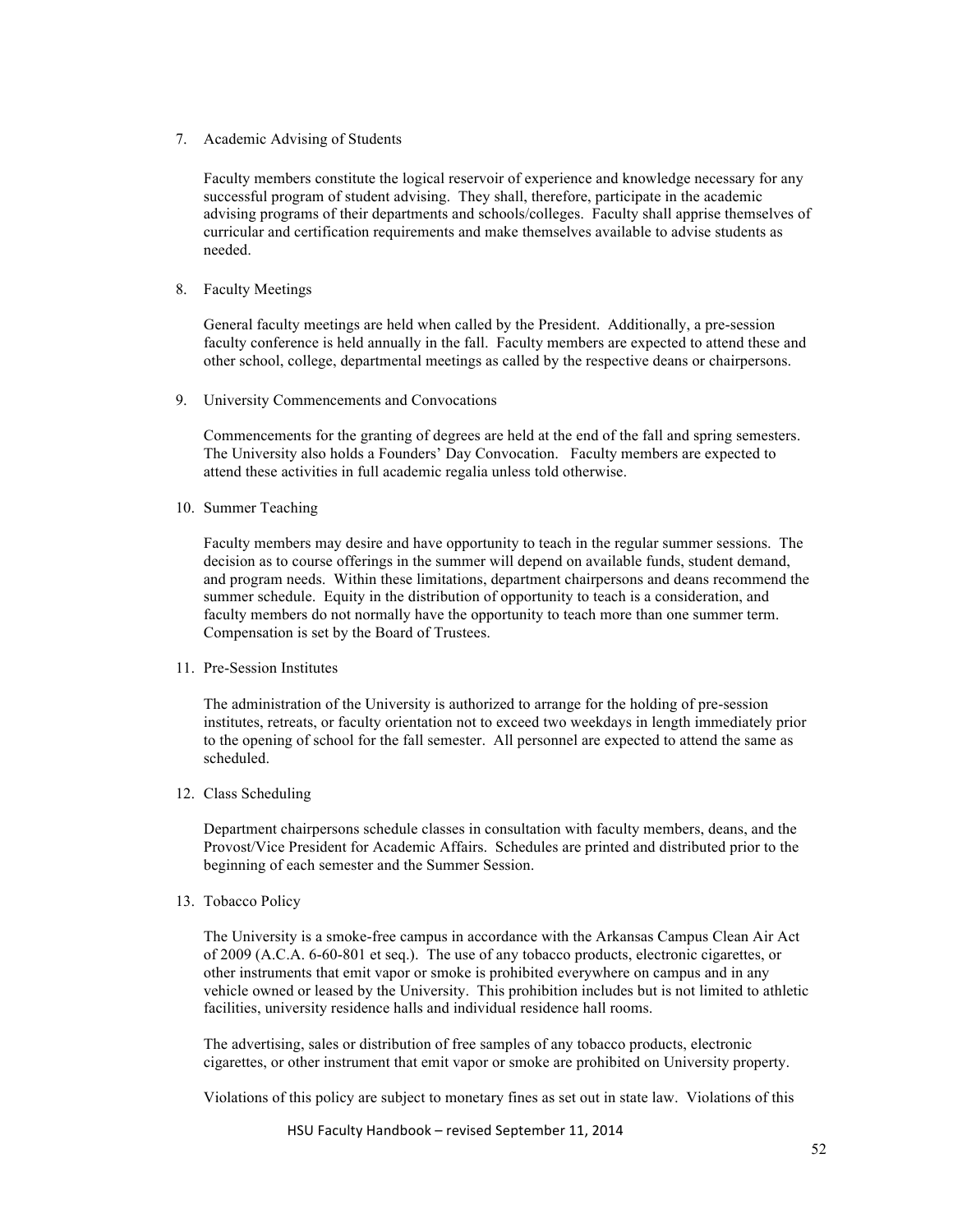policy by students are also subject to discipline through the University's student code of conduct. Violations of this policy by staff are also subject to discipline pursuant to the Staff Handbook. Violations of this policy by faculty are also subject to discipline pursuant to the Residence Life Handbook.

Resources are available to help students, faculty and staff overcome addiction to tobacco products through the Office of Human Resources and Student Health Services.

#### 14. Alcoholic Beverages and Controlled Substances

It is a violation of University policy to possess, use or be under the influence of any alcoholic beverage or controlled substance (drug) on campus. Attention is directed to Arkansas law pertaining to alcoholic beverages and controlled substances. It is unlawful for any person to sell, give away, or otherwise dispose of intoxicating liquor to a person under the age of 21 years, and unlawful for any adult to purchase on behalf of a person under the age of 21 years any intoxicating liquor, wine, or beer. Quantitative limits are imposed on the transportation of alcoholic beverages in counties in which the sale of alcoholic beverages is illegal.

## 15. Grading Policy

For detailed information, refer to the University Catalog. The University employs a grading system with the letters A, B, C, D, F, W, NC, CR and I. Letters after F have the following significance: W is given automatically when a course is dropped prior to the deadline published each semester; WP is given when a course is dropped after said deadline if the grade at the time is D or above; WF is given when a course is dropped after the said deadline if the grade at that time is an F; NC is given if the grade is D or F on the credit/no credit option; CR is assigned when the grade is A, B, or C on the credit/no credit option; I is a non-punitive grade reserved for incomplete work in a course. The grade of I reverts to an F unless it is satisfactorily removed within one calendar year or unless extension is granted by the Provost/Vice President for Academic Affairs. It is assumed that faculty members exercise their best judgment when grades are assigned; however, permanent course grades can be changed for clerical error or judgmental oversight and only by the faculty member who assigned the grade and with the approval of the appropriate dean or chairperson. Except in unusual circumstances, action must be initiated within 60 days after the beginning of the next Fall or Spring semester after the grade was awarded. Incomplete grade changes can be made without the administrator's signature or approval.

#### 16. Registration

Faculty are expected to be available during registration day(s) for any semesters for which they are under contract to teach subject to the needs of the department.

#### 17. Attendance and Classroom Discipline

The University assumes that regular class attendance is essential to its academic operations. Students not attending regularly scheduled classes are considered absent. Faculty members have the responsibility to deal with absences and to decide makeup work required. Faculty members may drop students from their courses due to excessive absences, provided a statement to that effect is included in the syllabus for the course. Lists of students who are to be absent while representing the University should be made available to faculty members prior to the event. All such reports of absence are for information. However, faculty members will give consideration to permitting these students to complete makeup work. While students are personally responsible for the academic consequences of a poor attendance record, faculty members are under obligation to inform students in writing of their interpretation of absence regulations as they pertain to each course.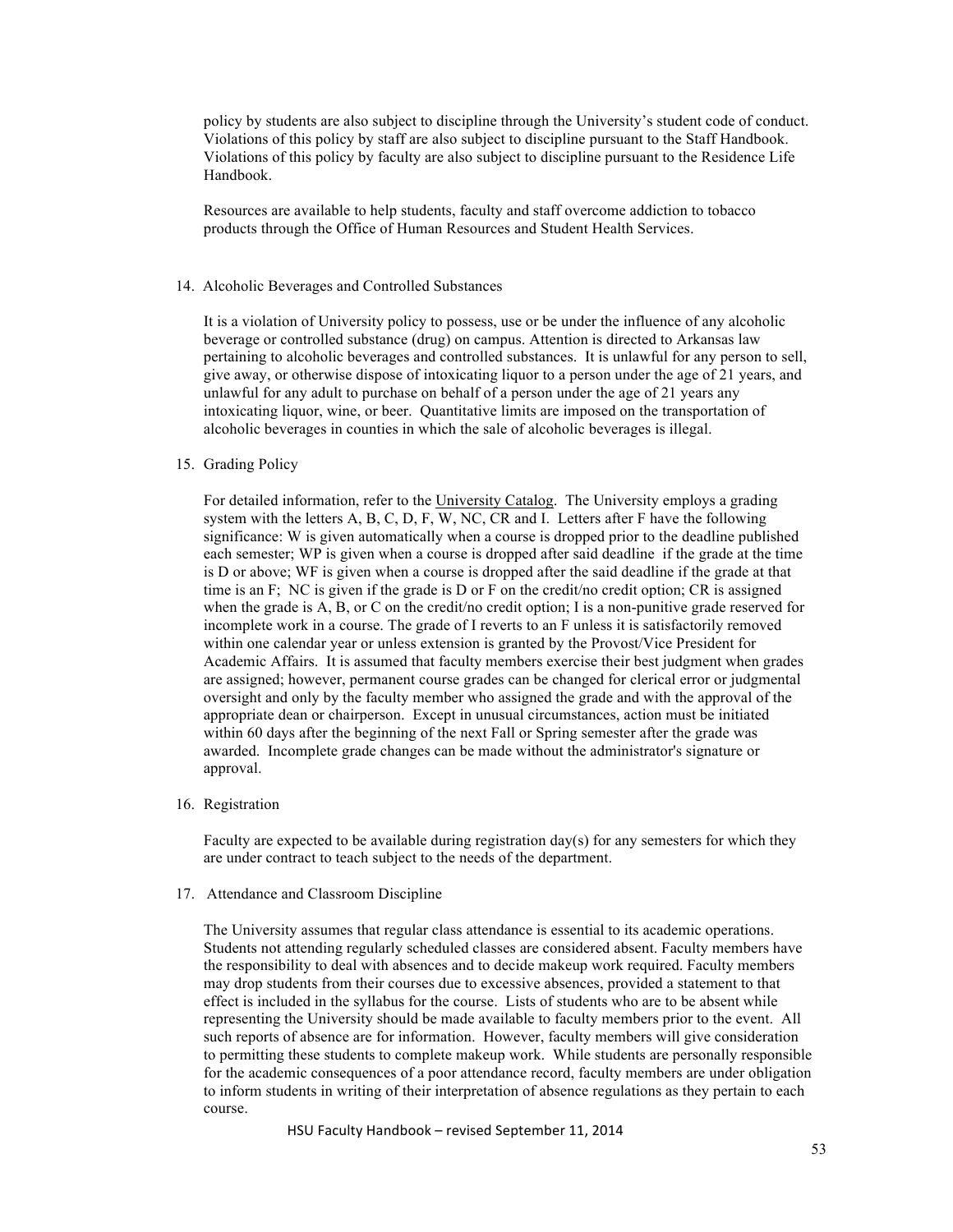Students who interfere with course discipline may be suspended from class. Permanent exclusion will necessitate a conference with the Dean of the appropriate school or college. If a student is permanently excluded from a class, the Office of Student Services must be notified.

## 18. Examinations

Final examinations are given only at the scheduled times (except for lab classes and physical education activity courses). Exceptions to this include students who may have as many as three final examinations scheduled on one day, and students faced with bona fide emergency situations. In either case, relief may be granted by faculty members.

#### 19a. Privacy Rights of Students

Students are notified of their rights and of University regulations in the "Henderson State University Student Guide," which is electronically published annually by the Student Government Association and is made available to all students. Students may inspect and review their academic records subject only to a reasonable time, place, and supervision. Students should note that the University reserves the right to restrict or to withhold access to certain specified records.

Henderson will not release personally identifiable information from the academic records of students without their prior written consent, except as permitted. The general administrative officers of the University will have access to students' records for purposes reasonably believed to facilitate actions within their areas of responsibility. Members of the faculty and others who instruct students will have access to student academic records for purposes of evaluation of student performance, counseling, guidance, and recommendation. University committees, boards, etc., will likewise have access to student records for the purpose of carrying out their assigned duties.

To protect the privacy rights of students, faculty and staff, university use of social security numbers will be restricted to those purposes required by law and the reporting needs of the university ; the University will take all reasonable steps to protect the privacy of its students, staff and faculty in accordance with the policies set by the University.

## 19b. Privacy Rights of Faculty

To protect the privacy rights of students, faculty and staff, university use of social security numbers will be restricted to those purposes required by law and the reporting needs of the university; the University will take all reasonable steps to protect the privacy of its students, staff and faculty in accordance with the university's policies.. (Ark. FOIA, Attorney Gen. Opinion No. 94-198 states that social security numbers of faculty in their personnel records are confidential.)

20. Faculty/Student Participation in Campus Life/Activities

The University administration feels that each member of the faculty is part of a community which goes beyond the purely academic. Although the main function of the faculty is to teach, it should also take an interest in the social, athletic, and cultural life of the students to enhance the atmosphere of community on campus. The University encourages its faculty, where appropriate, to participate in areas of student life not restricted to the classroom. In so doing, faculty members should present examples of probity worthy of emulation and should not engage in activities which might bring stigma on themselves or on the University.

## 21. Faculty Loyalty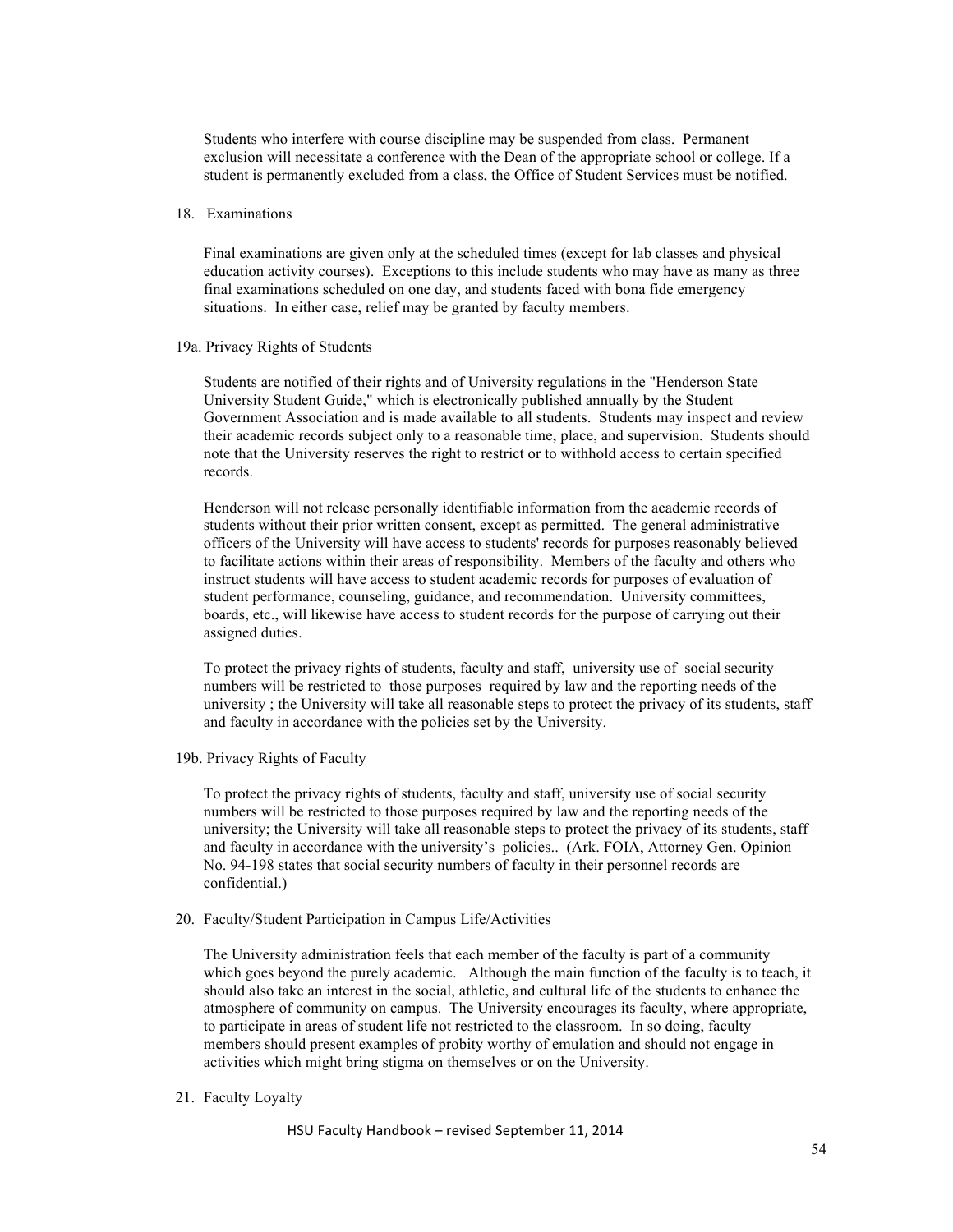Primary work loyalty of faculty members is owed to the University from which support is received. Interest, time, and effort at the work place on the part of the faculty should be directed to teaching, student advising, research, and serving the University in various capacities including committee work and administrative duties. The President, on the other hand, has an obligation to faculty to communicate clearly those areas and activities of interest wherein the institution deems it desirable to have faculty involvement.

## 22. Political Activity

Faculty members who desire to engage in political activities are free to do so as individuals as long as they do not act in the name of the University. Faculty members who wish to run for public office should apprise themselves of University policy on holding public office while employed by the institution.

Employees may serve in any federal, state, county, or municipal office or board and remain on the University payroll only insofar as those activities do not interfere with the performance of their job. Holding public office that requires an employee to be away from the job or requires significant investment of time that normally would be devoted to university duties requires the employee to take a leave of absence without pay.

## 23. Conflict of Interest

Henderson subscribes to the 1964 joint statement on conflicts of interest concerning governmentsponsored research at universities issued by the American Association of University Professors and the American Council on Education. The statement has subsequently been amended and enlarged to cover non-government-sponsored consulting.

Faculty members have a responsibility to inform, in writing, the Office of the Provost/Vice President for Academic Affairs about proposed consulting activities whenever these involve significant amounts of time or the use of University facilities.

Numerous situations arise wherein faculty members could possibly act in an unprofessional or unethical manner to the detriment of the University. These include but are not limited to selfaggrandizement through University contracts, appropriation of the assets of the University (the use of student labor or research in one's own monetary interest), abuse of confidences such as the use of privileged information acquired through a faculty member's position for personal gain, and influence peddling. A faculty member must be aware of an institution's intangible assets –its prestige and reputation – and that these are to be held fiducially to be passed on to subsequent generations. For institutions of higher learning, the bulk of this duty resides with the faculty.

Faculty members are responsible for adherence to any statutory limitations or restrictions on class use of materials or texts for which the faculty member receives compensation. The University is responsible for informing the faculty of any such statutory limitations or restrictions.

#### 24. Academic Freedom and Responsibility

The faculty member is entitled to full freedom in the classroom in discussing the subject, but he or she should be careful not to introduce into the teaching controversial matters which have no relation to the subject. As a member of the academic community, the professor should seek above all to be a scholar and effective teacher. Faculty members are to be guided by a deep conviction of the worth and dignity of the advancement of knowledge and recognize the special responsibilities thus placed upon them. Their primary responsibility to their subject is to seek and to state the truth as they see it. As teachers, they have the responsibility to inform students about important alternative points of view to their own. To these ends, the faculty member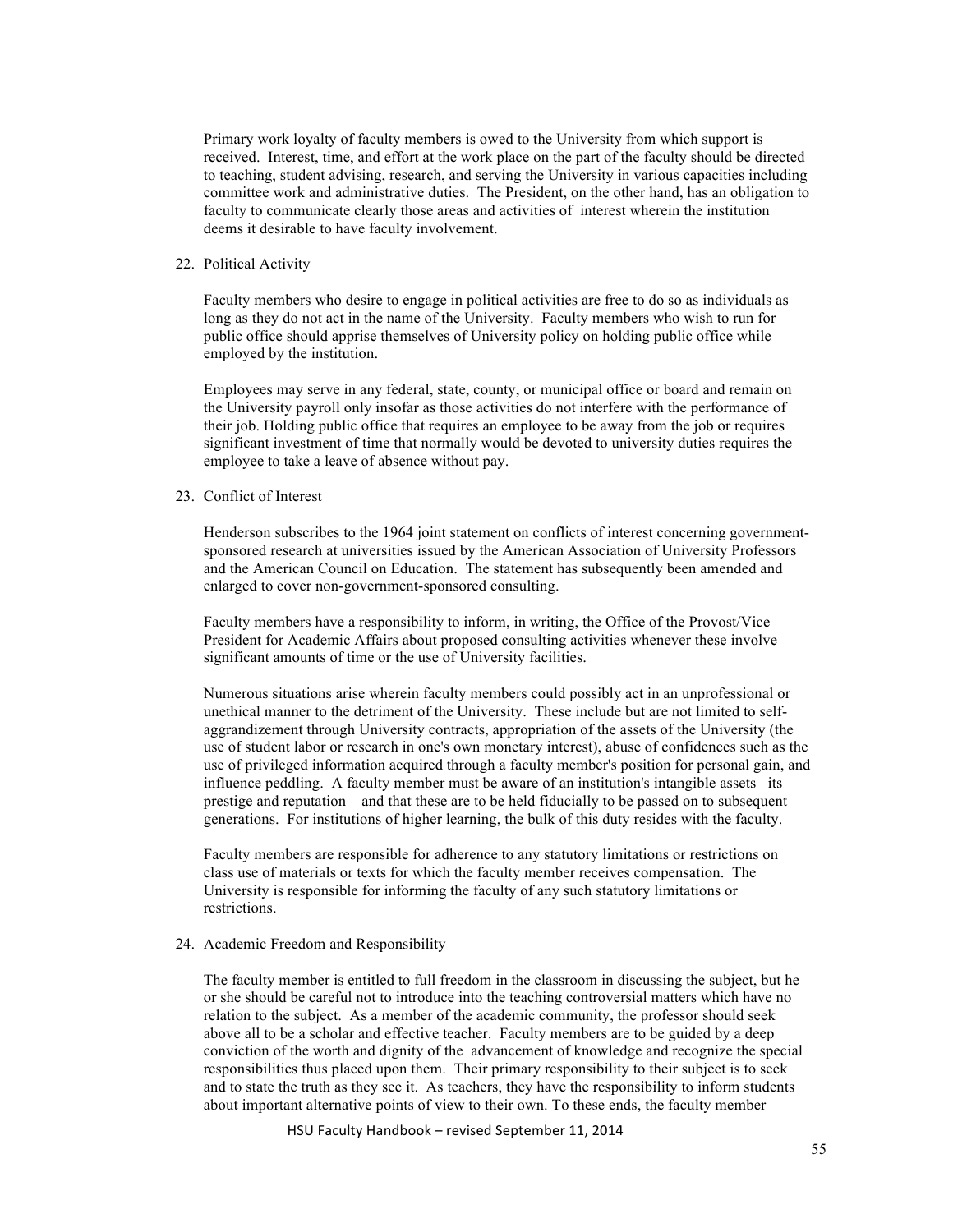devotes his or her energies to developing and improving his or her scholarly competence, and to accept the obligation to exercise critical self-discipline and judgment in using, extending, and transmitting knowledge. A faculty member should practice intellectual honesty. Although he or she may follow subsidiary interests, these interests must never seriously hamper or compromise the freedom of inquiry.

The faculty member is entitled to full freedom in research and in the publication of results, subject to the adequate performance of academic duties; but research for pecuniary return should be based upon the understanding and approval of the authorities of the University.

As a colleague, the University professor has obligations that derive from common membership in the community of scholars. Each should respect and defend the right of free inquiry of associates. In the exchange of criticism and ideas, the faculty member shows due respect for the opinions of others and acknowledges his or her academic debts and strives to be objective in professional judgment of colleagues. The faculty member accepts his or her share of responsibility for the governance of the institution and recognizes that the maintenance of discipline within the academic community is the responsibility of each faculty member, who should be prepared to take action should the need arise.

As teachers, faculty members should encourage the free pursuit of learning in students. They hold before the students the best scholarly standards of their disciplines. They demonstrate respect for the student as an individual, and adhere to their proper roles as intellectual guides and counselors. They should make every reasonable effort to foster honest academic conduct and assure that their evaluations of students reflect the students' true merit. The faculty member respects the confidential nature of the relationship between teacher and student and avoids any exploitation of students for private advantage. The faculty member acknowledges any significant assistance from students and protects their academic freedom.

Faculty members should observe the stated policies and regulations of the institution provided they do not contravene academic freedom or restrict the faculty member's right to criticize and seek revision. Each determines the amount and character of the work he or she does outside the institution with due regard to his or her paramount responsibilities within it. Involvement in such work should be candid and in agreement with stated institutional policies. When considering the interruption or termination of service, the faculty member should recognize the effect of that decision upon the program of the institution and give due notice of intentions.

As a citizen of the country, state, county, and community, the faculty member has the rights and obligations of any citizen. He or she is also a member of a learned profession and a representative of an educational institution. Each member measures the urgency of these obligations in the light of his or her responsibilities to the subject, to the students, to the profession, to the institution, and to the community. When faculty members speak or act as private persons, they should avoid creating the impression that they speak for or act for the institution. They should remember that the public may judge their profession and their institution by their utterances. Hence, faculty members should at all times attempt to be accurate, should strive to exercise appropriate restraint, and should show respect for the opinions of others, while fulfilling their own particular obligation to promote conditions of free enquiry and to further public understanding of academic freedom and responsibility. With this understanding, it must also be noted that faculty members' free expression of opinion as citizens cannot constitute grounds for dismissal unless it clearly demonstrates an unfitness to hold their position at the University, the determination of which fitness in such an instance shall also include the individual faculty member's entire record as a teacher and scholar.

## 25. Financial Procedures

Faculty members are paid on the last working day of each month. All employees are encouraged to participate in "direct deposit" of their checks. For those who do not choose direct deposit, the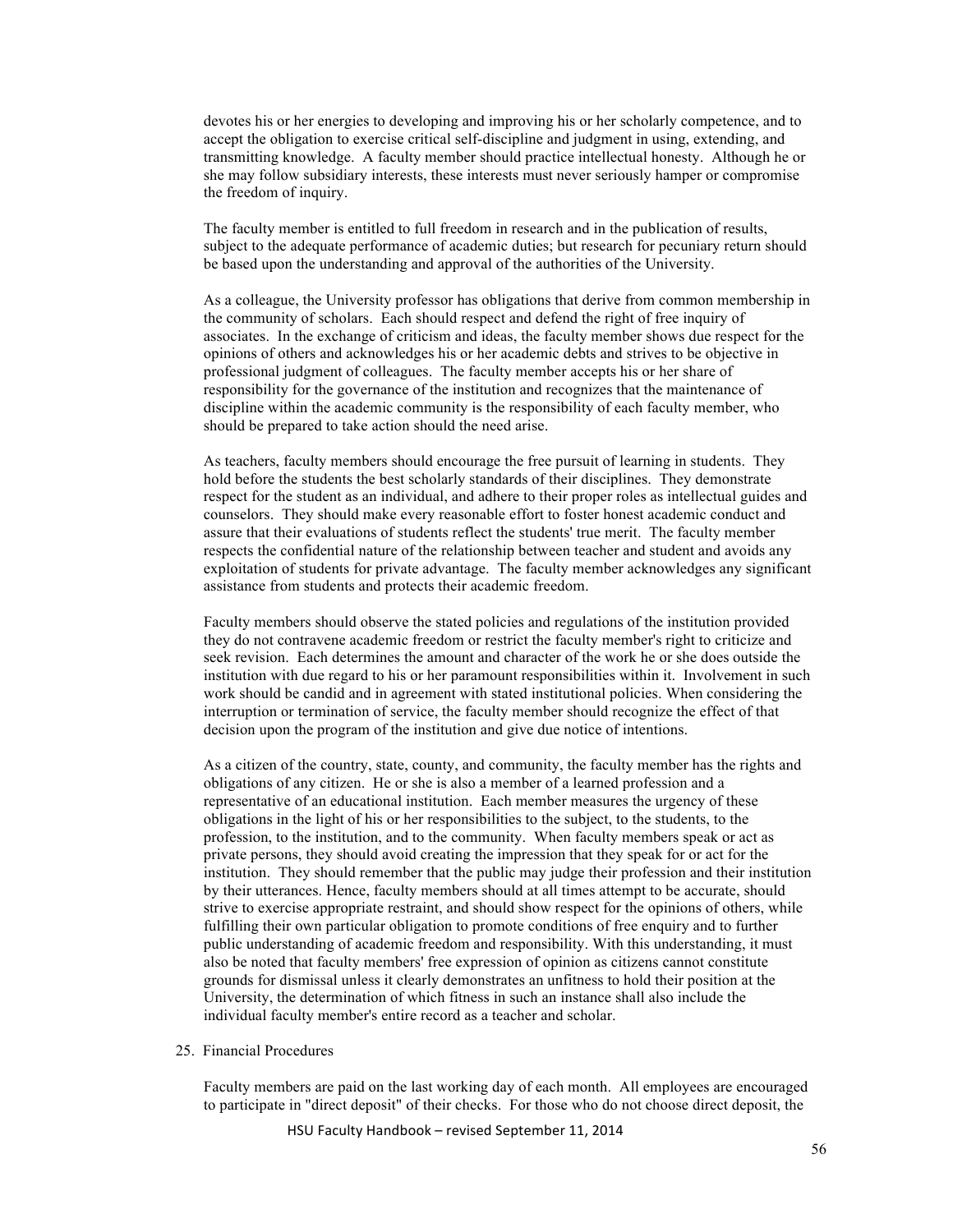checks are distributed through campus mail. Letters of appointment state the first year's salary and the conditions of employment along with whether the appointment is for the academic or fiscal year. Salaries for the academic year are paid on a ten-month basis (August 31 through May 31). Individual arrangements may be made with the credit union to divide the ten payments into twelve. Fiscal year appointments are paid on twelve-month basis. Proper forms must be completed with Human Resources by the 15th of the month preceding the first pay period in order to be processed. Faculty members receive an annual notification of salary for the forthcoming year with their letters of appointment, usually in April.

## 26. Building Coordinators

An energy management system monitors heating, air conditioning, and lights in 15 major buildings. A coordinator is responsible for each building. To report a problem or to secure additional information, contact the respective building coordinators.

## 27. Surveys

Faculty members who use their University titles and positions to undertake surveys in which persons off-campus are interviewed should obtain written authorization from the head of the academic unit and then will notify the Office of the Provost/Vice President for Academic Affairs. When personal interviews are conducted, faculty members should carry official credentials to show that the survey is authorized by the University. With telephone surveys, faculty members should identify themselves fully so that interviewees may check with the University concerning the validity of the survey.

## 28. Telephone

The telephone system is for the express purpose of conducting business for Henderson State University. Long distance calls of a personal nature should be charged to an individual's credit card. Problems with the telephone system should be reported to Computer and Communication Services.

## **V. Faculty Benefits**

A. Insurance and Retirement

Faculty members, in the regular sequence of promotion from instructor to professor (excluding those with designations of adjunct, part-time, or visiting), and those assigned to the positions of administrative faculty are eligible for coverage under various plans administered by the University. These plans, in alphabetical order, are Alternate Retirement Plan (TIAA-CREF), Arkansas Teacher Retirement System, Disability Insurance, Health Insurance, Henderson Retirement Plan, Liability Insurance, Life Insurance, Social Security, Unemployment Insurance, and Workmen's Compensation.

# 1. Alternate Retirement Plan (TIAA-CREF)

Act 436 of the 1967 legislature authorized the state colleges and universities to use the Teachers Insurance and Annuity Association of America (TIAA) and College Retirement Equities Fund (CREF) to provide an alternate plan of retirement for teachers and administrative officers. At the present time, TIAA-CREF provides three retirement plans: (1) Alternate Retirement, (2) Additional Retirement, and (3) Supplemental Retirement. As an alternative to TIAA-CREF's Additional Retirement and Supplemental Retirement Annuity, eligible employees also have the option of participating in the tax-sheltered Custodial Account arrangement offered by the Fidelity Mutual Fund Group. Eligible members employed on or after July 1, 1969, must participate in the Alternate Plan of retirement of TIAA-CREF or the Arkansas Teacher Retirement Plan. Members of these plans contribute six percent of total gross pay with a ten percent contribution from the University. All teachers and administrative officers of the University are eligible to participate in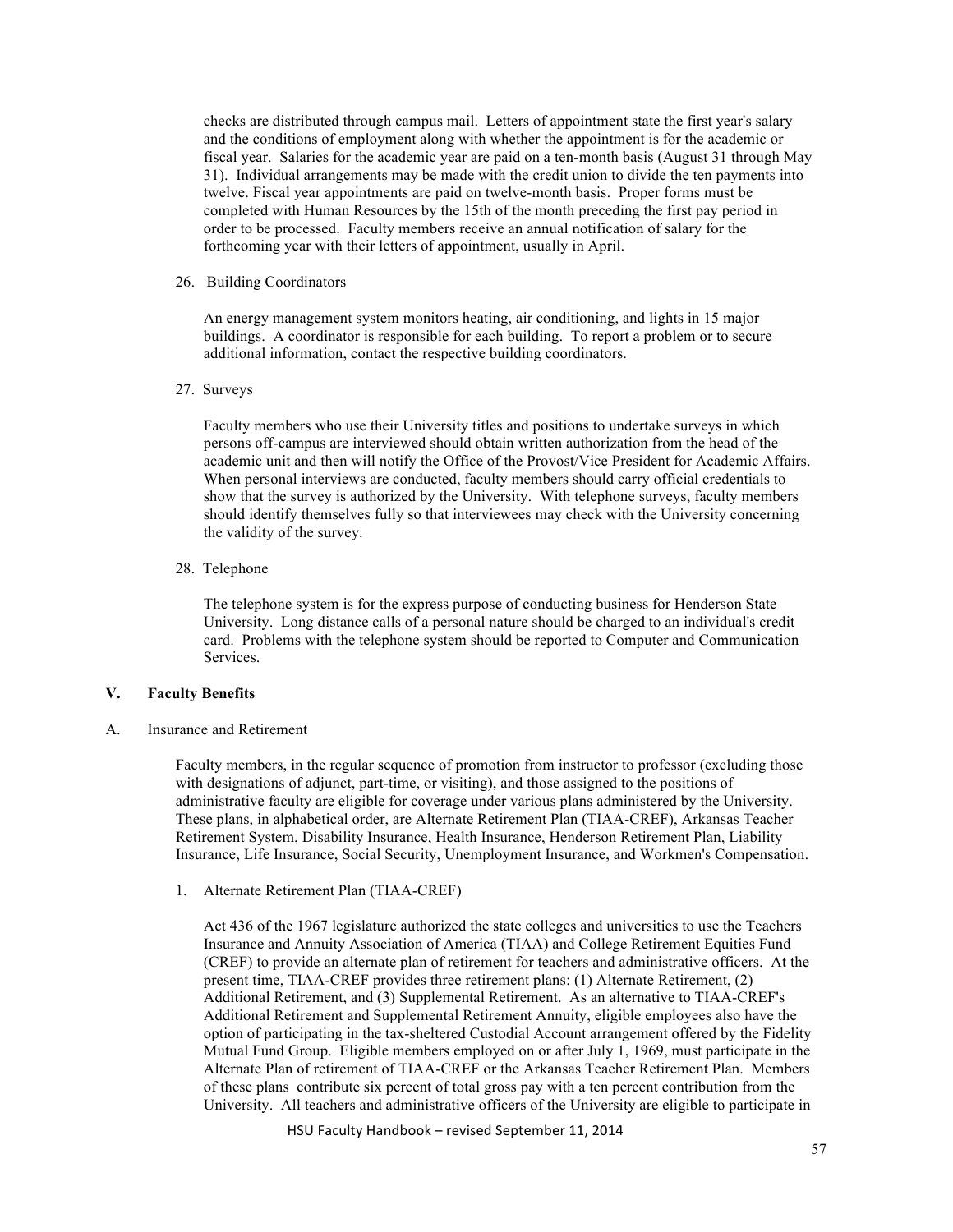the additional retirement plan, the supplemental retirement annuity, and/or the fidelity group 403 Plan. The University contributes only to the Alternate Retirement Plan.

From the April 29, 1999 minutes of the Board of Trustees.

## A RESOLUTION AMENDING THE HENDERSON STATE UNIVERSITY DEFINED CONTRIBUTION RETIREMENT PLAN

Whereas, there has been an expression of interest by some participants in the Henderson State University Defined Contribution Retirement Plan ("The Plan") in being allowed any available rights of cash withdrawal under The Plan while still employed (which is not currently allowed), and

Whereas, participation in such a withdrawal is entirely voluntary and initiated only at the request of the participant, and

Whereas, such authorization requires amendment of The Plan terms,

Be it therefore, resolved, that the Henderson State University Defined Contribution Retirement Plan is hereby amended to provide that any participant under The Plan who has reached the age of 55 years may elect to exercise any payment or withdrawal option available through the funding vehicle for which they qualify. The Plan is further amended to provide that the amount of such distributions to an employee under the " Cash Before Termination" policy will include all Employer and Employee Contributions and Earnings.

2. Arkansas Teacher Retirement System

Pursuant to the Resolution of the Board of Trustees on June 10, 2011, Henderson State University will no longer offer the Arkansas Teacher Retirement system (ATRS) as a retirement option as of July 1, 2011. Employees who were employed by the University and enrolled in ATRS as of June 30, 2011, will be grandfathered into the program and the University will continue to contribute on their behalf in accordance with ATRS requirements and state law. Those employees may be required to contribute to ATRS, depending on their contributory/ noncontributory status as of June 30, 2011, current ATRS policy, and state law.

3. Membership Eligibility

Membership is compulsory in TIAA-CREF (which is referred to in Arkansas law as an "Alternate Retirement Plan"), the Arkansas Public Employees Retirement System (APERS), or for employees qualified pursuant to the Resolution of the Board of Trustees on June 10, 2011, in the Arkansas Teacher Retirement System.

- 4. Retirement Benefits
	- a. TIAA-CREF (which is referred to in Arkansas law as an "Alternate Retirement Plan"). (See individual policy.)
	- b. Arkansas Public Employees Retirement System (APERS) (See latest manual.)
	- c. Arkansas Teacher Retirement System (limited to those employed by the University and enrolled in ATRS as of June 30, 2011) (See latest manual.)
- 5. Emeritus Faculty

A member of the teaching or administrative faculty granted retirement with the University may retire as emeritus at the rank which he/she held at the time of retirement subject to the approval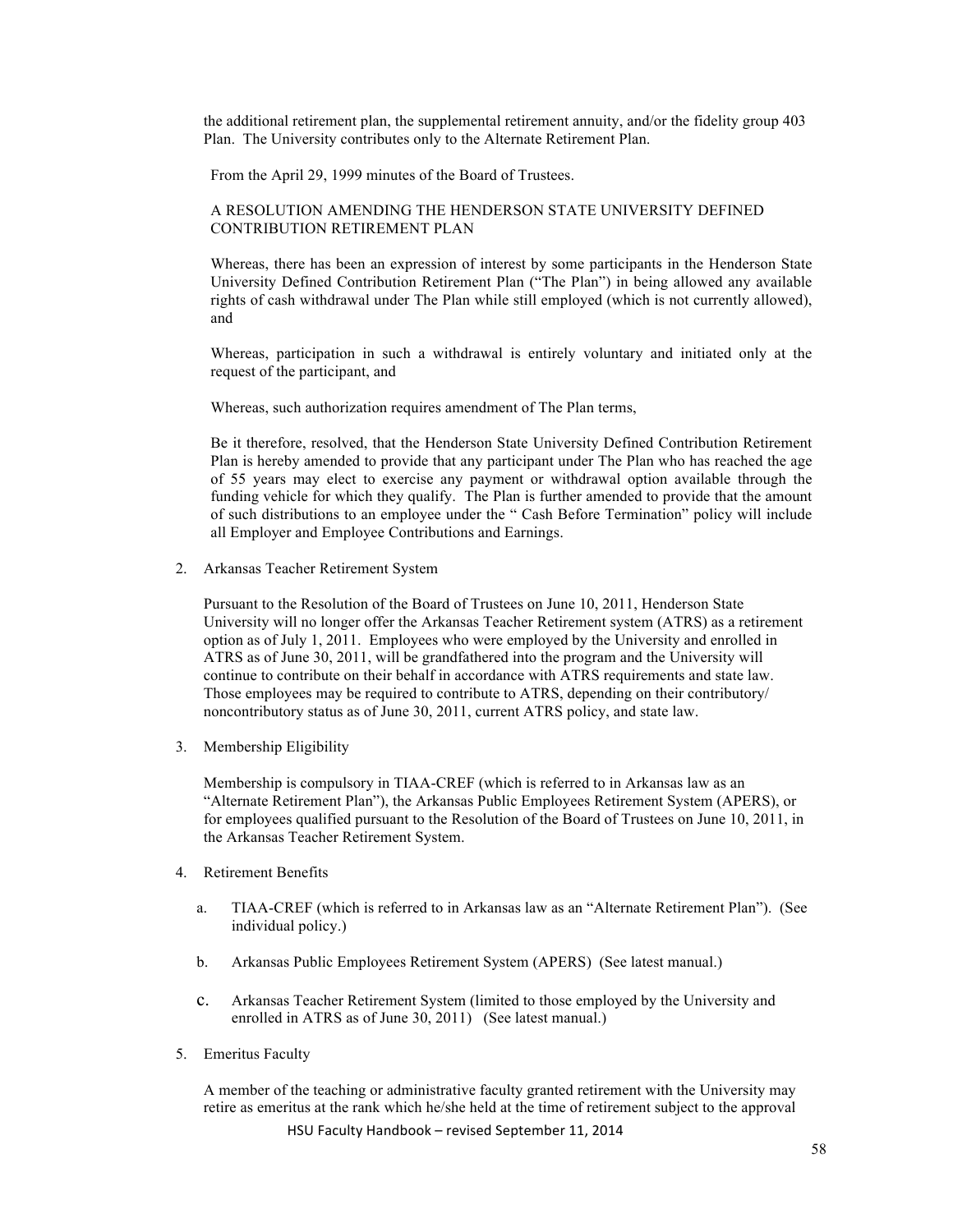of the Board of Trustees.

6. Disability Insurance

The University pays 100 percent of the cost of long-term disability insurance. The program is coordinated with Workmen's Compensation and Social Security and assures members of receiving at least 66.7 percent of their basic monthly compensation not to exceed \$3,000.

7. Group Life Insurance

All full-time employees covered by this Handbook receive 100 percent of one year's salary for 12-month employees or 120 percent of their contract for 9-month employees in term life insurance. The life insurance also includes accidental death and dismemberment. The University pays 100 percent of the cost of life insurance.

8. Health Insurance

The University provides group health insurance plans for all full-time employees. The University pays the employee's premium and the employee is responsible for dependent coverage. For specific information concerning the Health Insurance Plan, please contact the Human Resources Department.

9. Liability Insurance

The University does not carry general liability insurance so any injury or property loss to an employee that is not provided for under an applicable program listed above is not covered and any claim will be made through the Arkansas Claims Commission. The institution carries no insurance for students, visitors or other non-employees. All accidents or injuries must be reported to the University Police Department.

10. Unemployment Insurance

Effective January l, 1972, all employees of the University are covered under unemployment insurance. The University bears the cost of this insurance.

11. Social Security, Including Medicare

All employees of the institution are covered by Social Security. Contributions are made according to current law.

12. Worker's Compensation

Claims for injuries sustained on the job are filed with the Worker's Compensation Commission. It is advisable to report immediately to your supervisor any accidental injuries and file a claim with the Worker's Compensation Commission. The forms necessary to file a claim are available in the Human Resource Department. The University Police Department will investigate each accident.

13. Cafeteria Plan

.

The University offers employees the opportunity to enroll in a cafeteria plan (a tax advantage plan) for medical and dental expenses not covered by insurance. The plan can also include insurance premiums paid by the employee. Further information is available from the office of Human Resources.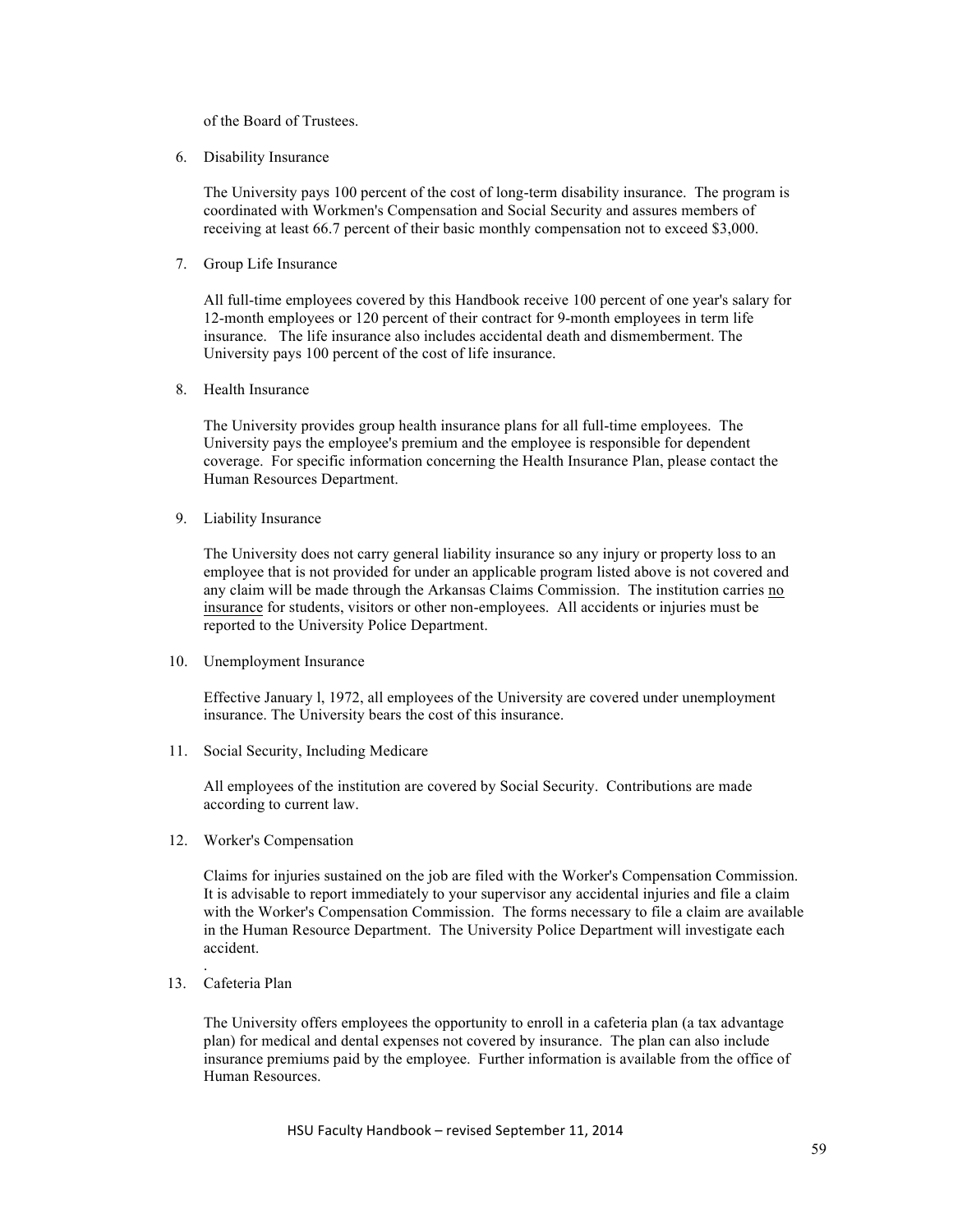## B. Other Benefits

## 1. Sabbatical Leave

Because scholarly and creative endeavors are essential complements to excellence in teaching, the University encourages and supports such efforts on the part of both its faculty and its students. In addition to enriching the University, these endeavors form the foundation from which Henderson builds appropriate programs in response to the needs of the various communities which it serves. Knowledgeable faculties willing to share their expertise must be the single most important resource of any educational system. Recognition of this concept was the reason for initial establishment of the university systems, and the only justification for their continued existence today. Likewise, since college faculties are only human, it has long been recognized that a constant effort by each faculty is required to maintain and improve their respective bases of knowledge. For this reason, the tradition of sabbatical leave has long been a part of higher education, providing the faculty with the opportunity of revitalization in many respects including the acquisition of new knowledge and ideas. It is the responsibility of the institution to provide such opportunities for its faculty, and to recognize that such an opportunity must include all of three vital ingredients: time, moral support, and financial support.

In keeping with these premises, the following guidelines define the sabbatical program for the faculty of Henderson State University:

- a. Eligibility All tenured faculty who hold the rank of professor, associate professor, or associate librarian and who have completed at least seven continuous academic years of service as teaching faculty for the institution will be eligible to apply for sabbatical leave.
- b. Institutional Support The institution will provide faculty on sabbatical leave with full contractual salary and benefits for a one-semester leave, or one-half contractual salary and full benefits during a full academic year of sabbatical leave. In addition, the institution may provide financial assistance for excessive expenses such as required for extensive travel, housing, tuition and fees. Faculty accepting support must agree to continue service to the institution for at least a full academic year following the sabbatical leave.
- c. Application for Sabbatical Leave A Sabbatical Committee will be appointed by the President, composed of faculty eligible for sabbatical leave but excluding those making application at the time. During the fall semester of the seventh year (or the fall semester of a subsequent year beyond the seventh year), the applicant will submit a proposal to the committee explaining the program of professional activities planned during the leave. The committee will evaluate the proposal and make a recommendation to the president.
- d. Replacement of Faculty on Sabbatical Leave Care will be exercised by the department chair in replacing faculty on sabbatical leave, particularly in upper level/specialty courses. Program quality should not suffer as a result of faculty on sabbatical.
- e. Number of Faculty on Sabbatical Leave To achieve the desired result from a sabbatical program, that of maintaining and improving overall faculty expertise, it is necessary to have some minimum number of faculty on leave at all times. Opportunity should also be provided for more than one sabbatical leave during a career, and new faculty gaining eligibility must be provided the opportunity. Therefore, it is recommended that from 5-10% of eligible faculty be on leave at all times and rotation through eligible faculty who desire sabbatical should occur within a ten-year period or less.
- f. Loss of Eligibility After receiving sabbatical leave of at least one full semester, faculty will not be eligible again until another seven year period of service to the institution has been completed. Time on leave may be counted as part of this period.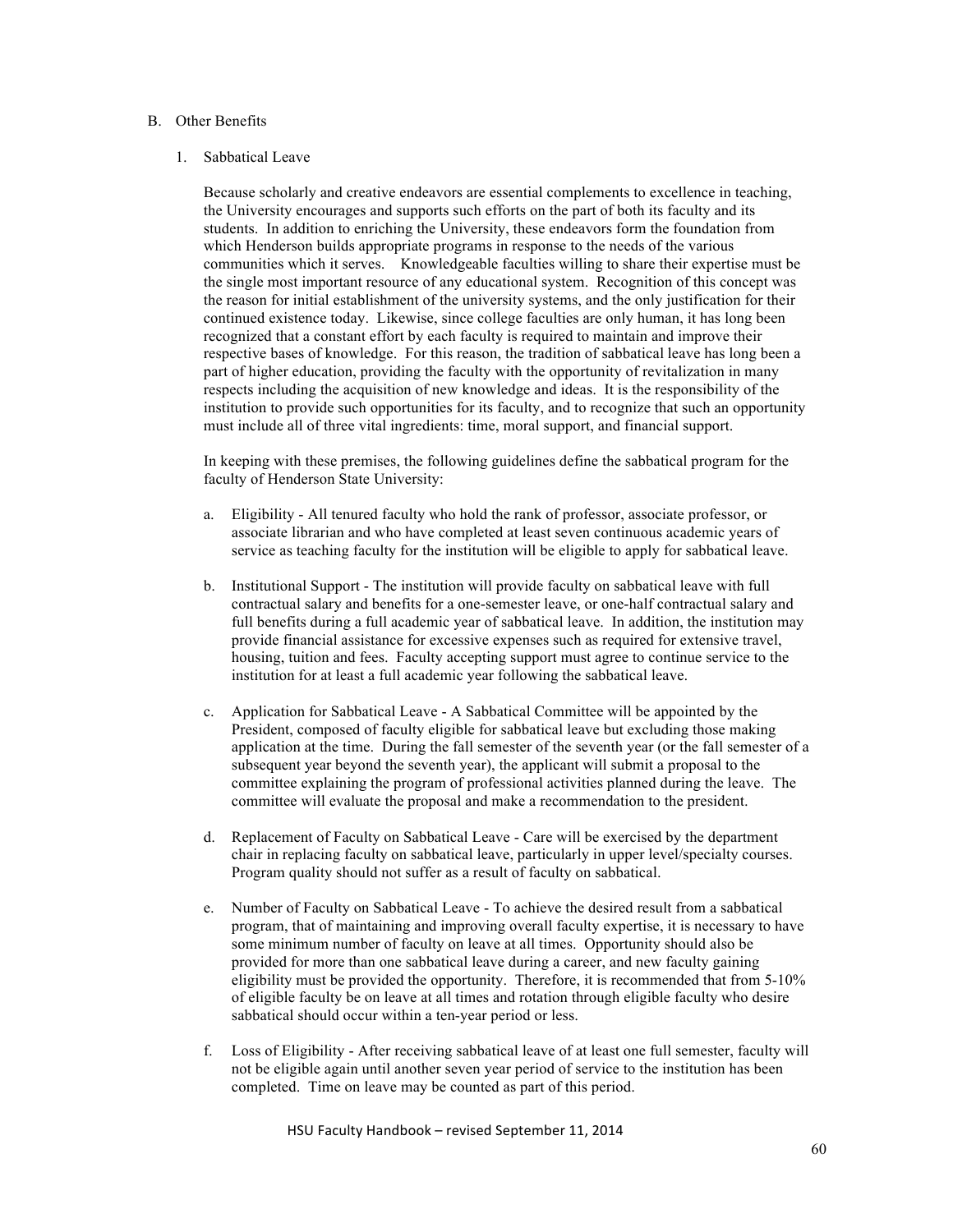#### 2. Faculty Remission of Fees

(This section was amended by Board of Trustees on February 12, 2004.)

#### Definition

The Faculty/Staff remission of registration fees is a fringe benefit to the employees of the University and not a student scholarship. The maximum amount of this benefit is 100% of the general tuition for undergraduate work and a charge for graduate work of \$20.00 per credit hour. Any additional fees, such as the Garrison Center Activity, Vehicle, Lab, Infrastructure, Heath, and Technology, etc., are not covered by this benefit. The following guidelines apply for awarding of this benefit:

Persons receiving remission of fees must be employed at least half-time by the University. (Adjunct faculty, persons whose salaries are paid by agencies other than the University and other temporary employees do not qualify for the benefit.)

#### Educational Policy for Employees

The University policy states that faculty/staff remission will be granted for graduate or undergraduate classes for the absence from the employee's workplace of no more than three (3) clock hours during his/her regular work week. Employees who elected to take a class must reduce their lunch hour to thirty (30) minutes five days a week. This policy will be strictly enforced. Faculty/Staff remission will be granted for additional undergraduate or graduate classes outside of the employee's regular working hours with supervisor's approval.

Employees will not be able to take classes in summer sessions or mini-sessions during the employee's regular working hours with the following exception: faculty members not under contract may enroll for summer classes and be granted remission of fees.

#### Requirement

Prior to registering each fall and spring semester, you must complete an application, available in the Financial Aid Office, and obtain your supervisor's signature. Your supervisor will submit the application to the President's Office for approval. The President's Office will forward the application to the Financial Aid Office for the appropriate processing.

Any other requirements will be specified on the Remission of Fees Application.

For spouses and/or dependent children the registration fee is \$10.00 per credit hour with no cap. All registrants are responsible for 100 percent of all other fees. There is no remission of registration fees for graduate courses for spouses and/or dependent children. The remission of registration fees policy also applies to surviving dependents of a faculty/staff member who dies after five consecutive years of employment provided that initial college enrollment of the dependent begins within the following 15 years and continues until the degree program is fulfilled or until age 23 is reached.

In the event of death or retirement of a faculty member, remission of the general fee continues to be available to dependents and will continue until the immediate degree program is fulfilled or until age 23 is reached.

In the event of the death of a current Henderson faculty member who had completed five years of full-time employment with the University, the remission of 50 percent of the general registration fee will be available to his/her dependents and will continue until the immediate degree program is fulfilled or until age 23 is reached. Also, the remission of all but \$10/credit hour will be available to the spouse of the deceased faculty member for 6 years, until a degree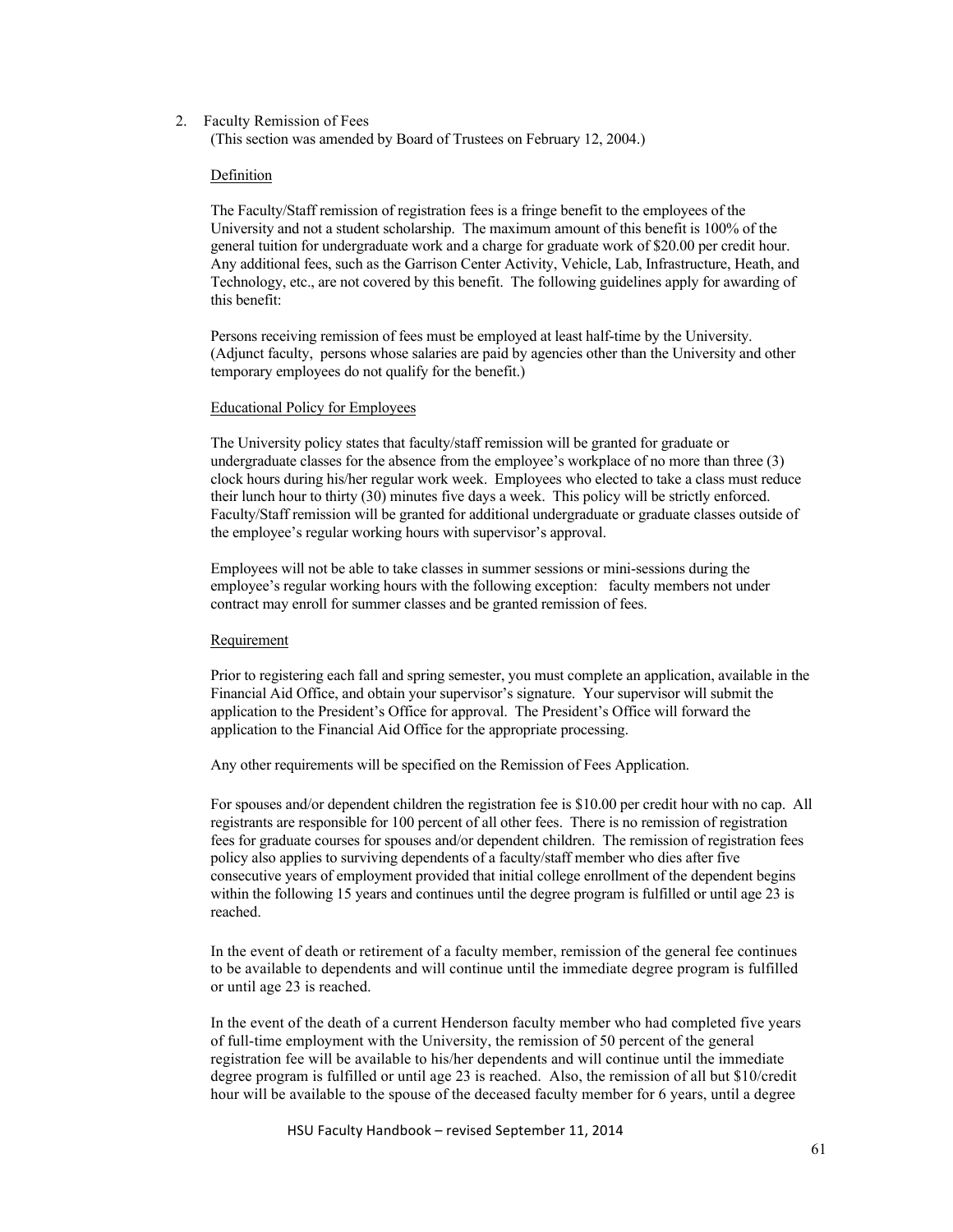program is completed, or the spouse remarries.

3. Post-Retirement Benefits

While University benefits require that upon retirement faculty members give up offices, many services and facilities continue to be available. Retired faculty may continue to use their official University identification cards which assures continuation of library privileges, a discount on educational supplies at the Bookstore, privilege of cashing checks on campus, use of athletic facilities in Wells Physical Education Building, and free admission to certain athletic events. Additionally, retired faculty, who so desire, may continue to keep their University computer network account and email address.

At the discretion of the President, and provided that facilities are available, retired faculty may be assigned office or laboratory space for specified periods. Such arrangements must have prior approval of department chairpersons and deans.

Retired faculty are welcome to attend general faculty meetings. Those retired faculty members wishing to maintain an association with the University and receive invitations to special events and periodic publications should request that their names be placed on school mailing lists by University Relations Office.

4. Leaves of Absence

Faculty members are eligible for leave with pay when selected for jury duty or for sick leave when ill or incapacitated for short duration. Normally, other faculty members with knowledge of the subject area assume the duties on a temporary basis.

Faculty members may ask for leave without pay for personal reasons. These requests are considered on an individual basis and should be submitted to the department chairperson or dean well in advance of the proposed absence to avoid interruption of the instructional program. Faculty members should notify the Human Resources Department in advance of leaves concerning the continuation of benefits, etc.

Faculty members may be granted leave without pay for extended military duty with the United States Armed Forces. Benefits are not necessary and do not apply during such periods. Upon honorable discharge, faculty members may apply for reinstatement with the University within 90 days of discharge. If the original position is no longer available or has been appreciably changed, individuals will be placed in positions as nearly matching the former ones as possible. Credit is retained for University service and accumulated benefits before the leave.

5. Annual Leave Policy for Twelve-Month Non-Classified Employees

Any employee who works a minimum of 1000 hours per year in a regular salary position shall accrue annual leave. Full-time employees accrue leave at the rates shown in the timetable listed below. Employees who work less than full-time but more than 1000 hours per year accrue annual leave in the same proportion as time worked. For example, employees who work half time would receive half of the annual leave accrual shown in the timetable.

| <b>Years of Employment</b> | Monthly                                                    | Annually |
|----------------------------|------------------------------------------------------------|----------|
| Through 3 years            |                                                            |          |
| $(0-36$ months)            | 1 Day                                                      | 12 Days  |
| 4 through 5 years          |                                                            |          |
| $(37-60$ months)           | 1 Day 2 Hours                                              | 15 Days  |
| 6 through 12 years         |                                                            |          |
|                            | $11011$ Feather Heredless Linear Section Leads on 11, 2014 |          |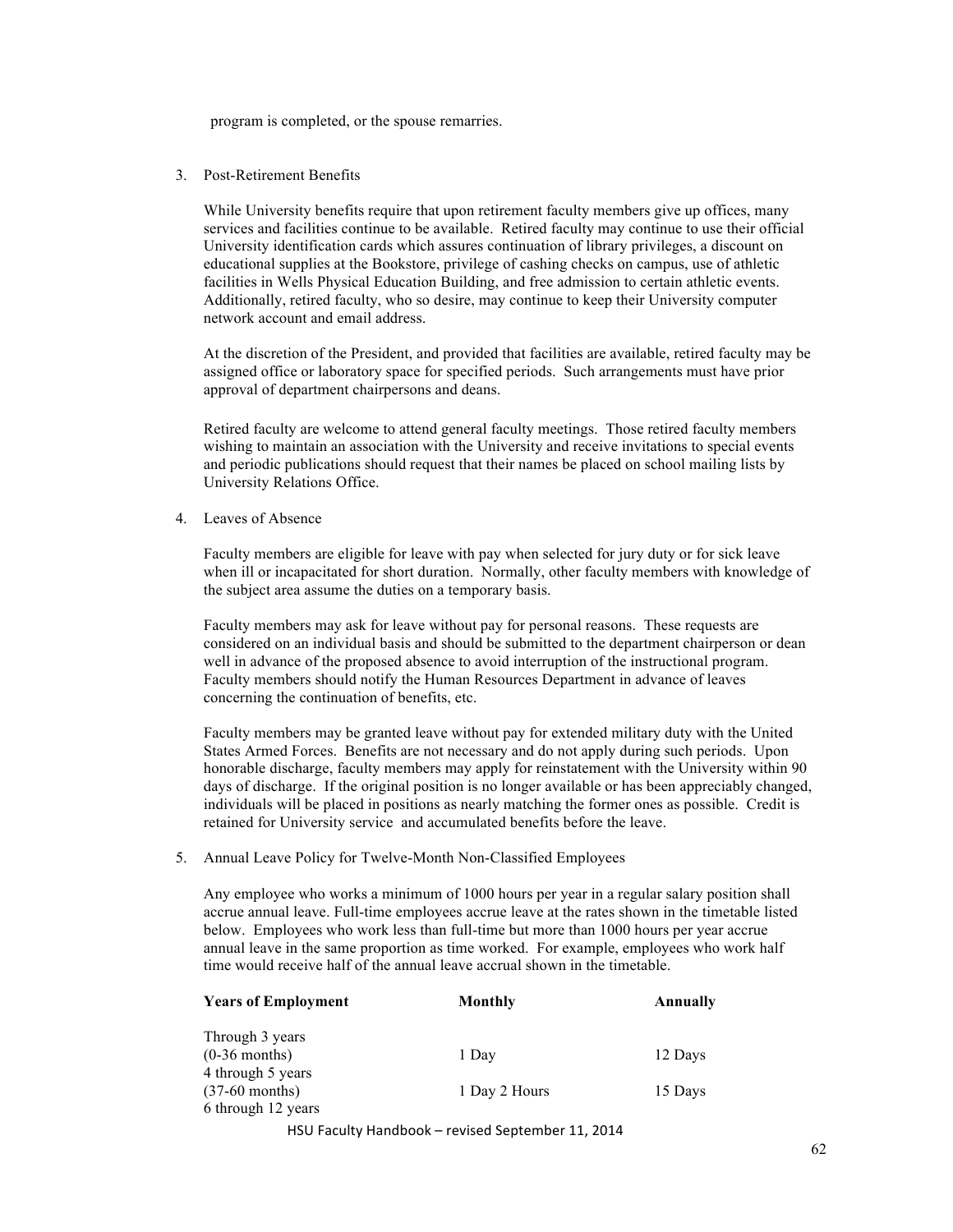| $(61-144$ months)   | 1 Day 4 Hours | 18 Days     |
|---------------------|---------------|-------------|
| 12 through 20 years |               |             |
| $(145-240$ months)  | 1 Day 6 Hours | 21 Days     |
| Over 20 years       |               |             |
| $(241 + )$          | 1 Day 7 Hours | $22.5$ Days |

All annual leave is cumulative; however, no employee may have over 30 days accumulated on December 31st of each year. Accrued leave may exceed 30 days during the calendar year, but those days in excess of 30 will be lost if not used by December 31st of each year.

Years of employment may be continuous state employment or an accumulation of service when the employee was out of state service for a time. Seniority for reinstated employees will be brought forward in completed years of service only. For example, an employee worked for the state for a total of two years and ten months before terminating employment. After a period of time, the employee is rehired and is then eligible to receive credit for his/her completed years of prior service. In this example, the credit would be two years; and, after one more completed year of service, would be eligible to advance to the higher accrual rate on the timetable.

An employee may not earn annual leave when on leave without pay of ten (10) or more cumulative days within a calendar month. An employee may request to use accrued annual leave at any time. The President or his/her designee may grant the leave request at such time or times as will least interfere with the efficient operation of the institution.

Annual leave is granted on the basis of work days, not calendar days. Non-work days, such as holidays and weekends, are not charged as annual leave.

Annual leave must be earned before it can be used. Employees will accrue half their monthly accrual of annual leave if employed on the first working day of the month and work through the 15th day of that month. Employees will accrue half their monthly accrual if employed on the 16th of the month and work through the last working day of that month. (If the 16th falls on a weekend or holiday, accrual begins on the first working day thereafter.) Employees will not borrow from anticipated future accruals and may not use annual leave accrued by other employees.

The minimum annual leave amount an employee can use is one (1) hour. No smaller amounts shall be authorized.

Employees continue to earn annual leave at their normal accrual rate when on annual or sick leave.

Employees transferring, without a break in service, between state agencies and/or state-supported institutions of higher education which are covered by these policies shall retain all accumulated annual leave.

New employees, with service other than in-state, may, upon approval of the President, be credited for up to five years service in higher education.

6. Early Retirement

A person may retire as early as age 55 provided a request for retirement is submitted and approved by the administration and the Board of Trustees.

The following program has been implemented for Early Retirement.

(1) Individuals included in the Henderson State University Retirement Plan at the time of termination (June 30, 1979) may retire following their 62nd birthday with no discount in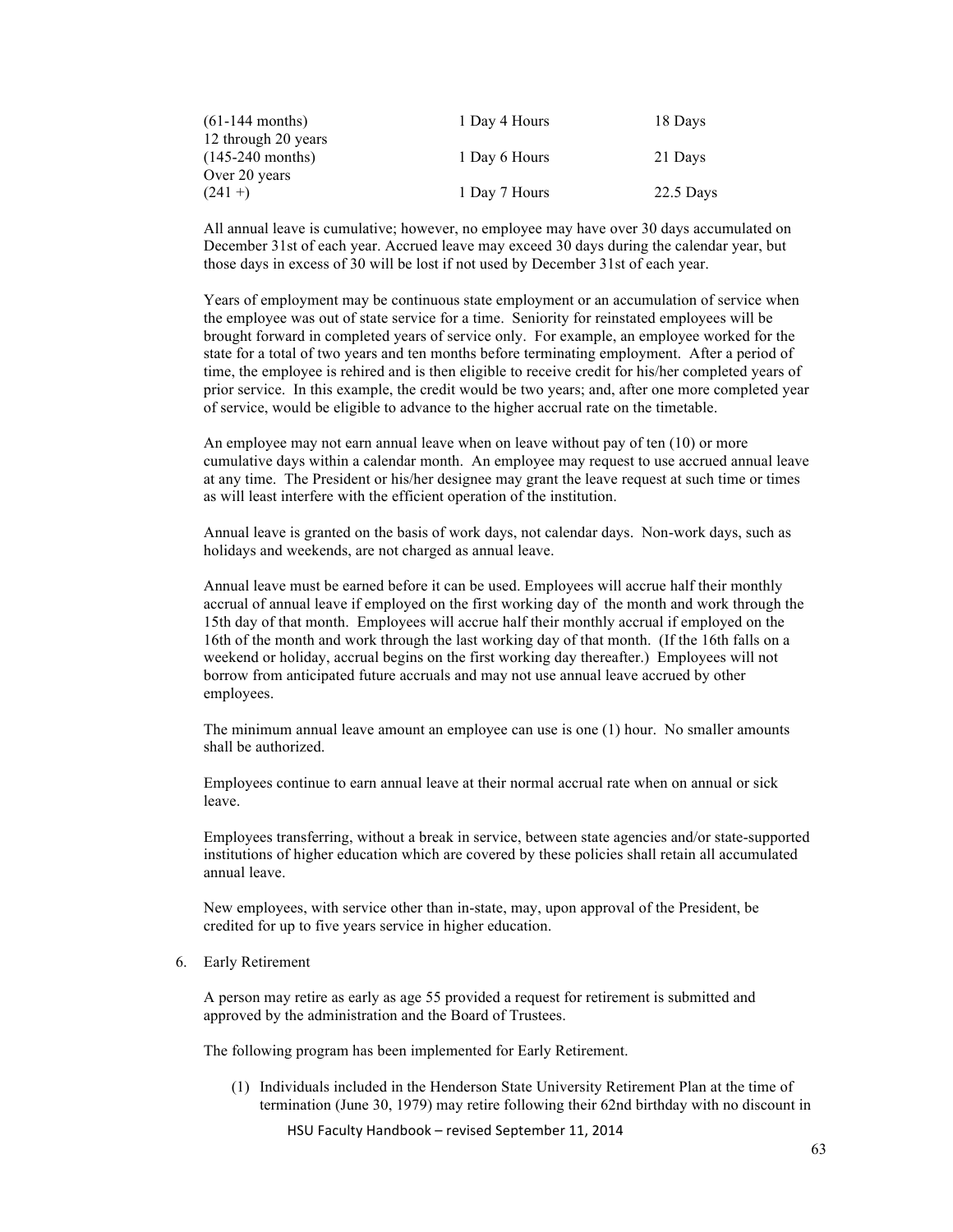benefits. Those retiring prior to age 62 will have their benefits reduced by five percent for each year.

- (2) Employees retiring at age 55 or greater and whose age and continuous years of service at Henderson combined equal 70 or greater will have medical and life insurance coverage provided until the age at which the retiree is eligible for Medicare, with the University contributing in the same ratio as for active employees. At that time, the retired employee will be responsible for all premium payments.
- (3) A special early retirement exception was approved by the Board of Trustees on June 1, 2000, which provides that if an employee meets the "70 year rule" of combined age and years of service; is within three years of reaching age 55; and has a life-threatening, debilitating, permanent and irreversible medical condition, evidenced by a physician's report and relevant medical records, which renders the continuation of acceptable performance of job functions very doubtful, the employee may apply for early retirement subject to all other early retirement benefits and restrictions outlined elsewhere in this Section.
- (4) All employees approved for Early Retirement will be entitled to such benefits that are normally afforded retired personnel of the institution. These benefits include, but are not limited to, usage of the library, passes to athletic events, discounts in the bookstore, University computer network account and email, and tuition remission similar to that afforded regular full-time employees.
- (5) The University and an employee may negotiate a Phased Retirement Plan under certain conditions. To be eligible, an employee's age and continuous years of service at Henderson combined must equal 70 or greater; however, the minimum age for eligibility is 55. Phased Retirement, if appropriate, will be coordinated with Social Security and/or the appropriate retirement plan. Phased Retirement will be a maximum of three years at which time the employee will officially retire from the University. The academic rank held at the initiation of Phased Retirement will be maintained. Individuals under Phased Retirement will be afforded the same fringe benefits, where appropriate as active employees.
- 7. Sick Leave

First-year faculty members will be granted sick leave up to 30 calendar days. The University allows an additional 30 calendar days to accrue each year cumulative to 120 days. At the end of four years service, the faculty member could have 120 days coverage, at which time the long-term disability insurance becomes operative.

Sick leave may be granted to faculty in the event of the death or serious illness of a faculty member's immediate family to include mother, father, sister, brother, husband, wife, child, grandparent, in-law, or any individual acting as a parent or guardian of a faculty member.

8. The Family and Medical Leave Act of 1993

The basic provisions of the Family and Medical Leave are as follows:

- a. All employees working at least 1250 hours annually and who have been employed at least twelve (12) months are eligible to take up to twelve (12) weeks of paid or unpaid leave each year for specified family and medical reasons. Employees will be required to use paid leave first and then unpaid.
- b. Purpose of the leave may be as follows: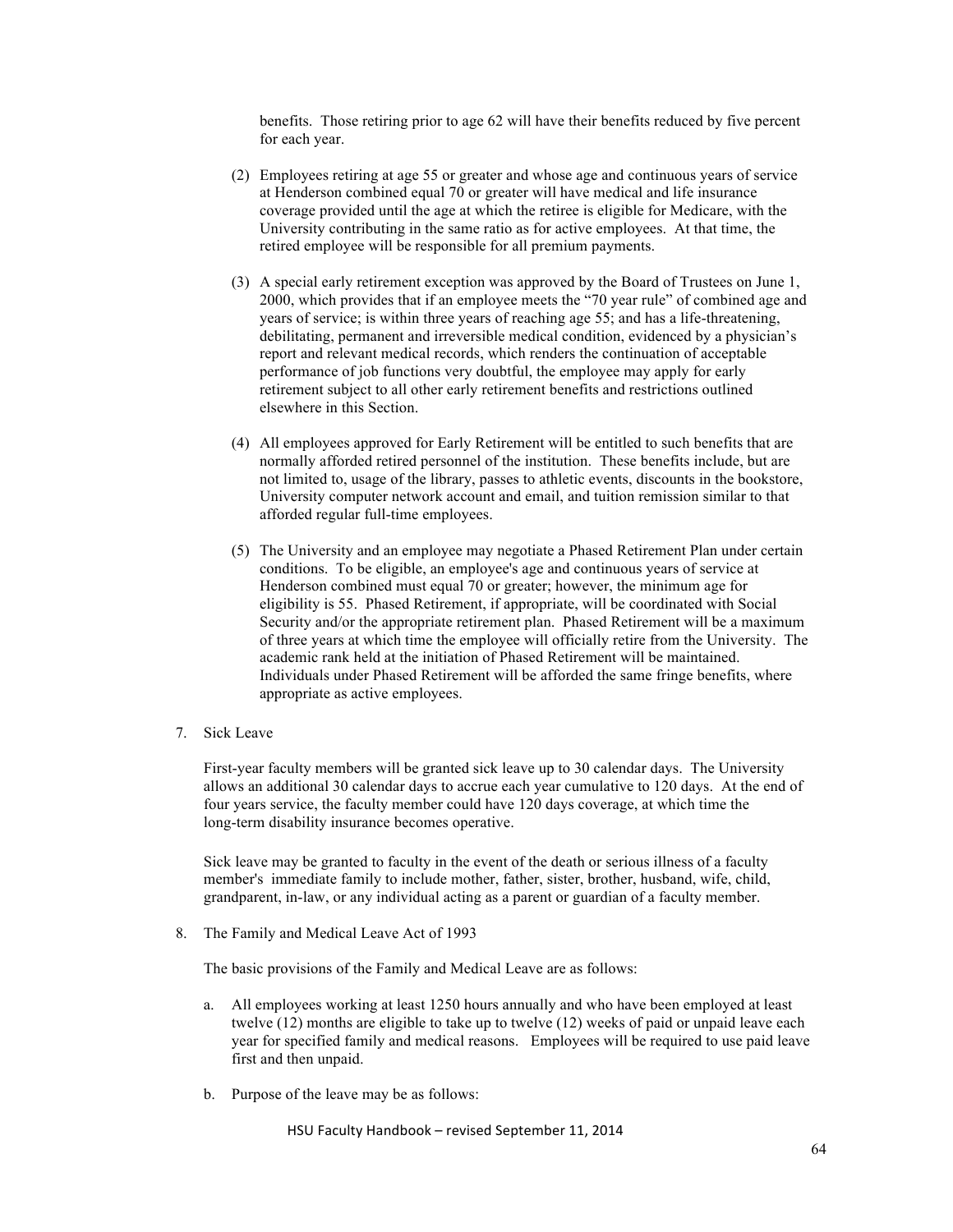- (1) The birth of a child and to care for the new born child. If both parents work for HSU, there is a total of only 12 weeks (rather than 12 weeks each).
- (2) The placement with the employee of a son or daughter for adoption or foster care.
- (3) The care of the employee's spouse, son, daughter, or parent with a serious health condition. If both spouses work for HSU, there is a total of 12 weeks time for parents. However, each spouse is entitled to 12 weeks for their own serious health condition or the care of a child or spouse.
- (4) A serious health condition that makes the employee unable to perform the functions of the employee's job.
- c. Leave is normally continuous, but can be intermittent. Periods of less than four days will normally be charged to regular sick leave.
- d. Medical certification must be provided by a health care provider.
- e. Employees do not lose any benefits, and will be reinstated to their job upon return. There is no accrual of benefits if on unpaid leave. HSU will continue to pay for health insurance even if on unpaid leave.
- f. Request must be submitted in writing to supervisor, forwarded to Human Resources for review, and be approved by the President. Forms may be obtained from the Human Resources Department.
- g. The Family and Medical Leave Act does not affect the existing policy on maternity leave which allows the employee to elect to take unpaid leave without exhausting paid leave.
- 9. Faculty Awards

Faculty awards are made by the University and are University-wide. These are presented at the Faculty Awards Ceremony usually held in May. They are in the nature of service awards with special recognition given.

## **VI. Faculty Services**

- A. Henderson offers a variety of services to employees. These are listed below.
	- 1. Alumni Association

Members of the Alumni Association include all former students and, by association, anyone who has promoted the University's welfare through active interest, effort, or gifts. The Association has a 15-member Board of Directors, elected for three-year terms. It has the responsibility for conducting fund-raising drives and the quarterly publication of the "Reddie Report."

2. Archives

A University archive is maintained by the Archivist of the University as a repository of all matters---in written, digital, or audio/visual form---that pertain to the University. Any member of the University community may submit such items as he or she thinks appropriate, including research, course materials, minutes, reports, historical items, correspondence, etc. The Archivist is available to consult with the individual on any questions of appropriateness.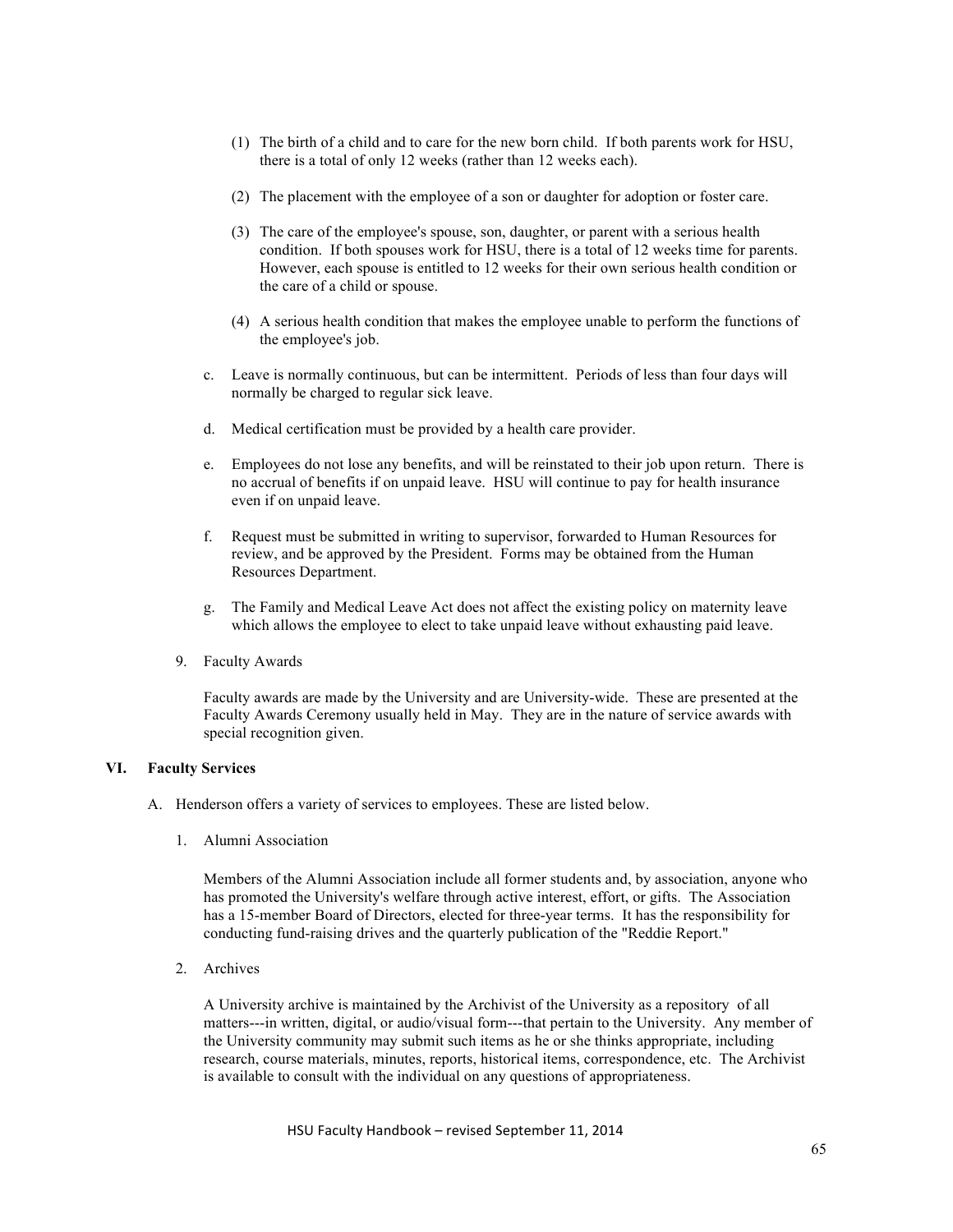The Archive is open to the University and the community which it serves, under supervision of the Archivist, with the exception that any personnel records need the permission of the President of the University to be opened.

3. Athletic Events

There is no charge to university employees, dependents and one guest for University athletic events. Admission is by identification card. Guests must be accompanied by a university employee.

4. Bookstore

Faculty members are eligible for a ten percent discount provided they identify themselves and request it on most bookstore items except textbooks.

5. Building Services

For information and custodial services, contact plant maintenance. Work orders are needed for light moving services and can be filled out on the administrative computer network. Lights are replaced as needed. Custodial employees are not to be utilized for personal services such as the running of errands.

6. Bulletin Boards

Notices posted on University bulletin boards are to provide information concerning student activities, academic affairs, and general University business. Building representatives should be consulted prior to the posting of notices by individuals who do so for personal reasons. Faculty should check with the Vice President for Student Services for regulations governing the display of posters on campus. Commercial advertising and notices unrelated to activities of the University are prohibited except by special permission.

7. Check Cashing

Faculty members may cash checks at the cashier's window of the Business Office. Limits are imposed on the size of checks to be cashed, and no payroll checks will be cashed.

8. Computer and Communication Services

The University is committed to provide computer access to aid in research and instructional use. Software is regularly updated to provide the best tools so the faculty and staff can effectively perform their duties. Students will have access to computers through Huie Library and university computer labs. Network access will be available in all residence hall rooms and all apartments in Whispering Oaks. The University is dedicated to configure as many classrooms as possible to be multimedia capable.

9. Counseling Center

The University Counseling Center is maintained for students, faculty members, and staff. The Center provides assistance in most areas of personal adjustment including academic problems, emotional stress, marital distress, and career placement. Besides certain remedial services, the Center offers experience to enhance personal development and administers a wide variety of special tests designed to facilitate placement, etc.

As a community service, counseling aid is available to the general public without charge. Members of the Center may serve as consultants for campus organizations or groups and as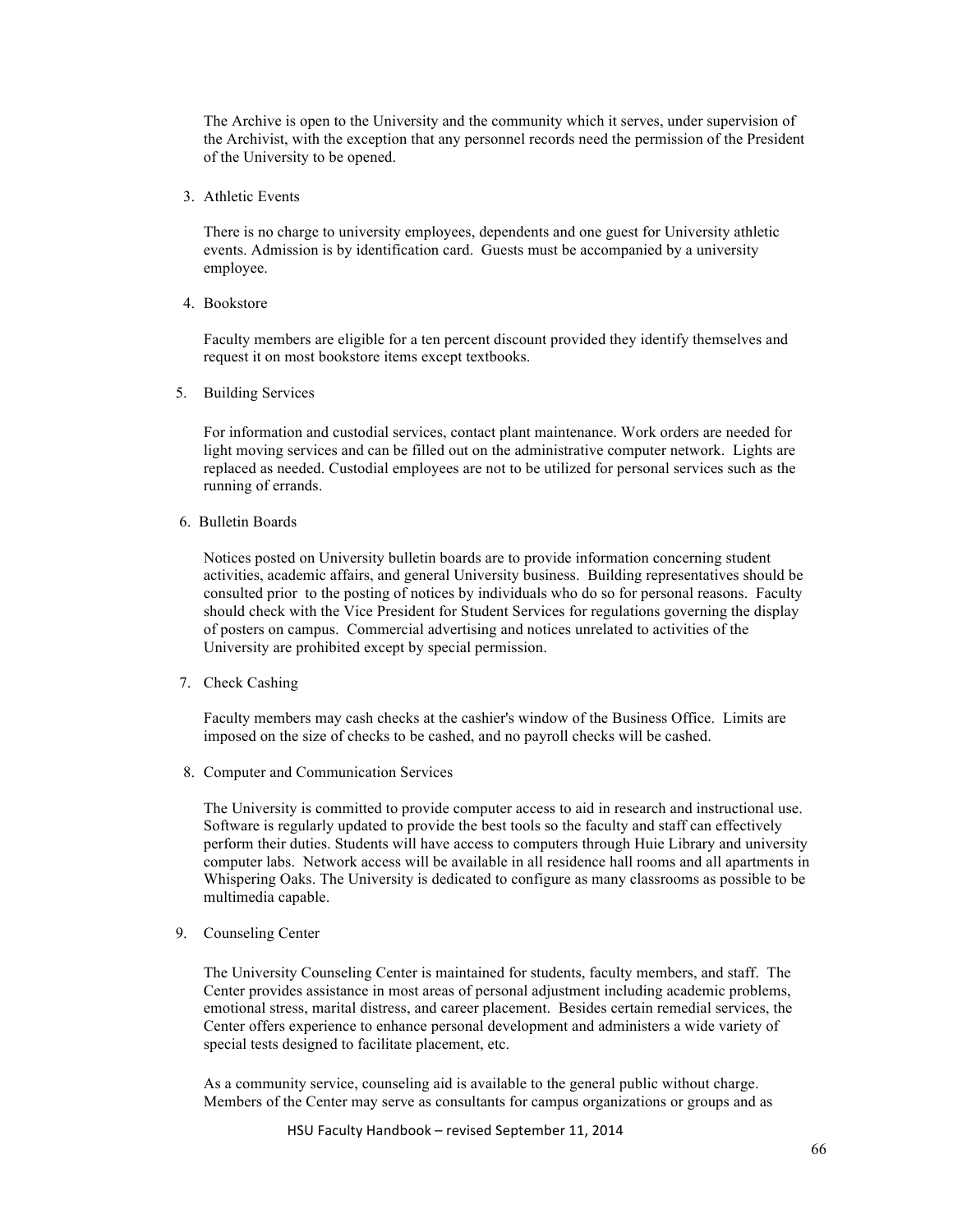speakers and discussion leaders for special programs. The University community is urged to utilize the services of the Center whenever appropriate.

10. Credit Union

Faculty members who belong to the Credit Union may arrange to have salaries paid over a 12 month period, as well as secure loans and maintain savings through payroll deductions.

11. Faculty and Staff Directory

The Faculty and Staff Directory is published at the beginning of the fall semester, the spring semester, and both summer terms. It lists faculty and staff with titles, office numbers and extension numbers, and post office boxes. The Human Resources Department is charged with compiling the Directory and must rely on faculty, departments and schools/college for information.

12. Health Services

HSU Student Health and Counseling Center is funded through mandatory student health fees and is available to all currently enrolled graduate and undergraduate students. Although services are limited to students, personnel in the Student Health and Counseling Center are available for faculty/staff consultations, referral information, blood pressure screenings, and other health/wellness programs offered periodically. "Reddie for Wellness" is an individualized wellness program offered to Henderson faculty/staff members for a nominal charge to cover the cost of the lab tests.

13. Huie Library

Faculty have full library privileges. Faculty dependents are eligible for a free library card with reduced privileges. Current library policies are available at the Circulation Desk in the library, or on the Huie Library homepage.

14. Inclement Weather Policy

In the event of severe or inclement weather Henderson will notify students, members of the faculty, and area residents of closings in four ways:

- a. The University's web page (www.hsu.edu);
- b. Local and Regional Radio Stations (KVRC AM 1240, KDEL FM 100.9, and KIX FM 92.7 in Arkadelphia and KLAZ FM 106 in Hot Springs);
- c. State television stations in Little Rock (ABC-Channel 7, NBC-Channel 4, CBS-Channel 11);
- d. Recorded messages at the University's telephone number (870-230-5000).

**Process:** In the event of severe or inclement weather, the following process will be used to determine the closing/opening of Henderson.

- a. Prior to 5 a.m. University Police will monitor road conditions in the area.
- b. The University Police will notify the President (or Provost/Vice President for Academic Affairs) of the road conditions.
- c. The President (or Provost/Vice President for Academic Affairs) will make the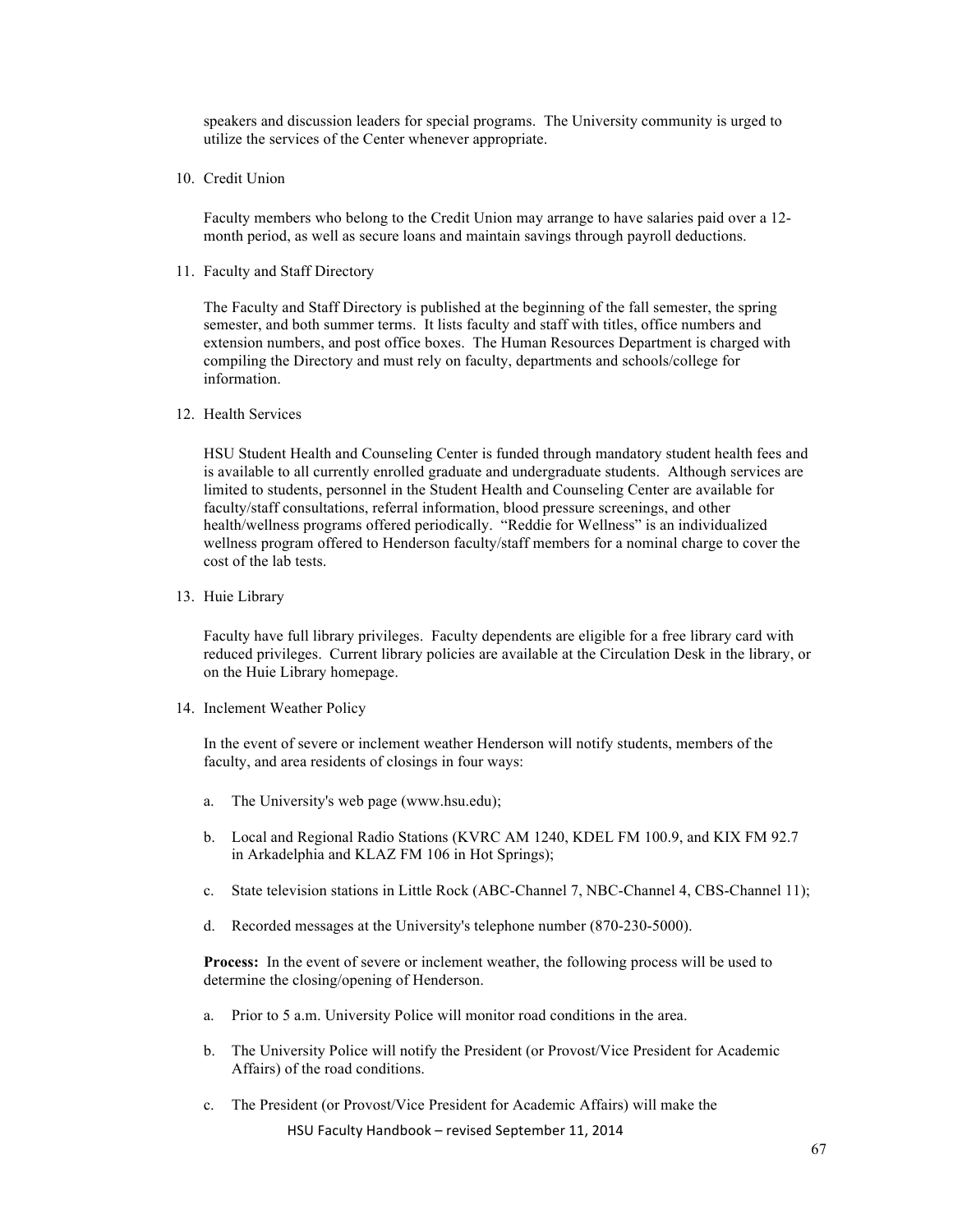opening/closing decision and notify the Vice Presidents and the Director of Public Affairs.

- d. The Director of Public Affairs will be responsible for: a) distributing the message to the delineated media; b) placing the message on the Henderson web page; and c) notifying the individual responsible for changing the opening telephone message.
- e. These steps should be completed by 6 a.m.

It is understood that even in the event of closing, a skeleton crew will be required to report to work. The President and each Vice President for his or her respective area determine the composition of this crew.

15. Lost and Found Service

The University operates a lost and found service in the Police Department. Minor items will be retained for a period of one month. More valuable items will be held for 90 days.

16. Media Services

The University operates an audio-visual services center. Equipment and materials may be borrowed by students and faculty for instructional use. Materials such as films, etc., may be rented from outside sources according to individual need. Media Service produces instructional materials for class use and scholarly presentations including slides, tapes, and displays.

17. Meeting Rooms

Reservation of University facilities for non-curricular activities should be made through the Garrison Center Office as early as possible but at least one week prior to the scheduled date. Classrooms should be reserved through the office of the Provost/Vice President for Academic Affairs. Russell Fine Arts Recital Hall is scheduled through the office of the Music Department Chair. The Wells building rooms are scheduled through the office of the HPER Chair.

18. Notaries

Several notaries are available on campus.

19. Parking and Motor Vehicle Registration

The University has a limited number of parking spaces for faculty members. These are designated "Faculty," and are available on a first-come basis. Vehicles should be registered with the Office of University Police, which will issue a parking permit. Only registered vehicles may be parked in the University facilities.

20. Department of Human Resources

The Human Resources Office provides information concerning all fringe benefits. Payroll offices are located in the Business Office.

21. Radio Station KSWH

KSWH is an educational FM broadcast station staffed by students and owned by Henderson State University. It broadcasts on a frequency of 91.1 megahertz. Studios are located in Garrison Center.

22. Recreation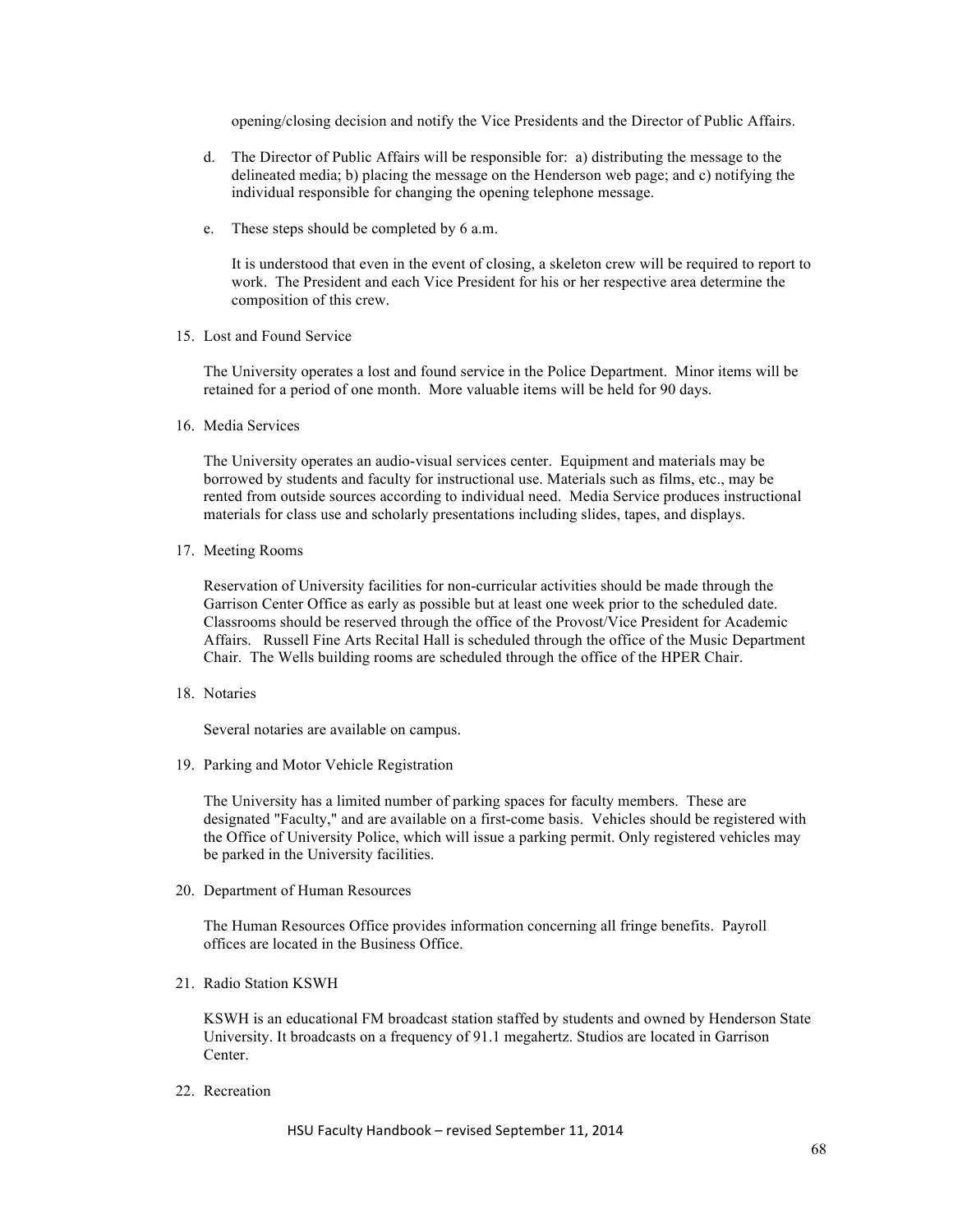Faculty members and their dependents may use athletic facilities for recreational purposes subject to two conditions. A faculty or dependent identification card must be presented and established hours of access and priorities must be honored. Anyone under sixteen years of age must be accompanied by an adult with a valid HSU ID card.

The Garrison Activity and Conference Center is available to any faculty, administrators, alumni or staff member with valid ID cards. The facility offers three racquetball courts and a fitness room with various exercise equipment.

The Charles D. Dunn Student Recreation Center is also available for a fee. The Center includes facilities for basketball, weight training, fitness machines, and other activities.

The Wells Complex, located on M.H. Russell Drive, includes facilities for swimming, basketball, and weight training which are available to the university community subject to regulations published by the department of Health, Physical Education and Recreation. University varsity teams and /or regularly scheduled classes have priority.

The tennis courts, also located on M.H. Russell Drive opposite the Wells Building, are lighted and available most hours subject to the same limitations of varsity and class use.

## 23. Theatre

HSU Repertory Theatre, a co-curricular academic program for the production of plays, is directed by faculty members of the Department of Communication and Theatre Arts and staffed by students. The program is designed to provide a practical laboratory to support the academic program.

Traditionally, the theatre arts have been a rich and rewarding part of student and faculty life at Henderson State University. Students from all areas of study are welcome to participate actively in theatre production and classroom studies. Participation in theatre productions is open to faculty although priority is given to students. Usually, HSU Rep mounts four productions in an academic year. Most performances are held in Arkansas Hall.

24. Public Relations

The Office of Public Relations is responsible for media relations, marketing, and print publications for the University. This office also publishes Henderson's weekly newsletter for faculty and staff. A cultural events calendar and news items are also published to the University's web site on a weekly basis. Faculty members are encouraged to contact the Public Relations Office with ideas or news regarding the University.

#### B. Use of Henderson State University Facilities by Non-University-Affiliated Groups

Use of Henderson State University facilities may be granted to non-University-affiliated groups or citizens when the purpose of the use is consistent with goals and purposes of the University and is designed to promote the education of the public. University facilities may not be used by non-University groups or citizens as follows:

- 1. To promote a political party or a candidate for local, state, or national office;
- 2. To promote or carry on a commercial enterprise;
- 3. To hold formal religious services or to promote religious beliefs.

HSU Faculty Handbook - revised September 11, 2014 Any exceptions to the above must be approved by the Garrison Center Facilities Manager charged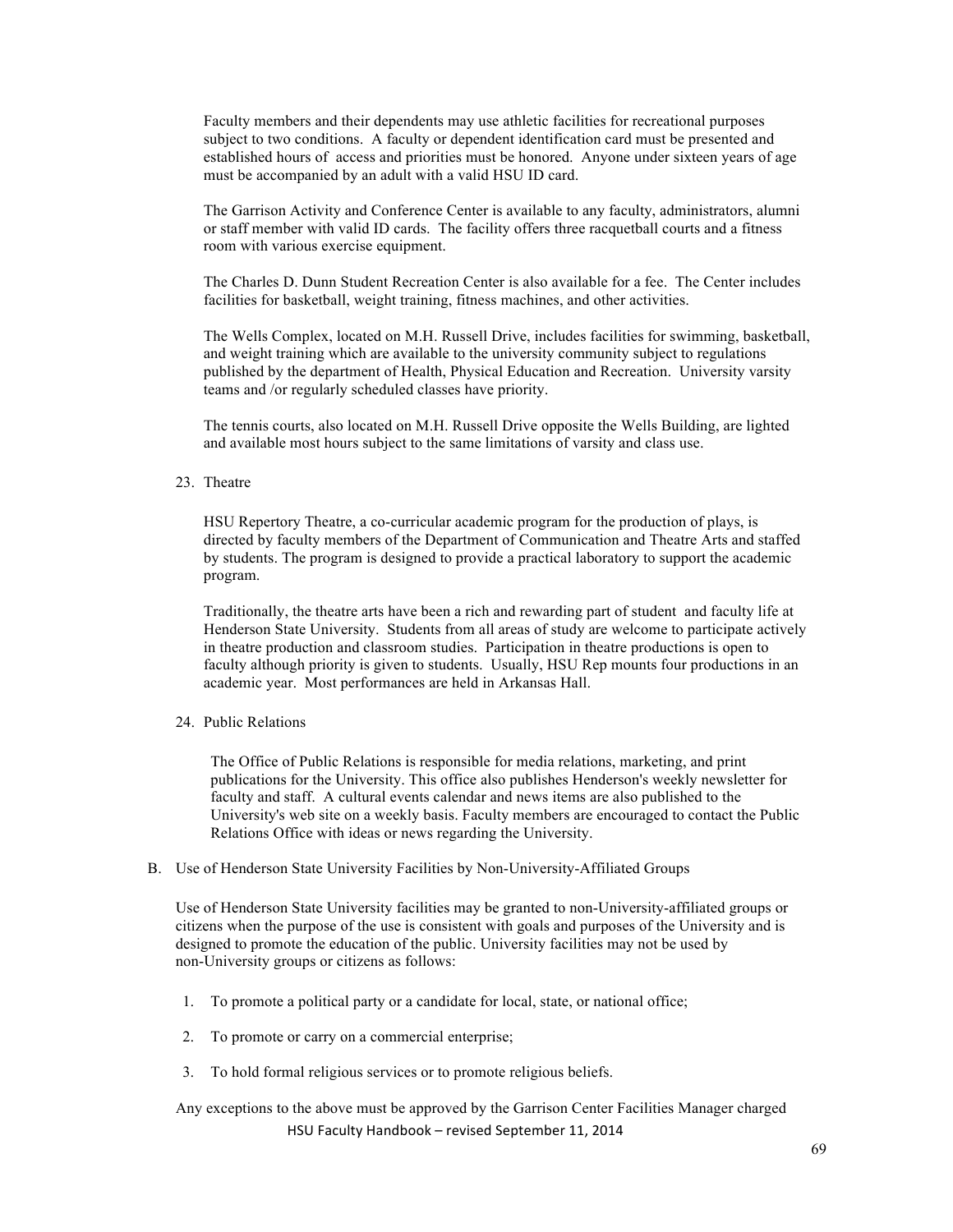with the University calendar.

Non-University-affiliated groups or private citizens seeking permission to use University facilities must:

- 1. Submit a request to the Garrison Center Facilities Manager (must include dates, purpose of activity, and expected attendance);
- 2. Make payment of fees and deposits. Deposit covers damages and clean-up.

## **VII. Computer Privacy Statement**

In support of its mission of teaching, research, and public service, Henderson State University provides access to computing and information resources for its faculty, staff, and students. All members of the university community who use the university's computing and information resources must do so responsibly. Every user is responsible for the integrity of these resources. All users of university-owned or university-leased computing systems must respect the rights of other computing users, respect the integrity of the physical facilities and controls, respect the integrity of computing data, and respect all pertinent license and contractual agreements. All members of the Henderson State University community will act in accordance with these responsibilities, relevant laws, and contractual obligations, and in the highest standard of ethics.

All members of the university community with access to computer data need to be aware of their responsibilities to protect and maintain the integrity, privacy, and confidentiality of the information available to them. Information resources accessed through the university computing facilities (whether a part of local or global networks) without proper authorization from the data proprietor, unauthorized use of data, and intentional corruption or misuse of information resources are direct violations of Henderson's appropriate use guidelines.

The University will not normally monitor individual usage of any general facility nor will users' files be inspected by university personnel. However, if Computer and Communications Services has sufficient evidence that intentional or malicious misuse of computing resources has occurred, and if that evidence points to the computing activities or the computer files of an individual, the user's files may be inspected; but only with just and sufficient cause. System administrators must be certain that the trail of evidence leads to the user's computing activities or computing files before inspecting the user's files and must have permission of the appropriate University administrator. Such evidence includes a system administrator being a witness to a computing abuse; noticing an unusual degradation of service or other aberrant behavior on the system, network, or server; or receiving a complaint of computing abuse or degradation of service. The system administrator must make a reasonable attempt to secure the user's permission before inspecting that user's files. In the event that the system administrator has had to inspect files without the user's permission, the user should be notified immediately.

The Electronic Communications Privacy Act of 1986 makes the disclosure of any private messages to a third party a federal misdemeanor.

# **Addendum 1 Henderson State University Student Rating of Faculty and Courses**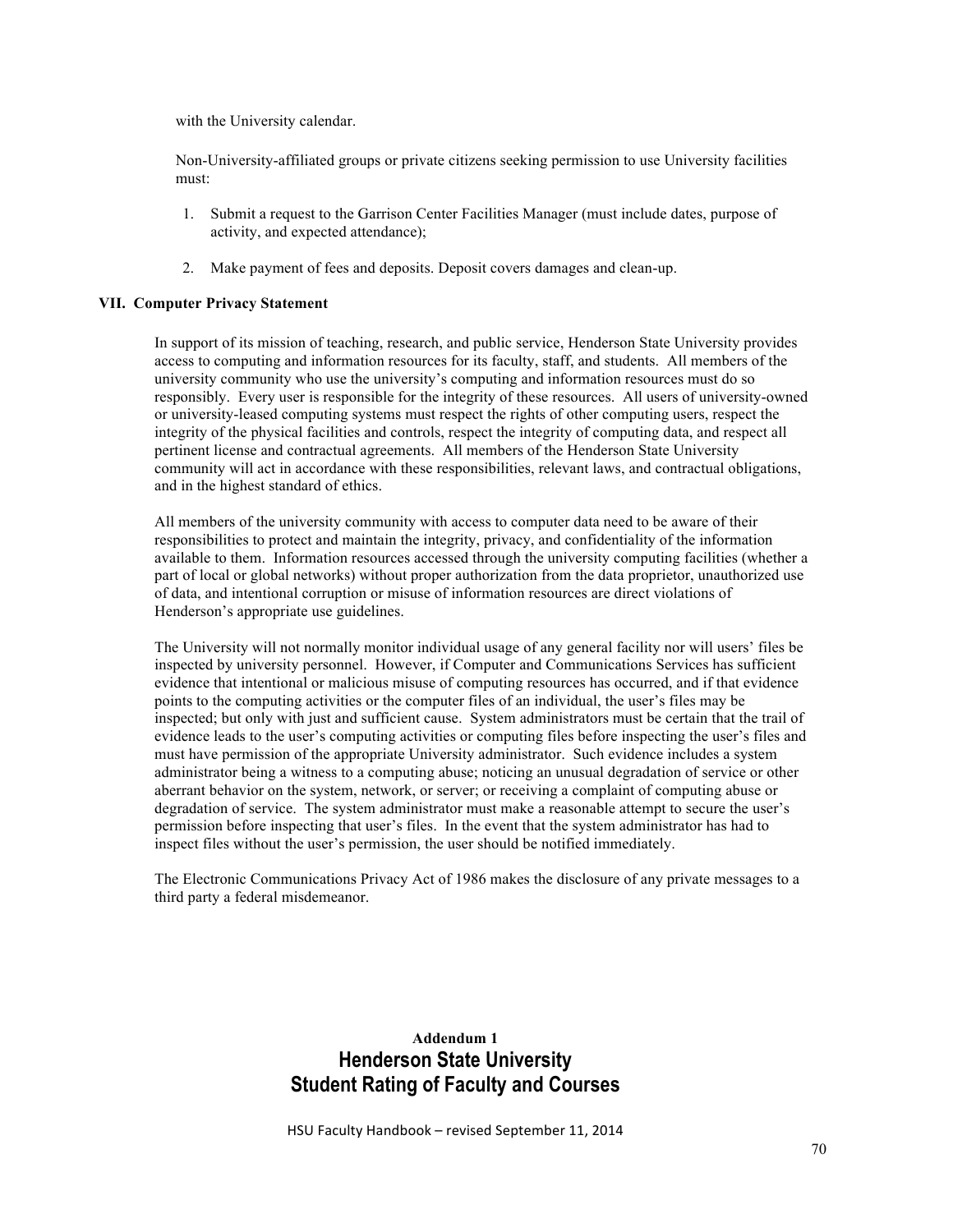**DIRECTIONS:** You have 15 minutes to complete this evaluation. All students must remain seated and quiet until the designated 15 minutes are over. The instructor should not be in the room at any time during the evaluation period; rather, another faculty or staff member should administer and collect the evaluations.

This questionnaire enables you to rate anonymously both the instructor and the course. Please respond as accurately as you can. A blank line is provided after each item for brief comments or qualifications. For more indepth comments, a free response section is provided at the end. *The instructor will not see the results of this questionnaire until after final grades are submitted.* These evaluations are important instruments used to help evaluate the course.

Use a soft lead pencil to respond to each item according to the key printed below.

- SA if you **strongly agree** with the statement.
- A if you **agree** with the statement.
- N if you **neither** agree nor disagree with the statement.
- D if you **disagree** with the statement.
- SD if you **strongly disagree** with the statement.

NA - if the statement is **not applicable** or if you have no basis for judgment.

| 1. The instructor made objectives and policies for the course clear.<br>Comments:                                       |  |  |  | SA A N D SD NA |
|-------------------------------------------------------------------------------------------------------------------------|--|--|--|----------------|
| 2. The instructor used class time efficiently and effectively.<br>Comments:                                             |  |  |  | SA A N D SD NA |
| 3. The instructor expressed genuine interest in the course material presented.<br>Comments:                             |  |  |  | SA A N D SD NA |
| 4. The instructor demonstrated a good knowledge of the subject.<br>Comments:                                            |  |  |  | SA A N D SD NA |
| 5. The instructor's use of examples helped to get points across in class.<br>Comments:                                  |  |  |  | SA A N D SD NA |
| 6. The instructor was concerned with whether the students learned the material.<br>Comments:                            |  |  |  | SA A N D SD NA |
| 7. The instructor treated students fairly.<br>Comments:                                                                 |  |  |  | SA A N D SD NA |
| 8. Assignments contributed to my understanding of the material.<br>Comments:                                            |  |  |  | SA A N D SD NA |
| 9. Examinations reflected the important aspects of the course.<br>Comments:                                             |  |  |  | SA A N D SD NA |
| 10. Assignments reflected the important aspects of the course.<br>Comments:                                             |  |  |  | SA A N D SD NA |
| 11. The instructor encouraged students to think for themselves.<br>Comments:                                            |  |  |  | SA A N D SD NA |
| 12. The instructor was available during office hours for consultation with students.<br>Comments:                       |  |  |  | SA A N D SD NA |
| 13. The textbook and/or assigned reading materials for this course complemented the instructor's class<br>presentation. |  |  |  | SA A N D SD NA |